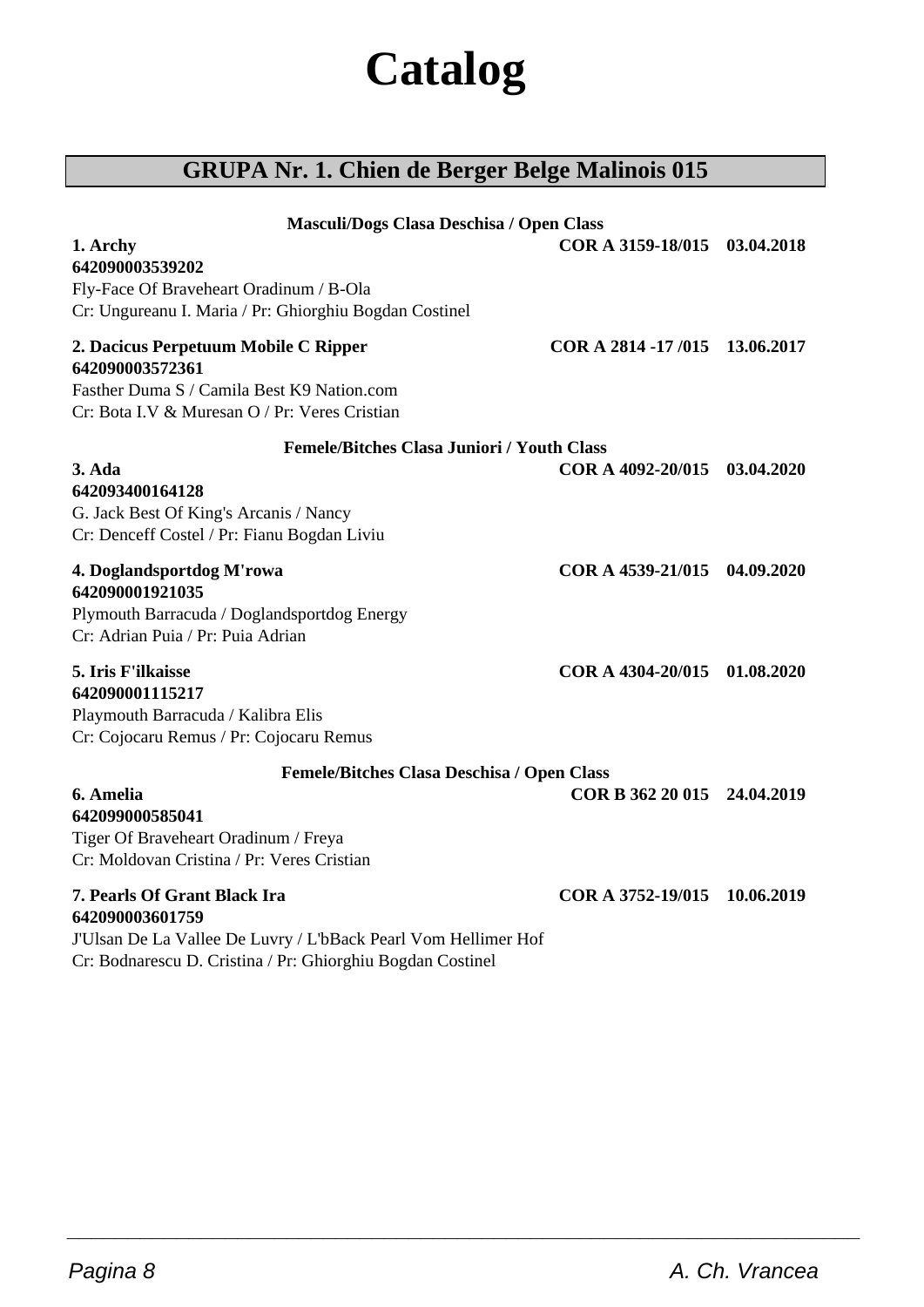# **GRUPA Nr. 1. Deutscher Schaferhund - short hair 166**

| Masculi/Dogs Clasa Juniori / Youth Class                                                                                                                                                                       |                                |            |
|----------------------------------------------------------------------------------------------------------------------------------------------------------------------------------------------------------------|--------------------------------|------------|
| 8. Blacke Von Vifor<br>642099000600018<br>Thiago Von Der Piste Trophe / Jiny Von Vifor                                                                                                                         | COR A 36034-20/166 16.12.2019  |            |
| Cr: Auneanu Stefan / Pr: Horvath Stefan                                                                                                                                                                        |                                |            |
| 9. V-Zeos Vom Berthub<br>642090001918948                                                                                                                                                                       | COR A 37826-20/166 23.06.2020  |            |
| Roby Von Vifor / Umbra Di Hubert<br>Cr: Nae Mihai / Pr: Onisoru Cristian-Teodor                                                                                                                                |                                |            |
| Masculi/Dogs Clasa Deschisa / Open Class                                                                                                                                                                       |                                |            |
| 10. Cheno Vikar<br>945000006149282<br>Dinoso Vom Eisernen Kreuz / Satoris Puma<br>Cr: Vit Glisnik / Pr: Popescu Diana Carmen                                                                                   | COR A 35964-20/166             | 30.04.2019 |
| 11. Nando Vom Haus Emy<br>642098201010228<br>Ustinov Van Contra / Flora Vom Haus Emy<br>Cr: Grigore Emilian / Pr: Slave Camelia                                                                                | COR A 33309 -18/166 14.01.2018 |            |
| 12. Thor Brings Love<br>642098201053907<br>Dingo Vom Hundenberg / More Than The Autum Color Lupy<br>Cr: Moisescu G. Florentina / Pr: Sirbu George                                                              | COR A 35030-19/166 12.04.2019  |            |
| <b>Femele/Bitches Clasa Juniori / Youth Class</b>                                                                                                                                                              |                                |            |
| <b>13. Asla</b><br>64209000191327<br>Chicko Srdce Perly Bohemie / Ela Queen Bolly<br>Cr: Petrovici Bogdan / Pr: Petrovici Bogdan                                                                               | COR A 38403-21/166 06.07.2020  |            |
| 14. Sigy Von Bismack<br>642099010059530                                                                                                                                                                        | COR A 36659-20/166 22.05.2020  |            |
| Pischco Aus Der Konigshohle / Lady Von Bismack<br>Cr: Andronic Valeriu / Pr: Sirbu Andrei                                                                                                                      |                                |            |
| 15. Sina Von Bismack<br>642099010059466                                                                                                                                                                        | COR A 36651-20/166 22.05.2020  |            |
| Pischco Aus Der Konigshohle / Lady Von Bismack<br>Cr: Andronic Valeriu / Pr: Sirbu George                                                                                                                      |                                |            |
| Femele/Bitches Clasa Intermediara / Intermediate Class<br>16. Aky Di Terra Berladensis<br>642099000687703<br>Padrino Di Casa Martin / Dana Von Sentinel<br>Cr: Bularda N. & Letca A. / Pr: Bularda Nelu Viorel | COR A 36036-20/166             | 30.09.2019 |
| 17. Alfa Von Haus Harvatovici<br>642090000184296<br>Korado Catani Black Avax Hof / R-Queen Di Casa Martin<br>Cr: Harvatovici Schneider Cristian / Pr: Bularda Nelu Viorel                                      | COR A 36042-20/166 10.11.2019  |            |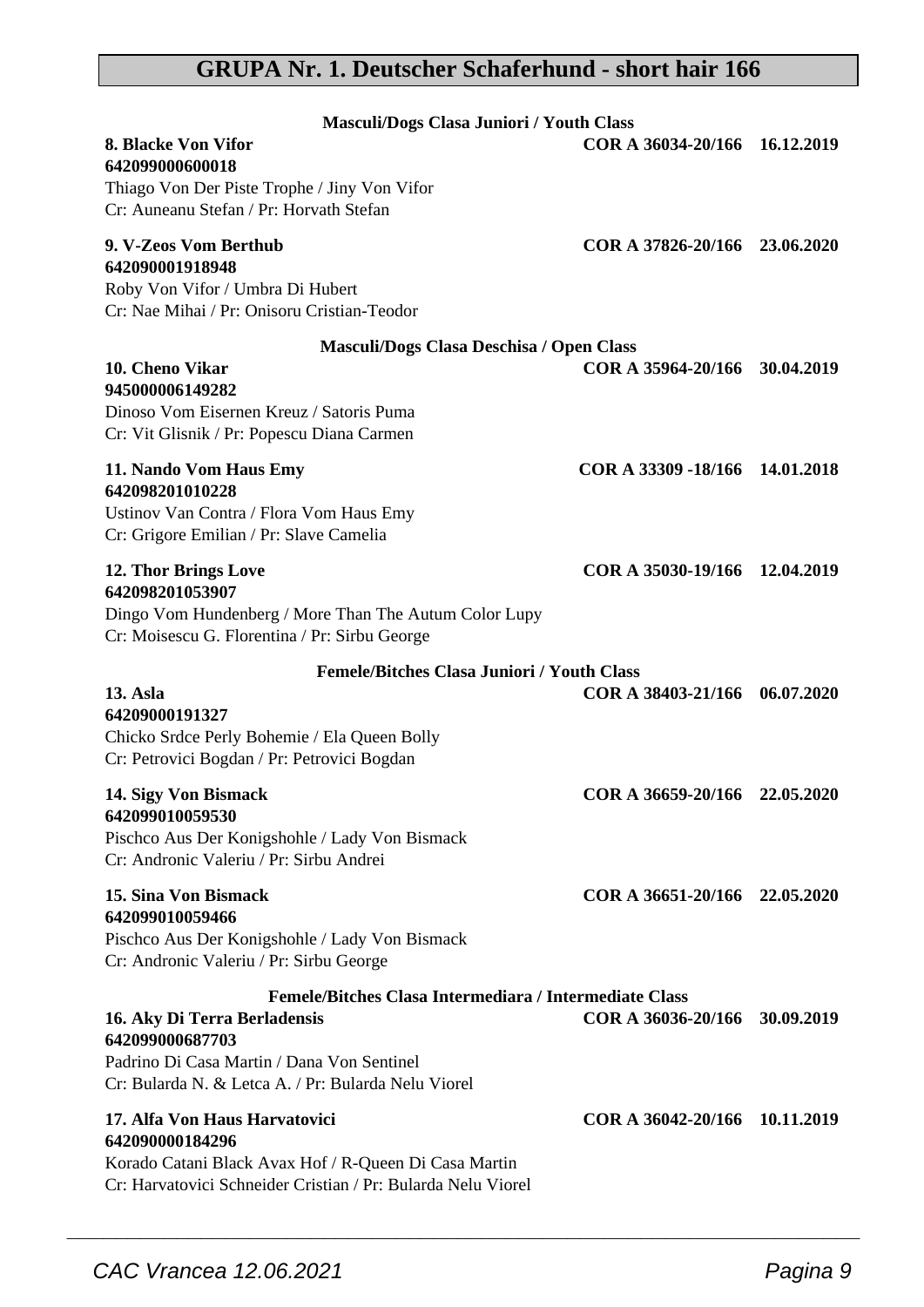**642099000508382** Remus Z Jirkova Dvora / Verra De Zimbris

Cr: Catalin Iordache / Pr: Catalin Iordache Catalin Iordache

# **GRUPA Nr. 1. Deutscher Schaferhund - long hair 166**

|  | Masculi/Dogs Clasa Intermediara / Intermediate Class |
|--|------------------------------------------------------|
|--|------------------------------------------------------|

**642099000715979**

Krisu Von Patzenberg / Innes Von Empiere Cr: Storociuc V.Marius / Pr: Semeniuc Nicolae & Carmen

#### **Masculi/Dogs Clasa Deschisa / Open Class**

**20. Mr.Alpha Vom Fanino JR 761026 No 15.03.2019 688035000287644** Gundabad Vom Fanino / Gama Vom Fanino Cr: Filipovic A. / Pr: Volkan Altunbas

#### **21. Romano Argo COR A 35864-20/166 11.04.2019 642099000658531**

Ghildo' Mascar / Romano Zuleyka Cr: Sorind Dragomir / Pr: Tatuleanu Ovidiu & Dragomir Sorin

**Femele/Bitches Clasa Juniori / Youth Class**

#### **22. Danae Thoryai Szepseg COR A 36379-20/166 13.03.2020 642093400163925**

Alpin / Arya Thoryai Szepseg Cr: Nyaguly L. Sandor / Pr: Nyaguly Sandor

**Femele/Bitches Clasa Deschisa / Open Class**

#### **23. Wenzdob Alfa COR A 34266-19/166 18.09.2018 642090003611899**

Cando Von Wolfenwald / Wenzdob Cg Desdemona Cr: Wenzl Norbert / Pr: Wenzl Norbert

# **642090003611899**

Cando Von Wolfenwald / Wenzdob Cg Desdemona Cr: Wenzl Norbert&Gabor&Attila / Pr: Wenzl Norbert

# **GRUPA Nr. 1. Collie Rough 156**

**Femele/Bitches Clasa Juniori / Youth Class**

 $\overline{\phantom{a}}$  , and the set of the set of the set of the set of the set of the set of the set of the set of the set of the set of the set of the set of the set of the set of the set of the set of the set of the set of the s

**25. Angel Morning COR A 1736-20/156 01.03.2020 642098100240427**

Alsting New Horizon / Wicani Harvest Queen Cr: Mihuta I. Monica / Pr: Sirbu Ana



**24. Wenzdob Aliz COR A 34267-19/166 18.09.2018**

**19. Jack Vom Storociuc COR A 36122 - 20 / 166 24.10.2019**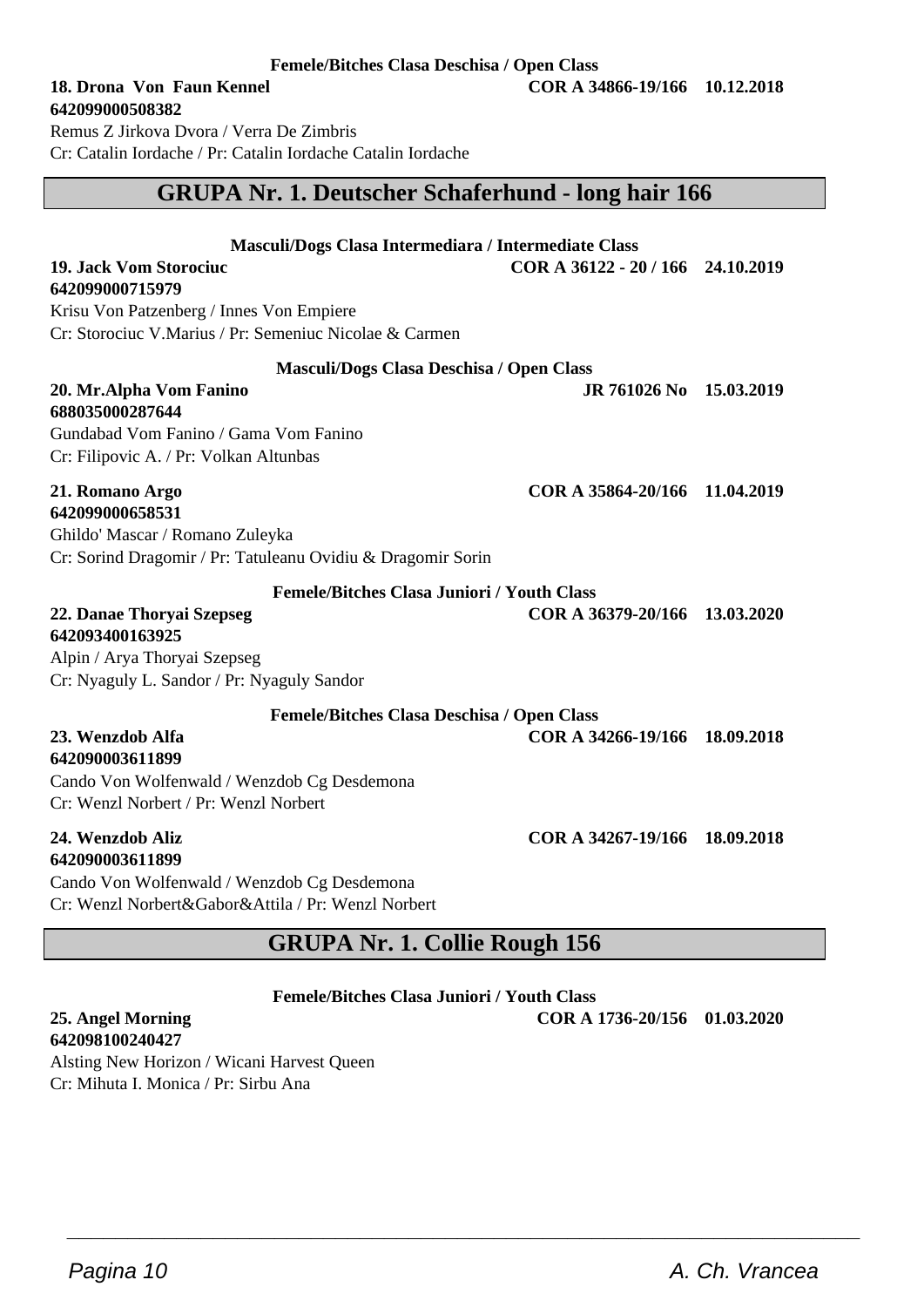# **GRUPA Nr. 1. Welsh Corgi Pembroke 039**

| Masculi/Dogs Clasa Juniori / Youth Class                                                               |                             |  |
|--------------------------------------------------------------------------------------------------------|-----------------------------|--|
| 26. Kronos Iz Byrshtunovogo Kraju<br>990000004220494                                                   | COR A 220-21/039 06.08.2020 |  |
| Night Keepish Fine-and-dandy / Viola Iz Byrshtunovogo Kraju<br>Cr: Savchuk Ludmyla / Pr: Nache Liliana |                             |  |
| Masculi/Dogs Clasa Intermediara / Intermediate Class                                                   |                             |  |
| 27. Black Sea Imperial Eifion                                                                          | COR A 112-20/039 11.02.2020 |  |
| 642098100213858                                                                                        |                             |  |
| Malahit Nadezhdy Chester / Malahit Nadezhdy Zhanetta-Cherri                                            |                             |  |
| Cr: Bucur Camelia / Pr: Micula Magdalena Cristina                                                      |                             |  |
| <b>Femele/Bitches Clasa Juniori / Youth Class</b>                                                      |                             |  |
| 28. Black Sea Imperial Ffancy<br>642098100213837                                                       | COR A 121-20/039 12.02.2020 |  |
| Malahit Nadezhdy Chester / Love Ly Rita Iz Branele                                                     |                             |  |
| Cr: Bucur Camelia / Pr: Nache Liliana                                                                  |                             |  |
| Femele/Bitches Clasa Deschisa / Open Class                                                             |                             |  |
| 29. Aleant Favourite Kitty<br>992001000212443                                                          | UKU 0415677 13.03.2019      |  |
| Amansi Greater Art / Norvegiya Aleant Fairy Fox                                                        |                             |  |
| Cr: Shulgina Alona / Pr: Chumak Vladyslav                                                              |                             |  |
| <b>GRUPA Nr. 1. Ciobanesc Romanesc Carpatin 350</b>                                                    |                             |  |
| Masculi/Dogs Clasa Deschisa / Open Class                                                               |                             |  |

| <b>Mascum</b> Dogs Chasa Deschisa / Open Chass    |                              |  |
|---------------------------------------------------|------------------------------|--|
| 30. Darz De Plai Prahovean                        | COR A 4171-19/350 15.10.2018 |  |
| 642098201062850                                   |                              |  |
| Buzdugan De Plai Prahovean / Doina De Croitoru    |                              |  |
| Cr: Jilaveanu Petre Catalin / Pr: Jilaveanu Petre |                              |  |
| 31. Zeus A Lu Voarea                              | COR B 2565-20/350 12.10.2019 |  |
| 642098201084842                                   |                              |  |
| Ursu Der Budurleni / Cleo De Ovican               |                              |  |
| Cr: Andrei Deac / Pr: Jilaveanu Petre             |                              |  |

**Femele/Bitches Clasa Deschisa / Open Class**

 $\overline{\phantom{a}}$  , and the set of the set of the set of the set of the set of the set of the set of the set of the set of the set of the set of the set of the set of the set of the set of the set of the set of the set of the s

**32. Zara A Lu Voarea COR B 2568-20/350 12.10.2019**

**642098201084845** Ursu Der Budurleni / Kleo De Ovican Cr: Andrei Deac / Pr: Jilaveanu Petre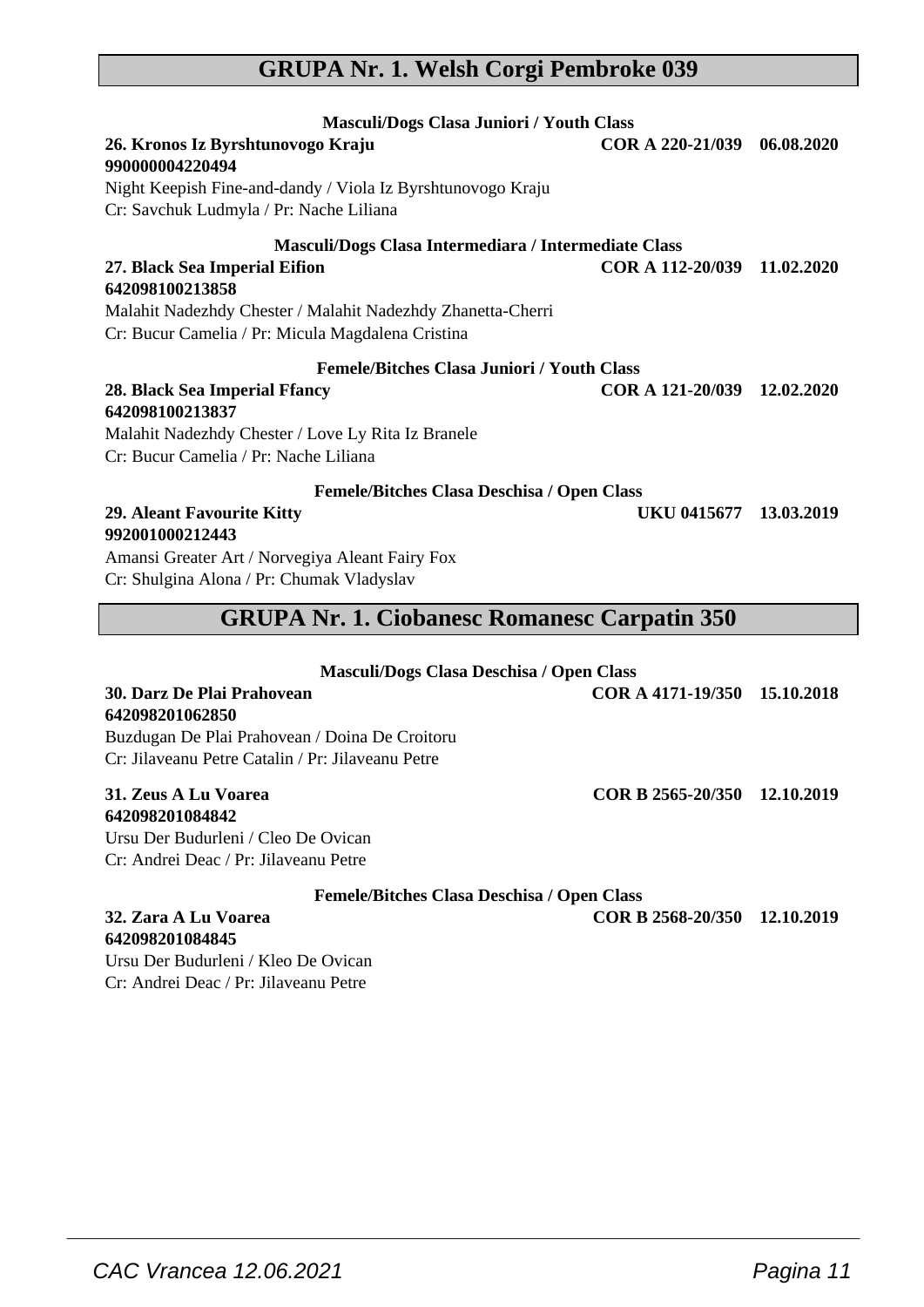# **GRUPA Nr. 1. Ciobanesc Romanesc Mioritic 349**

| <b>Masculi/Dogs Clasa Baby / Baby Class</b>                                                                                                                                              |                                |                     |
|------------------------------------------------------------------------------------------------------------------------------------------------------------------------------------------|--------------------------------|---------------------|
| 33. Ip                                                                                                                                                                                   |                                | CRM 1 20.12.2020    |
| 642090001933999                                                                                                                                                                          |                                |                     |
| Grig De Gotca / Dobra De Gotca                                                                                                                                                           |                                |                     |
| Cr: Gotca Constantin / Pr: Gotca Constantin                                                                                                                                              |                                |                     |
| Masculi/Dogs Clasa Juniori / Youth Class                                                                                                                                                 |                                |                     |
| 34. Jar De Marian Barcun<br>642099000693529                                                                                                                                              | COR B 4346-20/349 02.05.2020   |                     |
| F-Raru De Marian Barcun / Deea De Emionyx                                                                                                                                                |                                |                     |
| Cr: Marian Barcun / Pr: Cazan Georgiana                                                                                                                                                  |                                |                     |
|                                                                                                                                                                                          |                                |                     |
| Masculi/Dogs Clasa Intermediara / Intermediate Class<br>35. Fag Jr. De Gotca                                                                                                             | COR B b 4324-20/349 13.10.2019 |                     |
| 642090001847289                                                                                                                                                                          |                                |                     |
| Grig De Gotca / Dobra De Gotca                                                                                                                                                           |                                |                     |
| Cr: Gotca Constantin / Pr: Gotca Constantin                                                                                                                                              |                                |                     |
|                                                                                                                                                                                          |                                |                     |
| <b>GRUPA Nr. 1. Ceskoslovensky Vlcak 332</b>                                                                                                                                             |                                |                     |
| Masculi/Dogs Clasa Deschisa / Open Class<br>36. The Grey Wolf Argus<br>100237000056925<br>Sole Mio Black Sea Wolfdog / Slovenskej Rozpravku<br>Cr: Hristina Georgieva / Pr: Ionita Ioana | PK 38702/17                    | 10.09.2017          |
| Femele/Bitches Clasa Pui / Puppy Class                                                                                                                                                   |                                |                     |
| 37. Kiba<br>100242000020702<br>Timber Spod Dumbiera / The Black Sea Wolfdog<br>Cr: Hristina Georgieva / Pr: Ionita Ioana                                                                 |                                | Lup C.1 09.12.2020  |
| Femele/Bitches Clasa Deschisa / Open Class                                                                                                                                               |                                |                     |
| 38. Heidi Drinski Vuk<br>688010000119260                                                                                                                                                 |                                | JR 70114 15.07.2019 |
| Cryiing Wolf 1996 Crazy Tarak / Anja Almona<br>Cr: Stanic Dejan / Pr: Gogulescu Bogdan Adrian                                                                                            |                                |                     |
|                                                                                                                                                                                          |                                |                     |
| Femele/Bitches Clasa Campioni / Champions Class<br>39. The Black Sea Wolfdog Quendolin<br>100098100031629<br>Sole Mio Black Sea Wolfdog / The Black Sea Wolfdog Anouk                    | COR A 474 - 20 / 332           | 03.11.2019          |
| Cr: Angel Stratiev / Pr: Zaharia Anamaria Iulia                                                                                                                                          |                                |                     |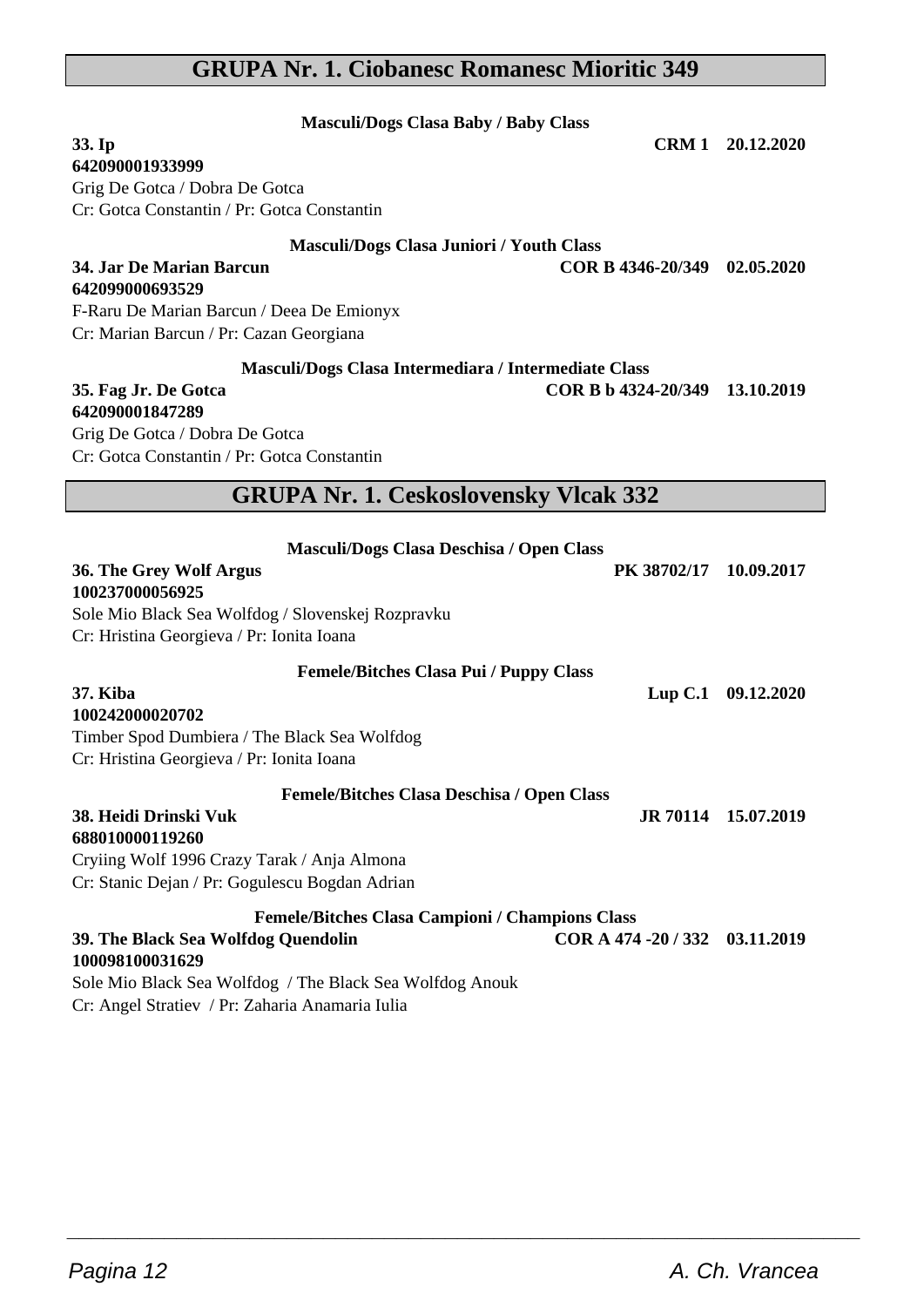CAC Vrancea 12.06.2021 **Pagina 13** 

## **GRUPA Nr. 1. Berger Blanc Suisse 347**

**Femele/Bitches Clasa Juniori / Youth Class**

# **642093400163926**

Lancelot White Ancilias / Tia Luna Blanca De Lupi Albi Cr: Nyaguly L. Sandor / Pr: Nyaguly Sandor

#### **41. Nice Lara De Lupi Albi COR A 392-20/347 07.05.2020 642090001896810**

Pablo Neve De Lupi Albi / Yris De Lupi Albi Cr: Constantin C.T. & Chetan O. / Pr: Catana Maria Raeesa

## **GRUPA Nr. 1. Australian Shepherd 342**

**Femele/Bitches Clasa Campioni / Champions Class**

#### **42. Fraytal'Divine Sharm UKU 0364549 15.07.2017 981098106272093**

Mister Jones Des Terres De Khairyaca / Mangry'S Star Angel Celebrity Cr: Cherednichenko A. / Pr: Toboltok Olena

#### **GRUPA Nr. 2. Dobermann black 143**

| Femele/Bitches Clasa Pui / Puppy Class |  |  |  |  |
|----------------------------------------|--|--|--|--|
|----------------------------------------|--|--|--|--|

#### **43. Rellaps Ziva COR A 9963-21/143 27.10.2020 642093400170712**

**642099010051219**

**642099000753326**

Rellaps Electric Castel / Lulu Delnasi Del Naissus Cr: Spaller Sorin / Pr: Rusu Cristina Andreea

**Femele/Bitches Clasa Juniori / Youth Class**

**44. Ate Von Dobhades COR A 9888-20/143 16.05.2020**

Ataraxie 's Emil / Darielle Mytone Bo Valcone Cr: Ghinescu P.S & Gavril A.M. / Pr: Ghinescu Paul Sebastian

**Femele/Bitches Clasa Campioni / Champions Class**

**45. Darielle Mytone Bo Valcone COR A 9281-17/143 15.06.2017 642099000382237**

Mythos Del Riobianco / Corra Bo Valcone Cr: Vilcu Cristian / Pr: Ghinescu Paul Sebastian

Impala Xamur - Xaramanthe / Impala Kim Cin-Cin Cr: Craciun Ioana / Pr: Morogan Leonard

# **GRUPA Nr. 2. Zwergpinscher 185**

**Femele/Bitches Clasa Juniori / Youth Class**

**46. Impala Treasure Of Love COR A 3066-20/185 03.06.2020**

**40. Chicca Thoryai Szepseg COR A 321-20/347 03.03.2020**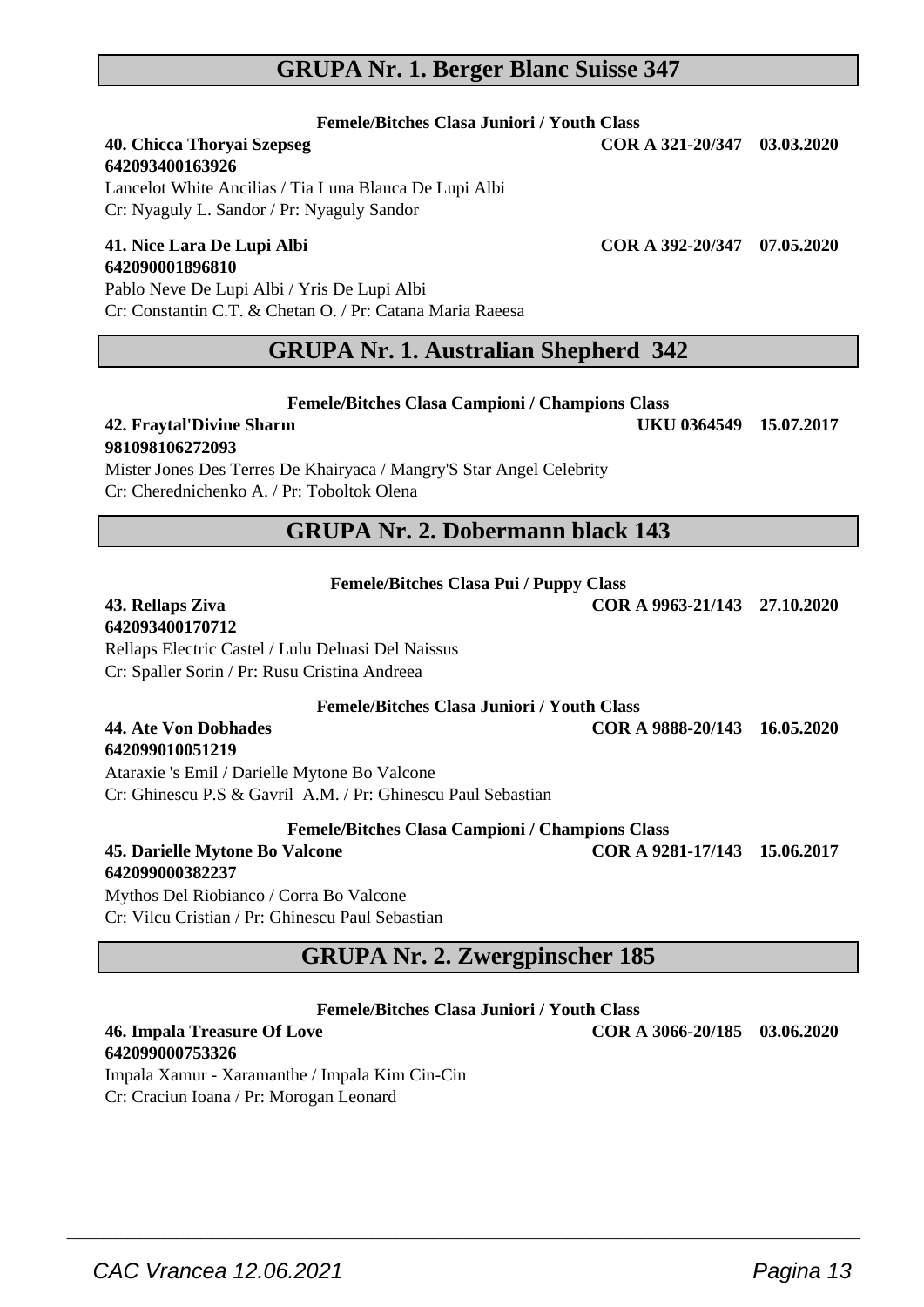# **GRUPA Nr. 2. Riesenschnauzer black 181**

| <b>Masculi/Dogs Clasa Juniori / Youth Class</b><br><b>47. Gloris Limited Edition</b><br>64311080043549<br>Gloris Helios / Gloris Toskana<br>Cr: Seliverstova A. / Pr: Marton Imola & Geza                                                 | RKF 6031620 12.09.2020       |            |
|-------------------------------------------------------------------------------------------------------------------------------------------------------------------------------------------------------------------------------------------|------------------------------|------------|
| Femele/Bitches Clasa Intermediara / Intermediate Class<br>48. A Stars Is Born De Brissard<br>642093400149624<br>Euripide De Brissard / Wonderful World De Brissard<br>Cr: Bengescu Bellu Ciprian / Pr: Morogan Leonard                    | COR A 4275-20/181            | 09.09.2019 |
| <b>Femele/Bitches Clasa Deschisa / Open Class</b><br>49. Ravenheart Mistery Follow Your Faith<br>642093400160493<br>Gently Born Obsession Point / Ravenheart Mistery A Dream Come True<br>Cr: Marton Imola&Geza / Pr: Marton Imola & Geza | COR A 4280-20/181            | 28.11.2019 |
| GRUPA Nr. 2. Zwergschnauzer black & silver 183                                                                                                                                                                                            |                              |            |
| Masculi/Dogs Clasa Juniori / Youth Class<br>50. Bright Moon Psiqon<br>642099000726261<br>Elegant Dzikie Pola / House Iris Emotion Klara<br>Cr: Simionca Ionel / Pr: Ciolan Ludmila Bianca                                                 | COR A 2005-20/183 15.03.2020 |            |
| Masculi/Dogs Clasa Intermediara / Intermediate Class<br>51. Soldier Of Fortune Helloween<br>616093900997835<br>Repitition's Crusader / Wild Rush's Cherry Blossoms<br>Cr: Malmon Dariusz / Pr: Nedelcu Liviu                              | COR A 2029-20/183 07.09.2019 |            |
| <b>Femele/Bitches Clasa Juniori / Youth Class</b>                                                                                                                                                                                         |                              |            |
| 52. House Iris Maya - Aruna<br>642099000753984<br>Repitition 's Shogun / House Iris Dreya<br>Cr: Nedelcu Liviu / Pr: Nedelcu Liviu & Cercel Adelina                                                                                       | COR A 2016-20/183            | 03.05.2020 |

# **GRUPA Nr. 2. Cane Corso Italiano 343**

#### **Masculi/Dogs Clasa Baby / Baby Class**

 $\overline{\phantom{a}}$  , and the set of the set of the set of the set of the set of the set of the set of the set of the set of the set of the set of the set of the set of the set of the set of the set of the set of the set of the s

**53. Willis De Nobil Rose Cane C 1 12.02.2021 642099000787064** Fenomeno L'Antico Nobile / Vincitore Nero Nyssa

Cr: Holger Hota / Pr: Toderica Mircea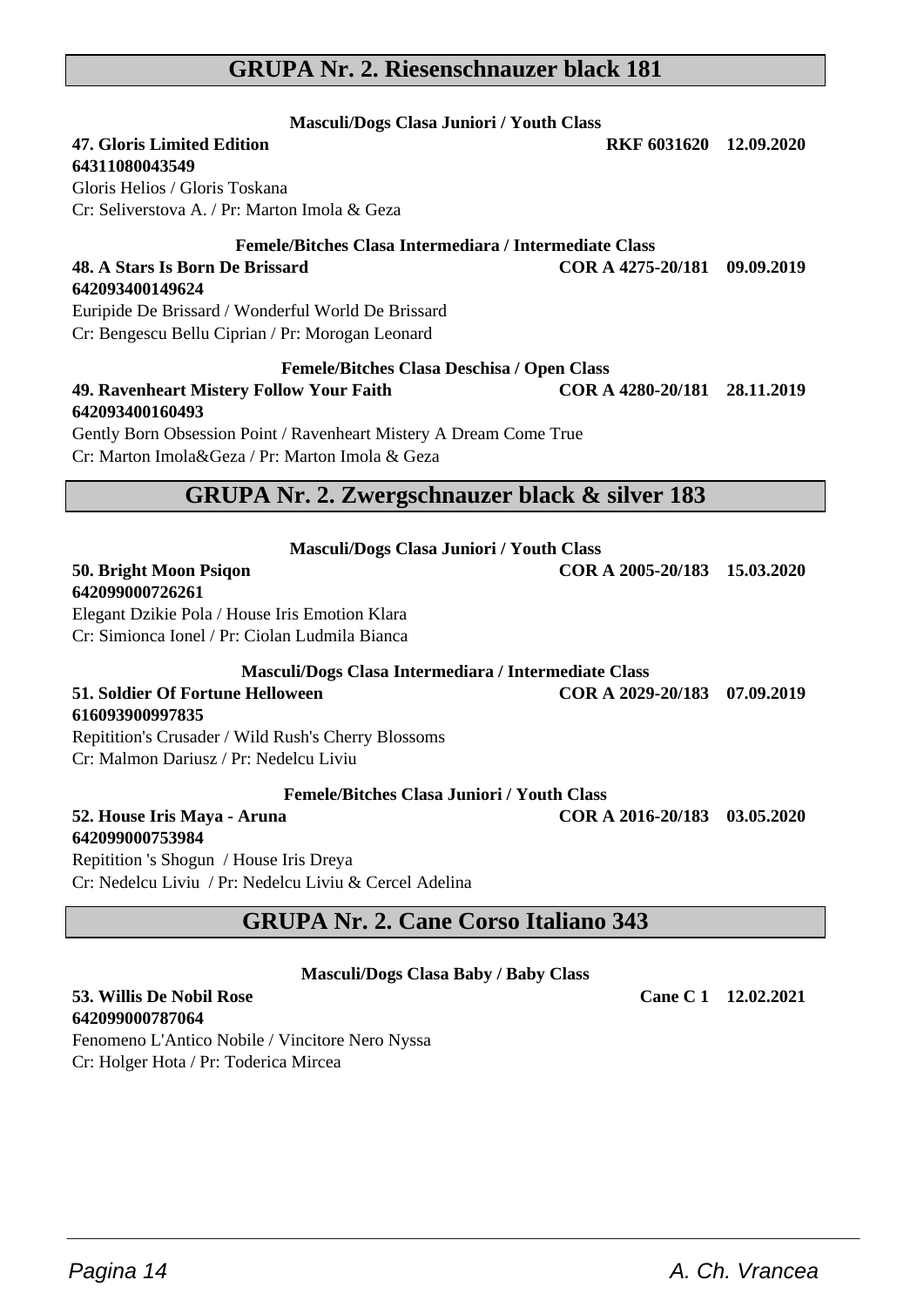| 54. Abelardo Red Dogs Champions<br>COR A 9148-21/343 26.10.2020<br>642094100177690                                           |            |
|------------------------------------------------------------------------------------------------------------------------------|------------|
| H-Primus Nobile Corso Di Mogosoaia / Fatima Nobile Corso Di Mogosoaia<br>Cr: Puscasu Adrian Ionut / Pr: Puscasu Adrian Ionut |            |
| 55. Vision Of Mind Gem<br>CANE C 2 15.11.2020<br>643093300190768                                                             |            |
| Star Karuna Know How / Bardi Cardinale Iz Madridskogo Dvora<br>Cr: Diana Kozhevnikova Aleksandrovna / Pr: Berbecaru Ovidiu   |            |
| Masculi/Dogs Clasa Juniori / Youth Class                                                                                     |            |
| 56. Gibson<br>COR A 8272-20/343 10.03.2020                                                                                   |            |
| 642090003616016                                                                                                              |            |
| Boris Ivoni Imperial / Lexa Axel House Kennel<br>Cr: Pop Cristian Dan / Pr: Vancsa Robert                                    |            |
| <b>Masculi/Dogs Clasa Campioni / Champions Class</b>                                                                         |            |
| COR A 6978-19/343 29.10.2018<br>57. Diablo Custodi Della Quercia<br>642098000589484                                          |            |
| Giaccherini Del Dyrium / Cuba Imperial Moloss                                                                                |            |
| Cr: Mandra I. & Marcu. S / Pr: Cazan Georgiana                                                                               |            |
| <b>Femele/Bitches Clasa Pui / Puppy Class</b>                                                                                |            |
| COR A 9109-21/343 24.10.2020<br>58. Cora Black Angle's Eye                                                                   |            |
| 642090003601833<br>Rothorm Jy Dream Don't Say A Word / Ara Black Angel's Eye                                                 |            |
| Cr: Mera Vintan Ioana Alexandra / Pr: Petrea Mara Nicoleta                                                                   |            |
| <b>Femele/Bitches Clasa Juniori / Youth Class</b>                                                                            |            |
| COR A 8848-20/343 21.06.2020<br>59. Yasmina Della Vale Degli Orsi Ali                                                        |            |
| 642099010024263<br>Xaver Della Vale Degli Orsi Ali / Prisca Della Vale Degli Orsi Ali                                        |            |
| Cr: Ali Denis / Pr: Ali Denis                                                                                                |            |
| Femele/Bitches Clasa Intermediara / Intermediate Class                                                                       |            |
| COR A 7983-20/343 22.01.2020<br>60. Persefona De Bella Corso<br>642090003641109                                              |            |
| Don Corleone De Bella Corso / Gloria Axel House Kennel<br>Cr: Toderica Mircea / Pr: Larion Gabriel                           |            |
| COR A 7747-20/343 01.09.2019<br>61. Yazell Della Dea Dei Corsi<br>642090001867515                                            |            |
| Kilroy / Niky Thousand Patata Andraxgold                                                                                     |            |
| Cr: Paun M.I. & M.G. / Pr: Paun M.I. & M.G.                                                                                  |            |
| <b>Femele/Bitches Clasa Deschisa / Open Class</b>                                                                            |            |
| 62. Rona De Bella Corso<br>COR A 7994-20/343                                                                                 | 14.02.2020 |
| 642090003641114                                                                                                              |            |
| Don Corleone De Bella Corso / Chocolate                                                                                      |            |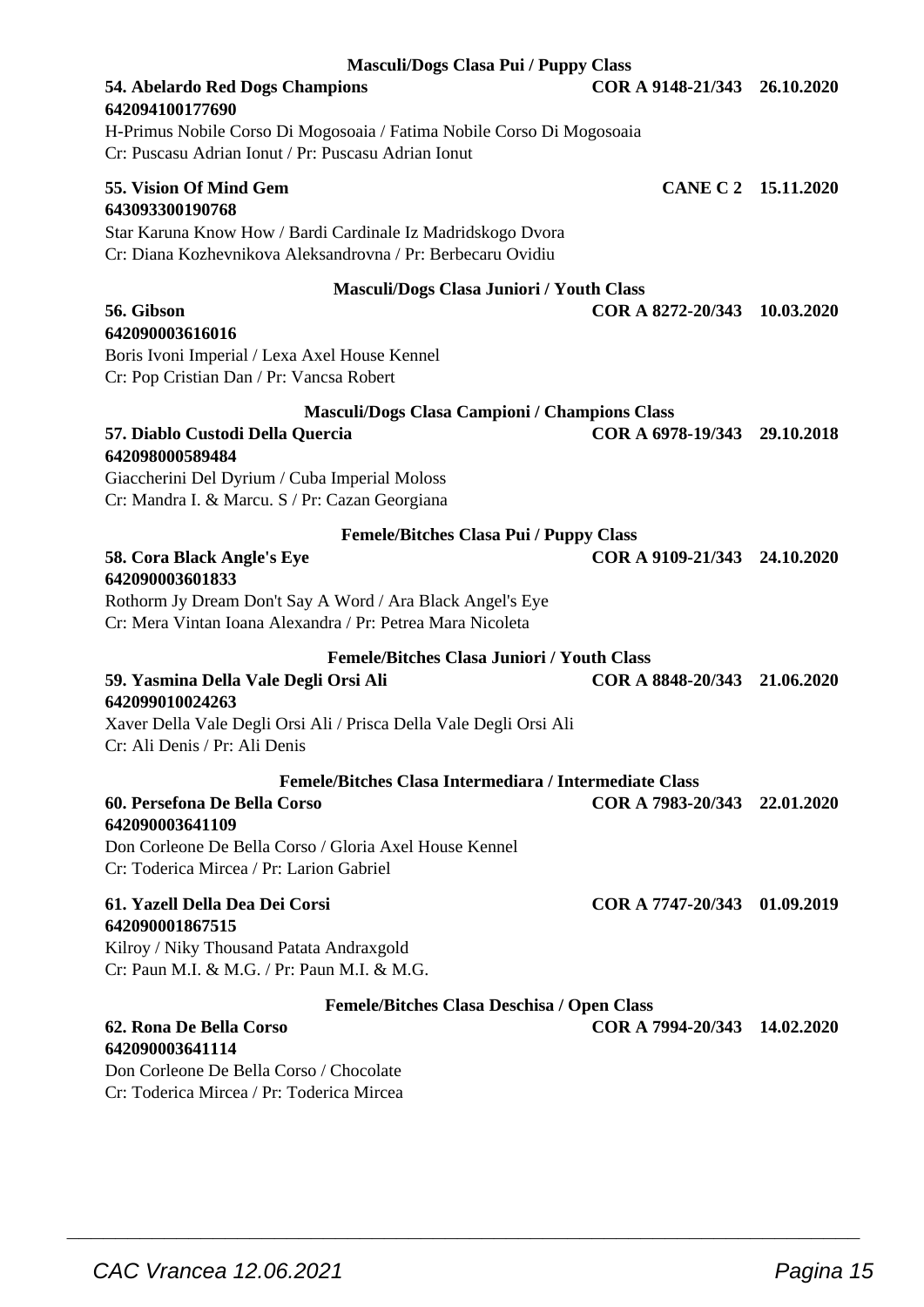## **GRUPA Nr. 2. Dogo Argentino 292**

**Masculi/Dogs Clasa Campioni / Champions Class**

**63. Pablo Segundo Di Casa Nardini COR A 1570-20/292 18.08.2019**

**250268723011607**

Tucuman De Vianini / Maleva Di Casa Nardini Cr: M.Nardini Mattia / Pr: Ignea Alin

**Femele/Bitches Clasa Juniori / Youth Class**

**64. Cindy COR A 1617-20/292 28.03.2020**

# **642098201109115**

Nestor El Pinguino D'Tomas Box / Dahlia Cr: Podariu Marius / Pr: Podariu Marius

#### **GRUPA Nr. 2. Dogue de Bordeaux 116**

**Femele/Bitches Clasa Intermediara / Intermediate Class**

#### **65. Arwen Fata Morgana UKU 0452957 09.10.2019 804038000998736**

Artemiziz Zhamal / Arteiziz Itsy-Bitsy Cr: Korobko Iryna / Pr: Korobko Iryna

## **GRUPA Nr. 2. Deutscher Boxer fawn 144**

**Masculi/Dogs Clasa Deschisa / Open Class**

# **642090001791809**

#### Rus La Fler Capo Di Tuti Capi / Vera Von Der Burg Singidunum Cr: Luka Laszla / Pr: Stanescu Bogdan Florin

## **Femele/Bitches Clasa Intermediara / Intermediate Class**

**67. Bonny Von Schomlenmarkt COR A 4422-20/144 15.02.2020**

#### **642099000684340**

Di Casa Dei Iola Monet / Alice Von Schomlenmarkt Cr: Stanescu Bogdan / Pr: Stanescu Bogdan Florin

**Femele/Bitches Clasa Deschisa / Open Class**

**68. New Gold Box Ohanna COR A 4153-18/144 09.10.2017**

**642099000507912** New Gold Box Indigo / Amarige Cr: Peaha Andreea / Pr: Peaha Andreea

## **GRUPA Nr. 2. Deutscher Boxer brindle 144**

#### **Masculi/Dogs Clasa Juniori / Youth Class**

 $\overline{\phantom{a}}$  , and the set of the set of the set of the set of the set of the set of the set of the set of the set of the set of the set of the set of the set of the set of the set of the set of the set of the set of the s

# **642093400166008**

Yes Triumph / Urania Triumph Cr: Morogan Leonard & Lucia / Pr: Morogan Leonard

**69. El Harvey De Morogan COR A 4453-20/144 10.03.2020**

**66. Arthur Von Schomlenmarkt COR A 4272-19/144 16.08.2018**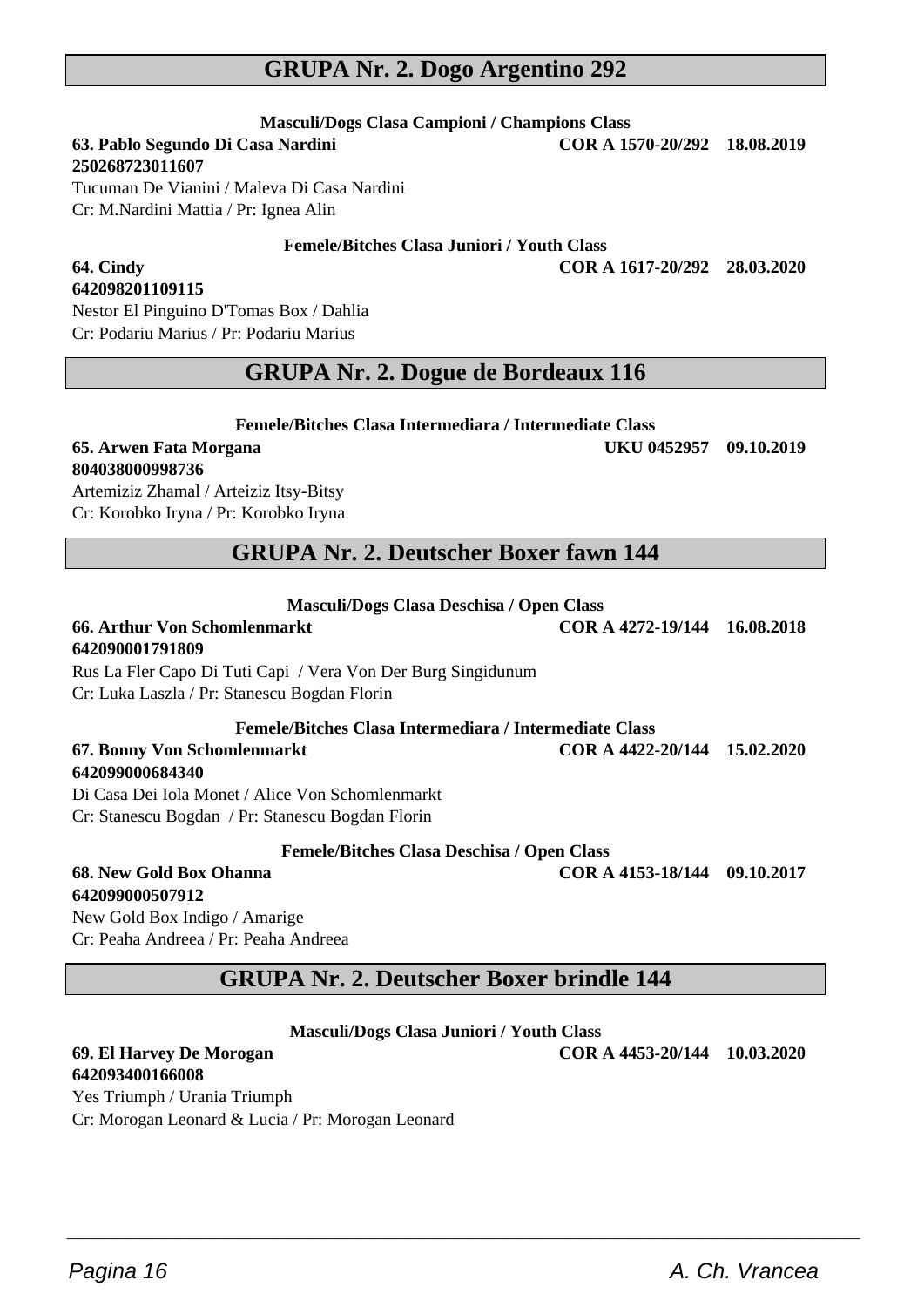#### **642093400173572**

Cr: Crisan P. Iulia / Pr: Coman Marian

# **642099000741792**

Que Cest Beaut Triumph / Ximena Triumph Cr: Diplan Adrian / Pr: Stanescu Bogdan Florin

## **GRUPA Nr. 2. Deutsche Dogge fawn, brindle 235**

**Femele/Bitches Clasa Juniori / Youth Class**

**72. Rhea Silva De Brandels LOE 2528361 24.07.2020**

**941000025794080** Majeranek Z Kuzni Napoleonskiej / Sashimi Sanfanger Cr: Galdon Pablo Soriano / Pr: Timpau Loli

## **GRUPA Nr. 2. Deutsche Dogge black, harlequin 235**

**Masculi/Dogs Clasa Deschisa / Open Class**

**73. Jaime De Alexoana COR A 3249-20/235 12.04.2019**

**642093400151235** Puerto Rico De Alexoana / Diosa De Hoalai

Cr: Guzei Alexandra / Pr: Guzei Alexandra & Tepes Focsa Romeo

# **GRUPA Nr. 2. Rottweiler 147**

| <b>Masculi/Dogs Clasa Juniori / Youth Class</b><br>COR A 17777-20/147 23.03.2020<br>Masculi/Dogs Clasa Intermediara / Intermediate Class<br>COR A 17787-20/147 10.01.2020<br>Masculi/Dogs Clasa Deschisa / Open Class<br>COR A 16309-17/147 23.05.2017<br>COR A 17064-19/147 17.10.2018 |
|-----------------------------------------------------------------------------------------------------------------------------------------------------------------------------------------------------------------------------------------------------------------------------------------|

 $\overline{\phantom{a}}$  , and the set of the set of the set of the set of the set of the set of the set of the set of the set of the set of the set of the set of the set of the set of the set of the set of the set of the set of the s

**70. Carines Garo Box COR A 4436-20/144 15.07.2020**

Galahad Ade Box / Ada Garo Box

# **71. Pani Triumph COR A 4488-20/144 26.06.2020**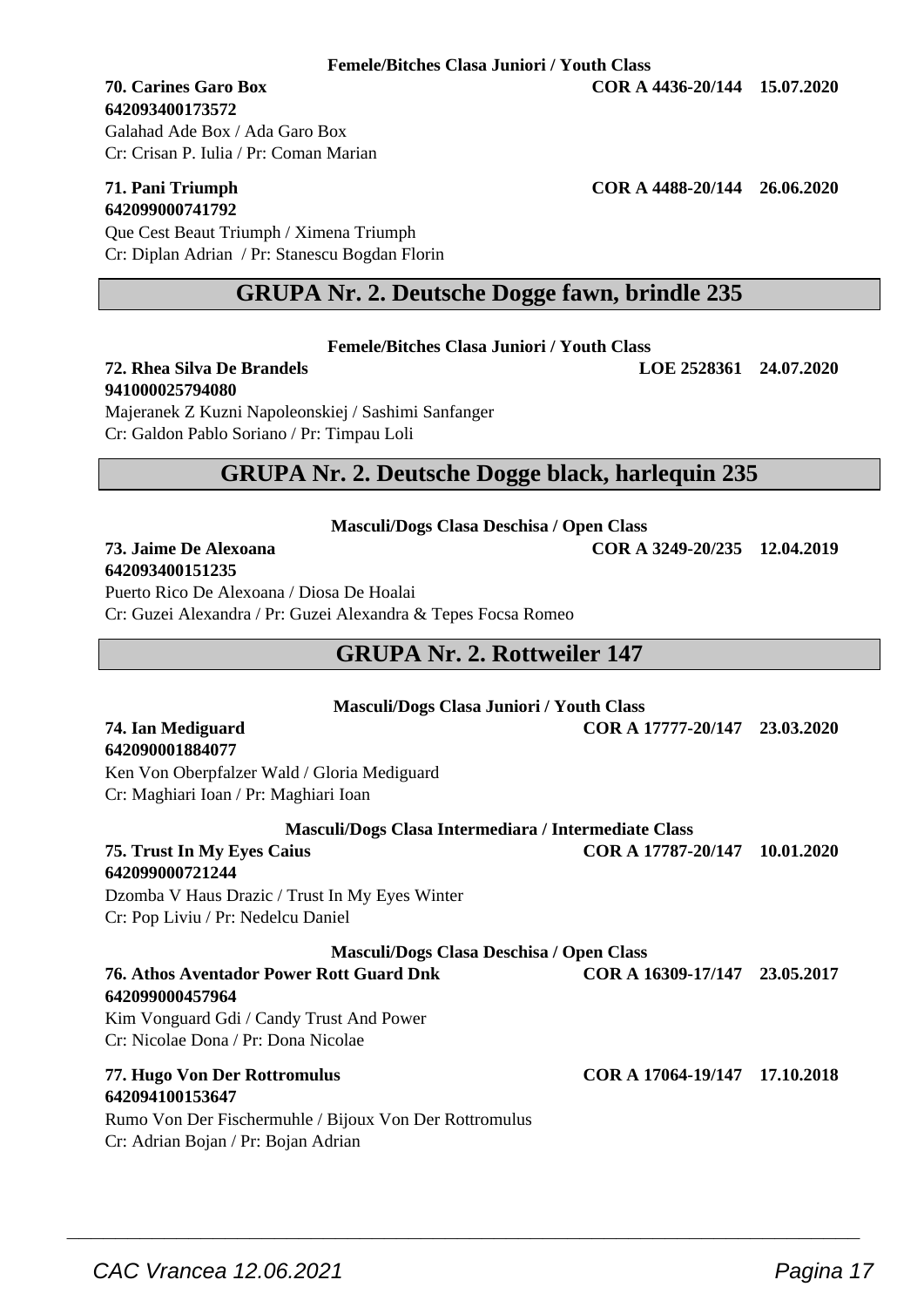| <b>Masculi/Dogs Clasa Munca / Working Class</b>                                            |                               |            |
|--------------------------------------------------------------------------------------------|-------------------------------|------------|
| 78. Gyno Von Der Rottromulus<br>642098201018850                                            | COR A 16890-18/147 23.05.2018 |            |
| Boom Vom Cherniy Kumir / Blondy Von Der Rottromulus                                        |                               |            |
| Cr: Adrian Bojan / Pr: Bojan Adrian                                                        |                               |            |
| <b>Femele/Bitches Clasa Pui / Puppy Class</b>                                              |                               |            |
| 79. U Zen Of Kay House<br>642099000659748                                                  | COR A 18015-21/147            | 16.10.2020 |
| Trust In My Eyes War / Rott-Vick Oxi                                                       |                               |            |
| Cr: Calcey Florica / Pr: Coman Adrian                                                      |                               |            |
| <b>Femele/Bitches Clasa Juniori / Youth Class</b>                                          |                               |            |
| 80. Eleonora Vom Hause Oma<br>642098201109840                                              | COR A 17624-20/147 15.02.2020 |            |
| Zorro Kao Bumbarin / Arizona Kao Bumbarin                                                  |                               |            |
| Cr: Gagyi Csaba / Pr: Gagyi Csaba                                                          |                               |            |
| 81. Fira Von Hause Oma                                                                     | COR A 17860-20/147 20.07.2020 |            |
| 642090001884123                                                                            |                               |            |
| Zorro Kao Bombarin / Arizona Kao Bombarin                                                  |                               |            |
| Cr: Gagyi Csaba / Pr: Maghiari Ioan                                                        |                               |            |
| 82. Lyra Vom Haus Flo                                                                      | COR A 17672-20/147 19.02.2020 |            |
| 642090001816469<br>Varus Von Der Bleichstrasse / Dasha Vom Haus Flo                        |                               |            |
| Cr: Ion Florin / Pr: Ion Florin                                                            |                               |            |
| Femele/Bitches Clasa Intermediara / Intermediate Class                                     |                               |            |
| 83. Basha House Of Sissi                                                                   | COR A 17301-19/147 15.06.2019 |            |
| 642090001836682                                                                            |                               |            |
| Dumbo Vom Haus Flo / Rott Master Sissi<br>Cr: Craciun Valeriu / Pr: Craciun Valeriu        |                               |            |
|                                                                                            |                               |            |
| 84. Diva Vom Aruncus Tal<br>705035000024095                                                | SLR RW - 003781 17.06.2019    |            |
| Vito Vom Kressbach / Cora Vom Aruncus Tal                                                  |                               |            |
| Cr: Nata / Pr: Ion Florin                                                                  |                               |            |
| <b>Femele/Bitches Clasa Deschisa / Open Class</b>                                          |                               |            |
| 85. Josy Vom Haus Flo                                                                      | COR A 17121-19/147 12.02.2019 |            |
| 642090001816460                                                                            |                               |            |
| Akino Vom Haus Flo / Dasha Vom Haus Flo                                                    |                               |            |
| Cr: Ion Florin / Pr: Ion Florin                                                            |                               |            |
| <b>Femele/Bitches Clasa Munca / Working Class</b>                                          |                               |            |
| 86. Gala Von Der Rottromulus                                                               | COR A 16892-18/147 23.05.2018 |            |
| 642098201018849                                                                            |                               |            |
| Boom Vom Cherniy Kumir / Blondy Von Der Rottromulus<br>Cr: Adrian Bojan / Pr: Bojan Adrian |                               |            |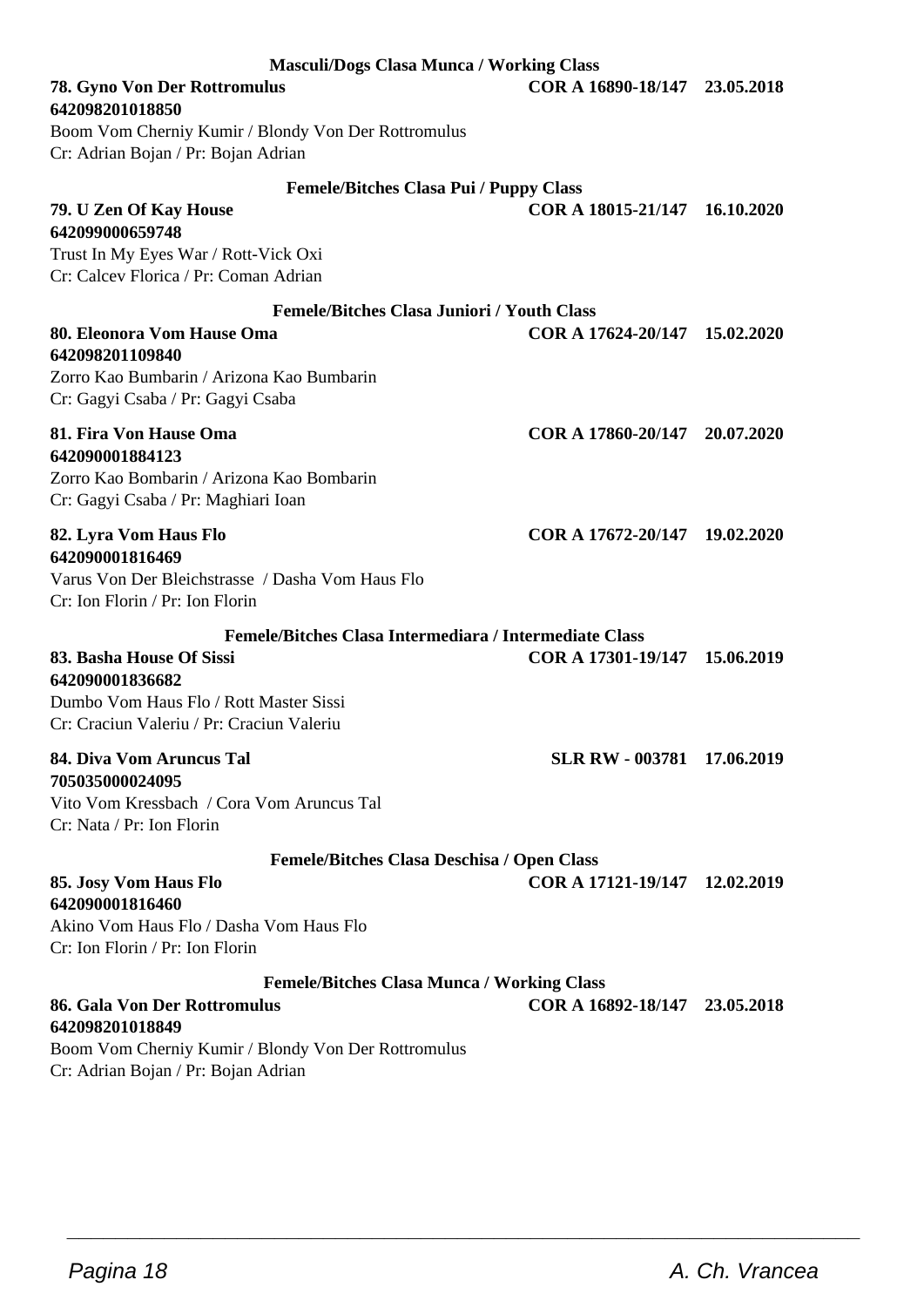## **GRUPA Nr. 2. Bullmastiff 157**

**Femele/Bitches Clasa Deschisa / Open Class**

**87. Apophe'Oz Akemi Dynasty Of N'Asteri UKU 0441148 16.03.2019 643094800096345**

Gravaris Antaris / Apophe'Oz Sakura No Hana Cr: Zaychenko O.V. / Pr: Dudnyk N.M.

# **642090000169197**

Mauro Sangue Divino / Cadbury Cr: Vesa Edwin &marek / Pr: Lukacs A.Alina

#### **GRUPA Nr. 2. Presa Canario 346**

**Masculi/Dogs Clasa Intermediara / Intermediate Class 89. Jordy Milky Way Ludus COR A 2343-19/346 03.07.2019 642098200993275**

Ayyo De Selecta Adeje / Morena Vinciguerra Cr: Iuoras V. Flavius & Feier S. / Pr: Gavanescu Silviu Daniel

**Femele/Bitches Clasa Intermediara / Intermediate Class**

#### **90. Aty Antonbull COR A 2360-19/346 13.06.2019 642099000608930**

Conan De Guardian Moon / Inna De Mangobull Cr: Anton Ciprian / Pr: Gavanescu Silviu Daniel

## **GRUPA Nr. 2. Newfoudland 050**

#### **Masculi/Dogs Clasa Intermediara / Intermediate Class 91. Apollo Royal Black Bears COR A 1286-20/050 08.11.2019 642098201794118**

Erdoalji Lexus / Dark Shadows Of Hungary Bella Cr: Dumitrescu Marta / Pr: Damokos Hajnalka

**Masculi/Dogs Clasa Campioni / Champions Class**

#### **92. Chronos Of Sweet Dark Caramel COR A 1139-17/050 23.02.2017 642093400115674**

King Of Helluland Everything Will Begin / Assis Of Sweet Dark Caramelk Cr: Silvas Alexandra / Pr: Piper Iacob Catalin

# **GRUPA Nr. 2. Kavkazskaia Ovtcharka 328**

**Masculi/Dogs Clasa Baby / Baby Class**

 $\overline{\phantom{a}}$  , and the set of the set of the set of the set of the set of the set of the set of the set of the set of the set of the set of the set of the set of the set of the set of the set of the set of the set of the s

#### **93. Amir Caucasian Kingdom CAUCAZ 2 13.02.2021 642090001954411**

Naf Hat Iz Gohrana / Laika Cr: Shoniya G G / Pr: Andrei Tudor

**88. Daisy Vesbulls COR A 1283-19/157 29.03.2019**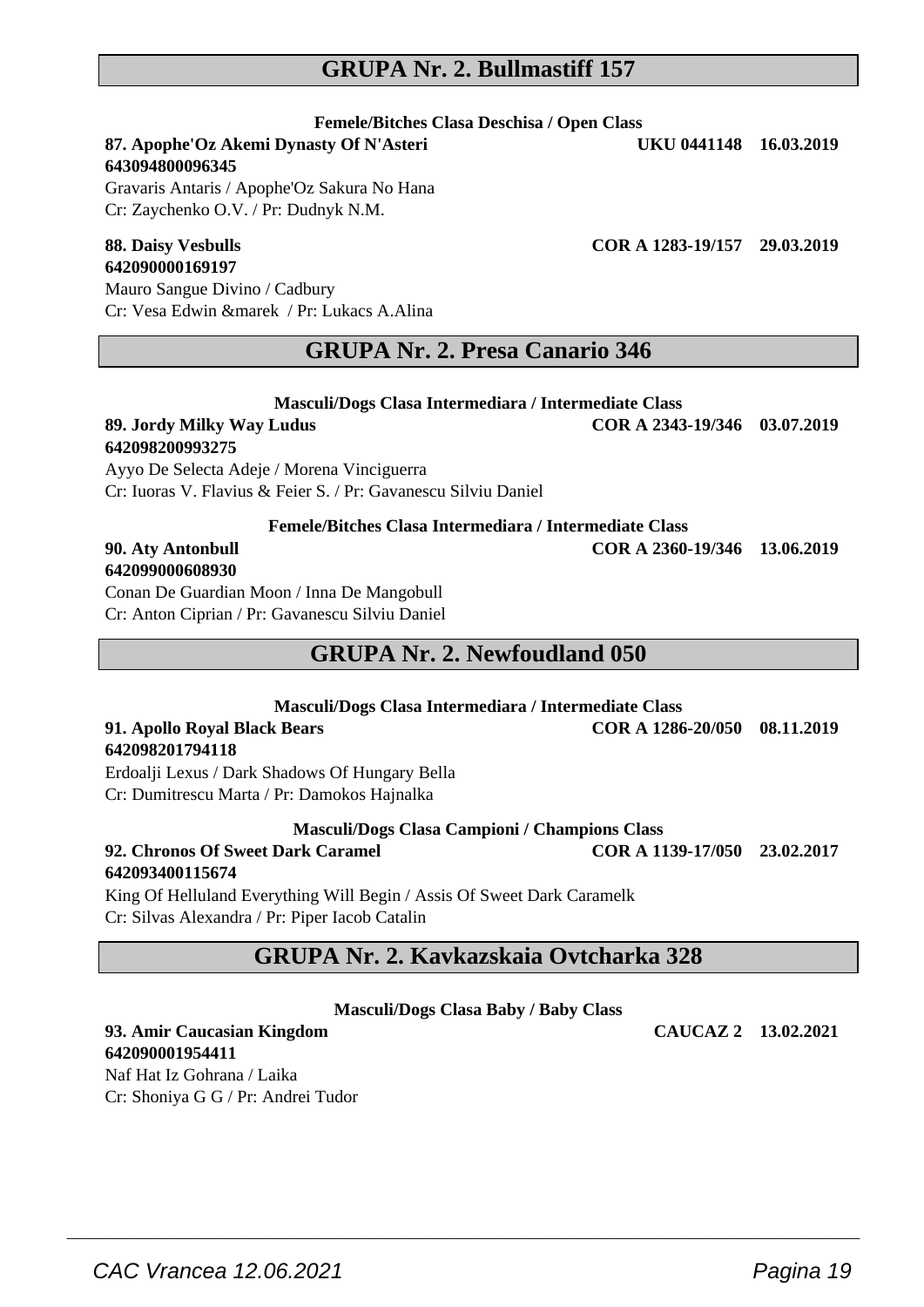| Masculi/Dogs Clasa Juniori / Youth Class                                                      |                               |                    |
|-----------------------------------------------------------------------------------------------|-------------------------------|--------------------|
| 94. Lennox Caucazian Dinasty Lupescu<br>642099000558545                                       | COR A 12340-20/328 29.03.2020 |                    |
| Kray Chernozemiya Uragan / Faya Caucazian Lupescu Dinasty                                     |                               |                    |
| Cr: Valentin Lupescu / Pr: Corbu Dragos                                                       |                               |                    |
| Masculi/Dogs Clasa Intermediara / Intermediate Class                                          |                               |                    |
| 95. Uran                                                                                      | COR A 11954-20/328 30.07.2019 |                    |
| 642090001850471                                                                               |                               |                    |
| Sormovskaya Zarya Idealny Shtorm / Bella<br>Cr: Sabie R. Adrian / Pr: Fulea Valeriu           |                               |                    |
|                                                                                               |                               |                    |
| Masculi/Dogs Clasa Deschisa / Open Class<br>96. Emir Dracula Castle Kennel                    | COR A 10727-18/328 01.04.2018 |                    |
| 642090003603477                                                                               |                               |                    |
| Sokrovisha Valkirii Mudry / Garmonia Caucaz De Neamt                                          |                               |                    |
| Cr: Ilis Romeo & Alexandra Teodora / Pr: Ciobanu Vasile Livius                                |                               |                    |
| 97. Nero De Cazasu                                                                            | COR A 12524-20/328 13.06.2017 |                    |
| 642090001068376                                                                               |                               |                    |
| Nadezhniy Drug Dour Don / Alfa De Brailita                                                    |                               |                    |
| Cr: Maruleanu Dobrica / Pr: Maruleanu Dobrica                                                 |                               |                    |
| 98. Novac De Cazasu                                                                           | COR A 12525-20/328 13.06.2017 |                    |
| 642090001068377                                                                               |                               |                    |
| Nadezhniy Drug Daur Don / Alfa De Brailita<br>Cr: Maruleanu Dobrica / Pr: Panaet Nela-Daniela |                               |                    |
| 99. Ural De Valcu                                                                             | COR A 11492-19/328 20.02.2019 |                    |
| 642098100211780                                                                               |                               |                    |
| Orhan Batukhan De Valcu / Petra De Valcu                                                      |                               |                    |
| Cr: Valcu Alin / Pr: Andrei Tudor                                                             |                               |                    |
| <b>Masculi/Dogs Clasa Campioni / Champions Class</b>                                          |                               |                    |
| 100. Dracula Dracula Castle Kennel                                                            | COR A 10295-18/328            | 05.11.2017         |
| 642093400126633                                                                               |                               |                    |
| Sokrovisha Valkirii Mudry / Athena<br>Cr: Ilis Romeo Cristian / Pr: Ilis Alexandra Teodora    |                               |                    |
|                                                                                               |                               |                    |
| <b>Femele/Bitches Clasa Baby / Baby Class</b><br>101. Nashara Caucaz Oryzont                  |                               | Caucaz1 09.02.2021 |
| 642090001130056                                                                               |                               |                    |
| Hard Caucaz Oryzont / Medved Rossii Helga                                                     |                               |                    |
| Cr: Ciprian Anghelache / Pr: Anghelache Ciprian                                               |                               |                    |
| Femele/Bitches Clasa Pui / Puppy Class                                                        |                               |                    |
| 102. Felda                                                                                    | COR A 12914-21/328            | 15.11.2020         |
| 642093400159056                                                                               |                               |                    |
| Kalif Transylvania Giant / Kazah Kiralya Nagira                                               |                               |                    |

Cr: Cocian Dorel / Pr: Lungu Daniel Petrut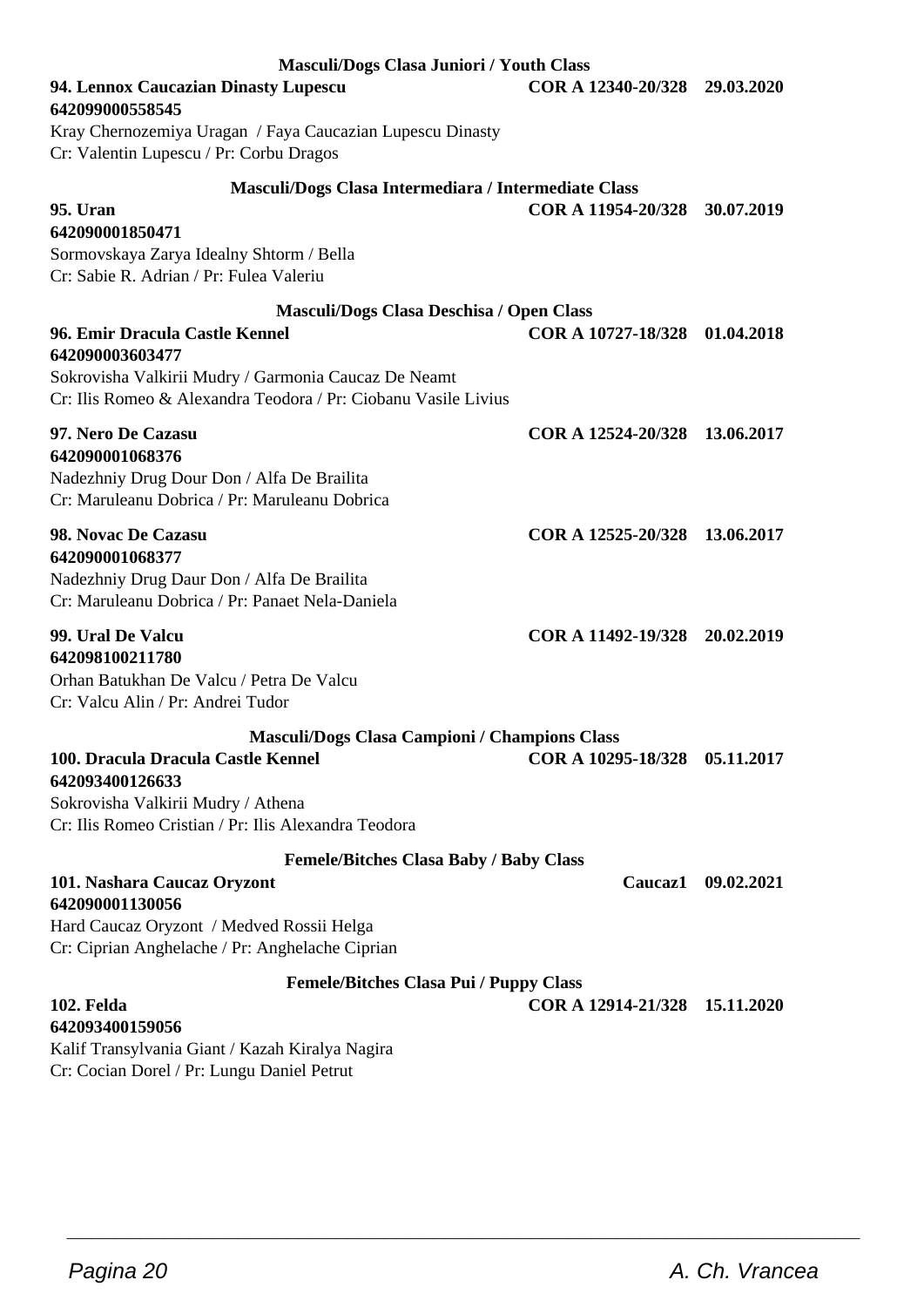| <b>Masculi/Dogs Clasa Pui / Puppy Class</b><br>111. Dacic Guardian Hades<br>642099000765010<br>L'Khan Accamarra / Dacic Guardian Astrid<br>Cr: Mitrasca Mihai Adrian / Pr: Mitrasca Mihai Adrian<br>CAC Vrancea 12.06.2021 | COR A 9048-21/335 26.09.2020 |  |
|----------------------------------------------------------------------------------------------------------------------------------------------------------------------------------------------------------------------------|------------------------------|--|
|                                                                                                                                                                                                                            |                              |  |
|                                                                                                                                                                                                                            |                              |  |
|                                                                                                                                                                                                                            |                              |  |
|                                                                                                                                                                                                                            |                              |  |
|                                                                                                                                                                                                                            |                              |  |
|                                                                                                                                                                                                                            |                              |  |
|                                                                                                                                                                                                                            | Pagina 21                    |  |
|                                                                                                                                                                                                                            |                              |  |

| <b>Femele/Bitches Clasa Juniori / Youth Class</b>                                                                                               |                               |  |
|-------------------------------------------------------------------------------------------------------------------------------------------------|-------------------------------|--|
| 103. Arra<br>64209900073381<br>Novac De Cazasu / Nistor Caucaz Gretty<br>Cr: Panaet Nela Daniela / Pr: Panaet Nela-Daniela                      | COR A 12739-21/328 12.05.2020 |  |
| 104. Daisey Gorun Caucaz Kennel<br>642090001892031<br>Bairak Azskas Pahom / Briseis Gorun Caucaz Kennel<br>Cr: Serban Sorin / Pr: Popa Florinel | COR A 12245-20/328 15.01.2020 |  |
| 105. Olva De Brailita<br>642099010053409<br>Bairak Azskas Pahom / Uzma De Brailita<br>Cr: Dogaru Valentin / Pr: Dogaru Valentin                 | COR A 12301-20/328 17.01.2020 |  |
| 106. Uzuma De Brailita<br>642099010051888<br>Bairak Azskas Pahom / Xamina De Brailita<br>Cr: Dogaru Valentin / Pr: Dogaru Valentin              | COR A 12623-20/328 12.03.2020 |  |
| Femele/Bitches Clasa Intermediara / Intermediate Class                                                                                          |                               |  |
| 107. Osirva De Brailita<br>642099010053417                                                                                                      | COR A 12303-20/328 17.01.2020 |  |
| Bairak Azskas Pahom / Uzma De Brailita<br>Cr: Dogaru Valentin / Pr: Andrei Tudor                                                                |                               |  |
| <b>Femele/Bitches Clasa Deschisa / Open Class</b>                                                                                               |                               |  |
| 108. Cathy<br>642090003621197                                                                                                                   | COR A 12065-20/328 03.09.2019 |  |
| Robenn Transylvania Giant / Baja Nubes<br>Cr: Sfarghie Vilhelm / Pr: Sfarghie Vilhelm                                                           |                               |  |
|                                                                                                                                                 |                               |  |
| <b>Femele/Bitches Clasa Campioni / Champions Class</b><br>109. Dyly Star Brianna                                                                | COR A 8789-16/328 25.02.2016  |  |

**642090000895526** Akbar De Valeni / Daria Mica De Casa Soimus Cr: Soverth Adrian / Pr: Ilis Romeo Cristian

# **GRUPA Nr. 2. Sredneasiatskaia Ovtcharka 335**

**Masculi/Dogs Clasa Baby / Baby Class**

#### **110. Thyson Asia C 1 04.01.2021 64209100180524**

Avtoritet Dogs Zhigan Jackpot / Fame Oktopod Kennel Cr: Claudiu Marian / Pr: M

# **642099000765010**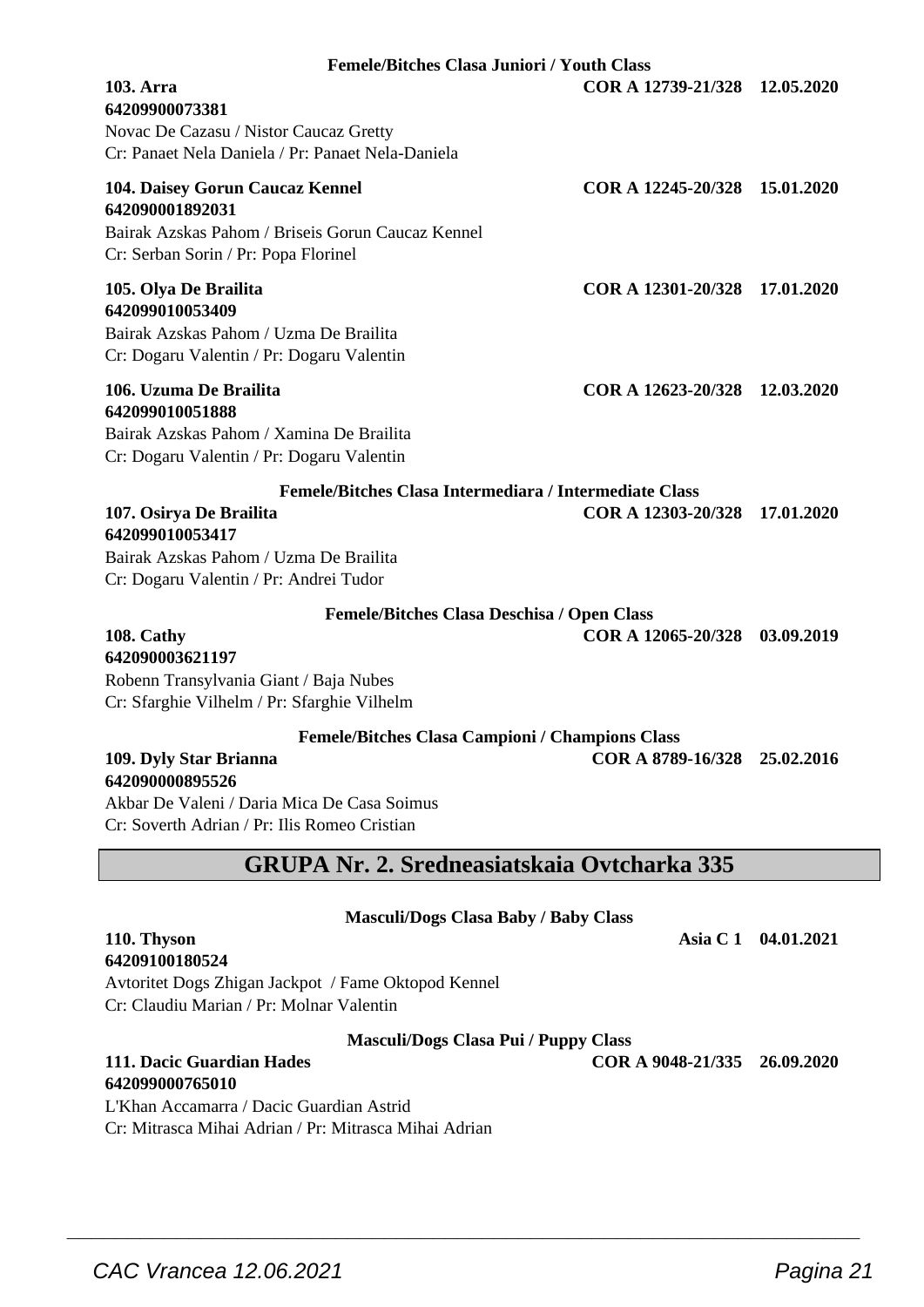| <b>Masculi/Dogs Clasa Juniori / Youth Class</b>                                                                                                        |                              |  |
|--------------------------------------------------------------------------------------------------------------------------------------------------------|------------------------------|--|
| 112. Chan Mara Cao<br>642090001890120<br>L'Khan Accamarra / Khalila<br>Cr: Biris N / Pr: Ungureanu C. & Dumitru E.                                     | COR A 8221-20/335 16.02.2020 |  |
| 113. Eclips<br>642090003640079<br>Tarlan / Athena<br>Cr: Eder Ioan Florin / Pr: Crim Calin                                                             | COR A 8444-20/335 09.03.2020 |  |
| 114. Gipsy<br>642099000682950<br>Sabur Sokrovishh / Xena<br>Cr: Niculescu S Vlad / Pr: Balint Loredana                                                 | COR A 8209-20/335 20.01.2020 |  |
| 115. Zaravshan Murd<br>643100000865451<br>Iran Zaravshan / Zaravshan Sima<br>Cr: Kononenko L.v / Pr: Verdes Petrica                                    | COR A 9445-21/335 19.01.2020 |  |
| Masculi/Dogs Clasa Intermediara / Intermediate Class                                                                                                   |                              |  |
| <b>116. Amur</b><br>900215000137021<br>Vekil For Dzhay Dzahahan / Valensiya Iz Tigrovogo Tsarstva<br>Cr: Tytarchuk Oleksandr / Pr: Ion Mihai           | COR A 8780-21/335 11.12.2019 |  |
| 117. Atila<br>642098201081584<br>Sic Guard Cairo / Hera Bella Mija<br>Cr: Patrici V. Bogdan / Pr: Ciocan Sorin                                         | COR A 7629-20/335 02.09.2019 |  |
| 118. C-Turgut<br>642099010055874<br>E-Spartak / Herra<br>Cr: Barbieru Ion / Pr: Muntianu Adrian Panait                                                 | COR A 7739-20/335 20.11.2019 |  |
| 119. Jaguar Iz Ruskog Izvora<br>688010000118685<br>Dictator Iz Ruskog Izvora / Taisia Iz Ruskog Izvora<br>Cr: Simic Polina / Pr: Mitrasca Mihai Adrian | COR A 9042-21/335 18.06.2019 |  |
| 120. Velichie Azii Ali<br>643094100655782<br>Zauralskiy Medved London / Dar Imperatora Valencia<br>Cr: Sazonchik N.G. / Pr: Cialacu Stefan Alexandru   | RKF 5687753 25.11.2019       |  |
| 121. Za Cao Kennel G-Sharp<br>642090001875483<br>$A-Zeph / B-Ipex$<br>Cr: Zanoaga Bogdan Gheorghe / Pr: Vasile Marcel                                  | COR A 7962-20/335 18.11.2019 |  |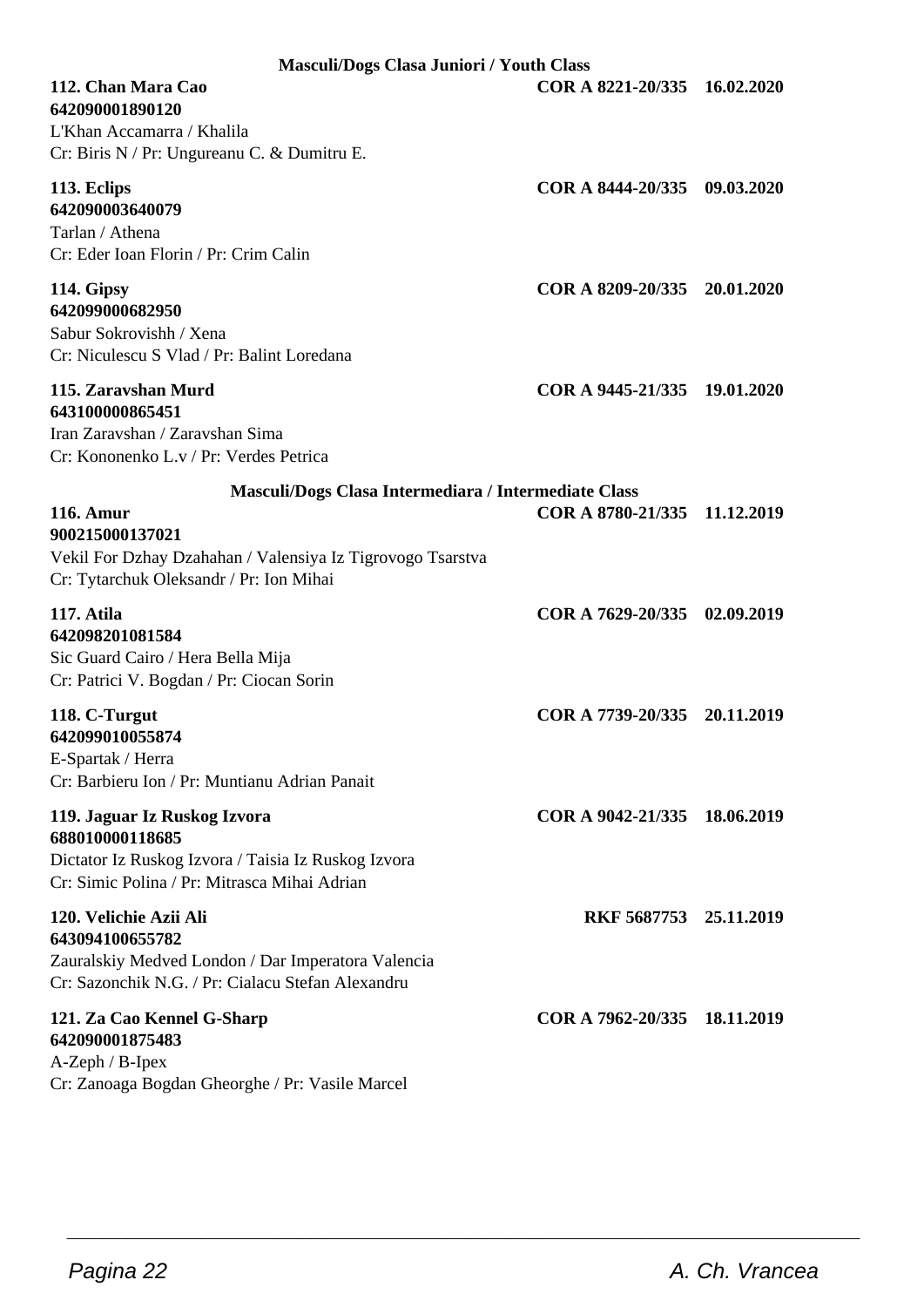| Masculi/Dogs Clasa Deschisa / Open Class                                                                                           |                              |            |
|------------------------------------------------------------------------------------------------------------------------------------|------------------------------|------------|
| <b>122. Berk</b><br>642090001065665<br>Sultan Saly Skala / Prestige Alabai Alma<br>Cr: Tarara Nelu / Pr: Pop Calin Liviu           | COR A 4088-17/335            | 10.12.2016 |
| 123. C-Gica<br>642098200991817<br>Sultan Saly Skala / Prestige Alabai Alma<br>Cr: Tarara Nelu / Pr: Turiac George                  | COR A 4692-17/335            | 01.09.2017 |
| 124. Dacic Guardian Etalon<br>642099000653321<br>Ilkinji Iz Klovi / Ambba<br>Cr: Mitrasca Mihai Adrian / Pr: Mitrasca Mihai Adrian | COR A 6792-19/335            | 15.12.2018 |
| 125. Davlet Han Temiz Batur<br>642090001954018<br>Nabib / Narine<br>Cr: Olieynikov V. V. / Pr: Barsan Andrei                       | RKF 4646852 27.09.2016       |            |
| 126. Narbay<br>643094100598570<br>Hamar Daban Vazir / Granta Dog Vill<br>Cr: Bigari Zh.v. / Pr: Verdes Petrica                     | COR A 7162-19/335 22.12.2018 |            |
| <b>Femele/Bitches Clasa Pui / Puppy Class</b>                                                                                      |                              |            |
| 127. Aria<br>642090001938715<br>Olimpic Star Imran / Olimpic Star Ferrari<br>Cr: Ban Csaba / Pr: Militaru Iulia Aurora             | COR A 9350-21/335            | 18.11.2020 |
| <b>128. Bela</b><br>642090003651310<br>F-Tarkan / Zaravshanafeona<br>Cr: Olarasu Adrian Nicusor / Pr: Popescu Mihai Cosmin         | COR A 9077-21/335            | 18.11.2020 |
| <b>Femele/Bitches Clasa Juniori / Youth Class</b>                                                                                  |                              |            |
| 129. A-Bulgaroaica<br>642090001885372<br>Athos $/$ A-Jojo<br>Cr: Dumitrache Ion / Pr: Barbieru Ion                                 | COR A 8431-20/335            | 05.05.2020 |
| 130. Ali Aladja Lazzat<br>417099100000101<br>Ali Aladja Patrol / Ak-Magash Zhane<br>Cr: Haritonov I & t. / Pr: Ion Mihai           | COR A 8781-21/335            | 25.12.2019 |
| <b>131. Etna</b><br>642090003640069<br>Tarlan / Athena<br>Cr: Eder Ioan Florin / Pr: Crim Calin                                    | COR A 8449-20/335            | 09.03.2020 |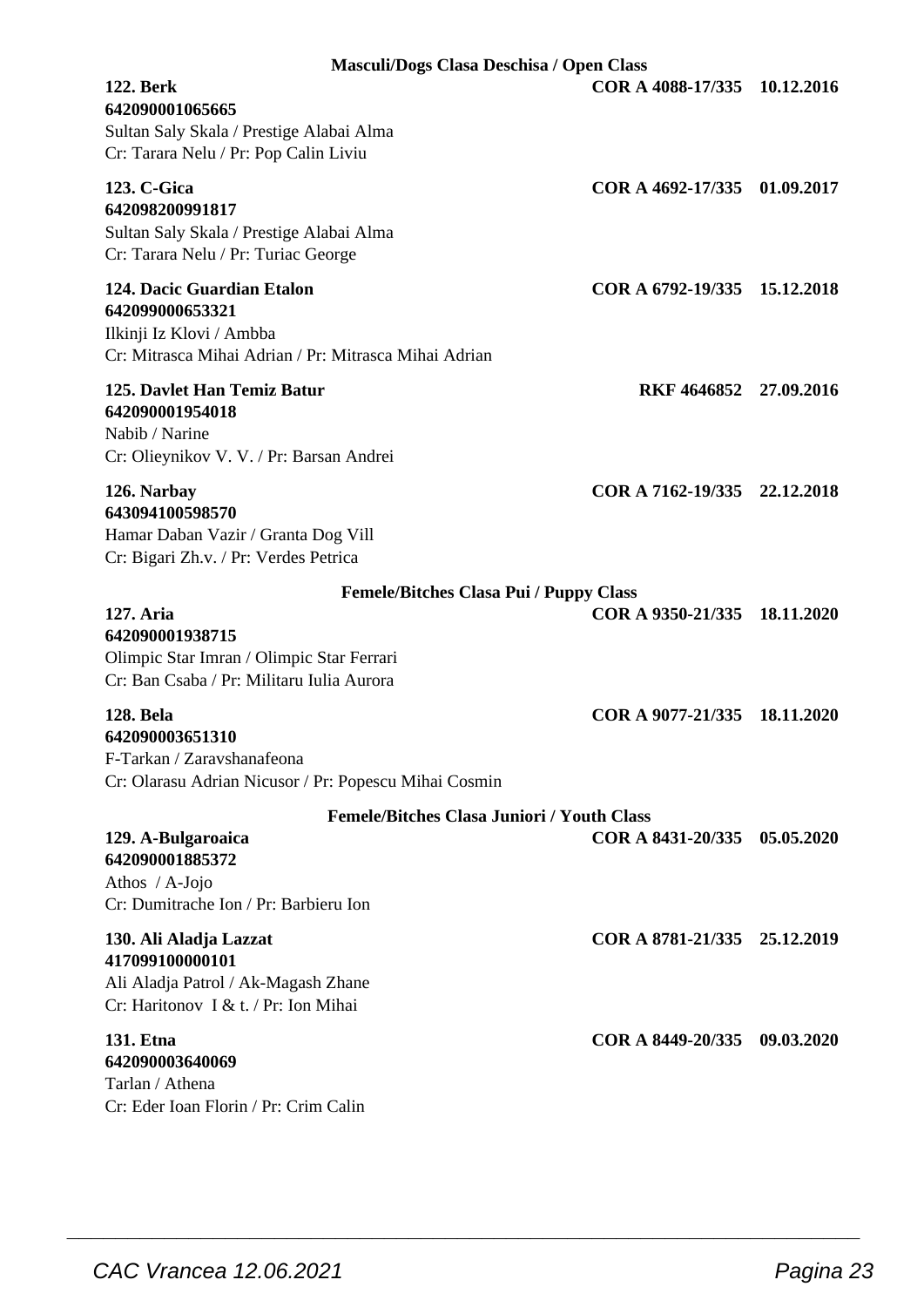| 642094100178757<br>Larhan Iz Ruskog Izvora / Olga De Brailita<br>Cr: Dogaru Valentin / Pr: Dogaru Valentin                                                                                                    |                              |            |
|---------------------------------------------------------------------------------------------------------------------------------------------------------------------------------------------------------------|------------------------------|------------|
| 133. Gama<br>642093400159418<br>Avtoritet Dogs Zhigan Jackpot / Triple Theust Yuhta<br>Cr: Birta V. Alin / Pr: Candidatu Liviu                                                                                | COR A 7837-20/335 16.12.2019 |            |
| Femele/Bitches Clasa Intermediara / Intermediate Class<br>134. Aida<br>642093001582286<br>Chriss Will Mudreac / Chriss Will Nera                                                                              | COR A 7679-20/335            | 06.11.2019 |
| Cr: Nemes Robert / Pr: Oprea Marius Iulian                                                                                                                                                                    |                              |            |
| 135. Eve Togzhan Ala<br>642099000720065<br>Danish Medzhal Ala / Burberry Togzhan Ala<br>Cr: Horvath Kristian & Dobre Cristian / Pr: Barbieru Ion                                                              | COR A 8488-20/335 10.01.2020 |            |
| Femele/Bitches Clasa Deschisa / Open Class                                                                                                                                                                    |                              |            |
| 136. A-Clara<br>642099000655643<br>C-Piscot / Cassandra<br>Cr: Vasile Marcel / Pr: Vasile Marcel                                                                                                              | COR A 6820-19/335 05.12.2018 |            |
| 137. Amyra<br>642090001093514<br>De Steaua Nordului Jb / Amna<br>Cr: Nica Mihai / Pr: Farauanu Dan                                                                                                            | COR A 6089-18/335            | 30.10.2018 |
| 138. B-hera<br>642090001649554<br>Prestige Alabai Cazac / Arina<br>Cr: Schiopu Florin / Pr: Stoica Florian Silviu                                                                                             | COR A 3360-16/335 02.04.2016 |            |
| 139. Dacic Guardian Barbosa<br>642090001785184<br>Ural / Ambba<br>Cr: Mitrasca Mihai Adrian / Pr: Mitrasca Mihai Adrian                                                                                       | COR A 5228-18/335 07.01.2018 |            |
| 140. Vlada<br>642099000615827<br>Hazar / Amira                                                                                                                                                                | COR A 6265-19/335 22.09.2018 |            |
| Cr: Turiac George / Pr: Turiac George                                                                                                                                                                         |                              |            |
| <b>Femele/Bitches Clasa Campioni / Champions Class</b><br>141. Olimpic Star Fiona<br>991001001601893<br>Cogush-Yurek Bayaz-Bury / Olimpic Star Bahar<br>Cr: Nikolaienko Mariia / Pr: Cialacu Stefan Alexandru | COR A 7779-20/335            | 08.11.2017 |

**132. Galina De Brailita COR A 9720-21/335 14.04.2020**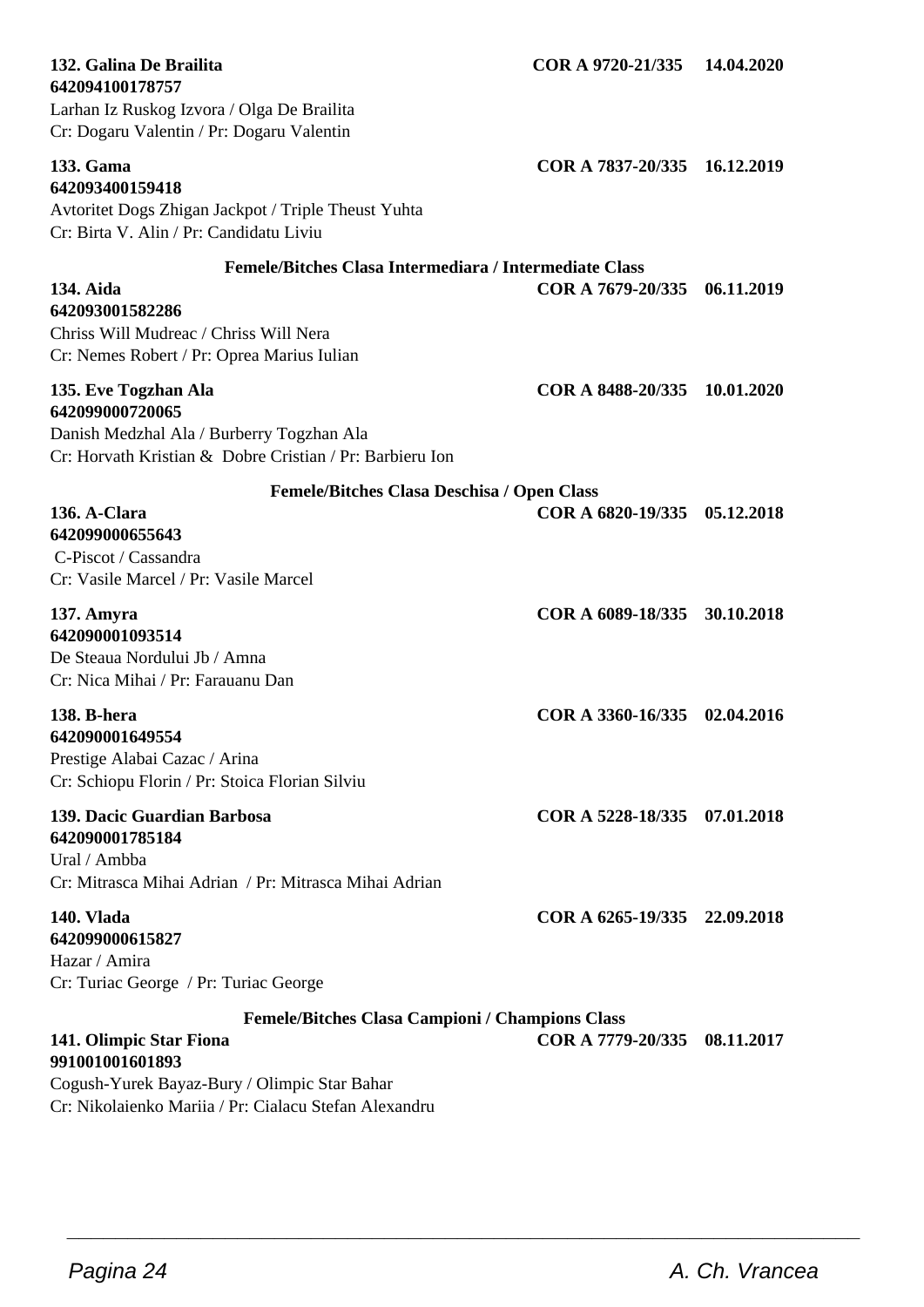## **GRUPA Nr. 2. St. Bernhardshund long hair 061**

**Femele/Bitches Clasa Juniori / Youth Class**<br>**142. Karra Mia Androh Kennel** COR 4

# **642099000769782**

**142. Karra Mia Androb Kennel COR A 1802-20/061 11.06.2020**

Jocer Daniel's Diamonds / Avanti Z Beskidzkiej Krainy Cr: Hancu I.bogdan / Pr: Pecheanu Ionut

# **GRUPA Nr. 2. Do-Khyi 230**

#### **Masculi/Dogs Clasa Intermediara / Intermediate Class**

**143. Beyrut COR A 340-20/230 25.01.2020**

**642099000647550** Thor / Zoloto Cr: Salagean Tudor / Pr: Milea Cosmin

#### **Femele/Bitches Clasa Juniori / Youth Class**

## **144. Greta COR A 406-20/230 13.03.2020**

**642093400175924**

**642090001809359**

K'Cowboy Marlboro Iz Chentao-Park / Esca Lion Dog Guard Cr: Pop Paul / Pr: Avadanei Ioan Andrei

## **GRUPA Nr. 2. Kangal Coban Kopegi 331**

**Masculi/Dogs Clasa Deschisa / Open Class**

**145. Caldinar Von Dem Elfenblut SPKP RG60 07.03.2019 941000023313662** Kagan / Aylin Cr: Cutka Patrik / Pr: Sava Elena

# **GRUPA Nr. 2. Berner Sennenhund 045**

|  | Masculi/Dogs Clasa Deschisa / Open Class |
|--|------------------------------------------|
|--|------------------------------------------|

**146. Canario De Parmen Auriu COR A 912 - 18 / 045 03.04.2018**

Patrick Van't Stokerybos / Daisy De Parmen Auriu Cr: Ichim G.& Damian S. / Pr: Teodorescu Relu

**Femele/Bitches Clasa Intermediara / Intermediate Class**

 $\overline{\phantom{a}}$  , and the set of the set of the set of the set of the set of the set of the set of the set of the set of the set of the set of the set of the set of the set of the set of the set of the set of the set of the s

**147. Delicate Flower Von Kokeltaler Hain COR A 1085-20/045 24.10.2019 642099000704666**

Venyim Gyongye Huygens / Nora Vom Colmberg Waldchen Ii Cr: Gabriela Manu / Pr: Manu Gabriela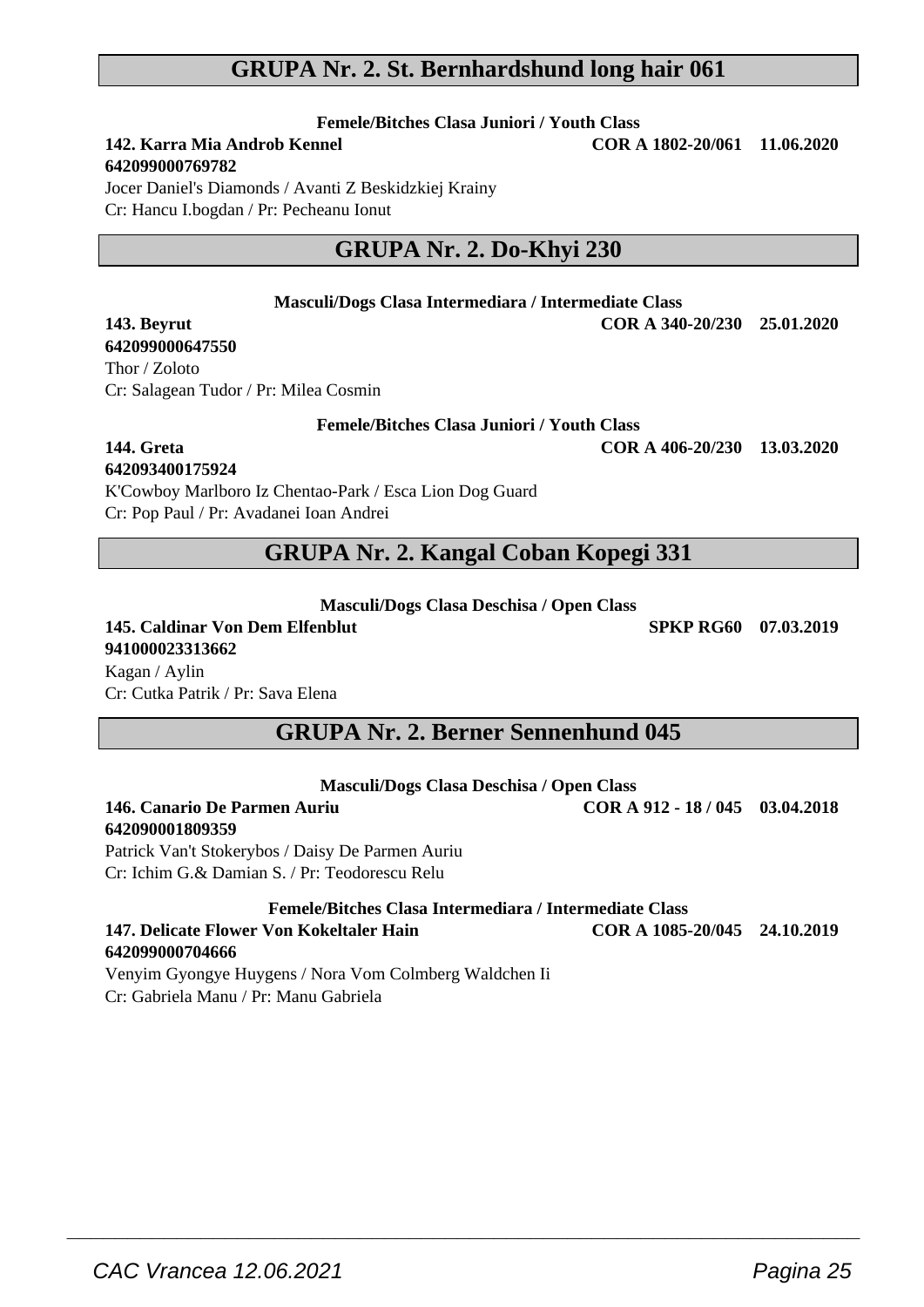# **GRUPA Nr. 2. Ciobanesc Romanesc de Bucovina 357**

| Masculi/Dogs Clasa Juniori / Youth Class                                                                                                                                   |                                  |                  |
|----------------------------------------------------------------------------------------------------------------------------------------------------------------------------|----------------------------------|------------------|
| 148. A-Pavlo De Intorsura Buzaului<br>642099000520021                                                                                                                      | COR A 9021-20/357 17.07.2020     |                  |
| V-Turcu De Pomohaci / Jessy De Siminicea<br>Cr: Radu Constantin / Pr: Bercuci Ion                                                                                          |                                  |                  |
| 149. Avram De Plai Bolintinean<br>642099000374015<br>Jianu De Plai Bargauan / Adela De Plai Valcean<br>Cr: Gavan Vasile / Pr: Gavan Vasile                                 | COR A 8990-20/357 01.05.2020     |                  |
| 150. Bucovel De Plai Covasnean<br>642098201875060<br>Francu De Plai Bucovinean / Ruxandra De Tara Vrancei<br>Cr: Roman Bogdan Rares / Pr: Roman Bogdan Rares               | COR A 9250-21/357 10.09.2020     |                  |
| 151. Lotus De Vladeasa<br>642090003631188<br>Baron De Vladeasa / Regina De Pomohaci<br>Cr: Florian Dorin / Pr: Falcan Alexandru                                            | COR A 8935-20/357 01.04.2020     |                  |
| <b>152. Rocki De Siminicea</b><br>642099000726963<br>Francu De Plai Bucovinian / R-Lola De Pomohaci<br>Cr: Pinzariu Marius / Pr: Pinzariu Marius                           | COR A 8821-20/357 17.04.2020     |                  |
| 153. U-Atos De Siminicea<br>642099000726981<br>Gelu De Siminicea / O-Lola De Pomohaci<br>Cr: Pinzariu Marius / Pr: Costache Dinu                                           | COR A 642099000726981 18.08.2020 |                  |
| Masculi/Dogs Clasa Intermediara / Intermediate Class<br>154. Crai De Pomohaci<br>64099000683403<br>M-Roy De Pomohaci / D-Edera<br>Cr: Pomohaci Dumitru / Pr: Serban Bogdan | COR A 8747-20/357 06.02.2020     |                  |
| <b>Masculi/Dogs Clasa Campioni / Champions Class</b>                                                                                                                       |                                  |                  |
| 155. Racnet De Tara Vrancei<br>642098100204012<br>Baltag De Voivodeasa / K-Lia De Tara Vrancei<br>Cr: Vasilache Chiriac / Pr: Roman Bogdan Rares                           | COR A 7746-18/357                | 05.06.2018       |
| <b>Femele/Bitches Clasa Juniori / Youth Class</b>                                                                                                                          |                                  |                  |
| 156. Anita De Plai Bolintinean<br>642099000371772                                                                                                                          | COR A 8993-20/357 01.05.2020     |                  |
| Jianu De Plai Bargauan / Adela De Plai Valcean<br>Cr: Gavan Vasile / Pr: Gavan Vasile                                                                                      |                                  |                  |
| 157. Fira<br>642099000520012                                                                                                                                               |                                  | CRB 2 26.03.2020 |
| Necunoscut / Necunoscut<br>Cr: Necunoscut / Pr: Bercaru Valentin                                                                                                           |                                  |                  |
|                                                                                                                                                                            |                                  |                  |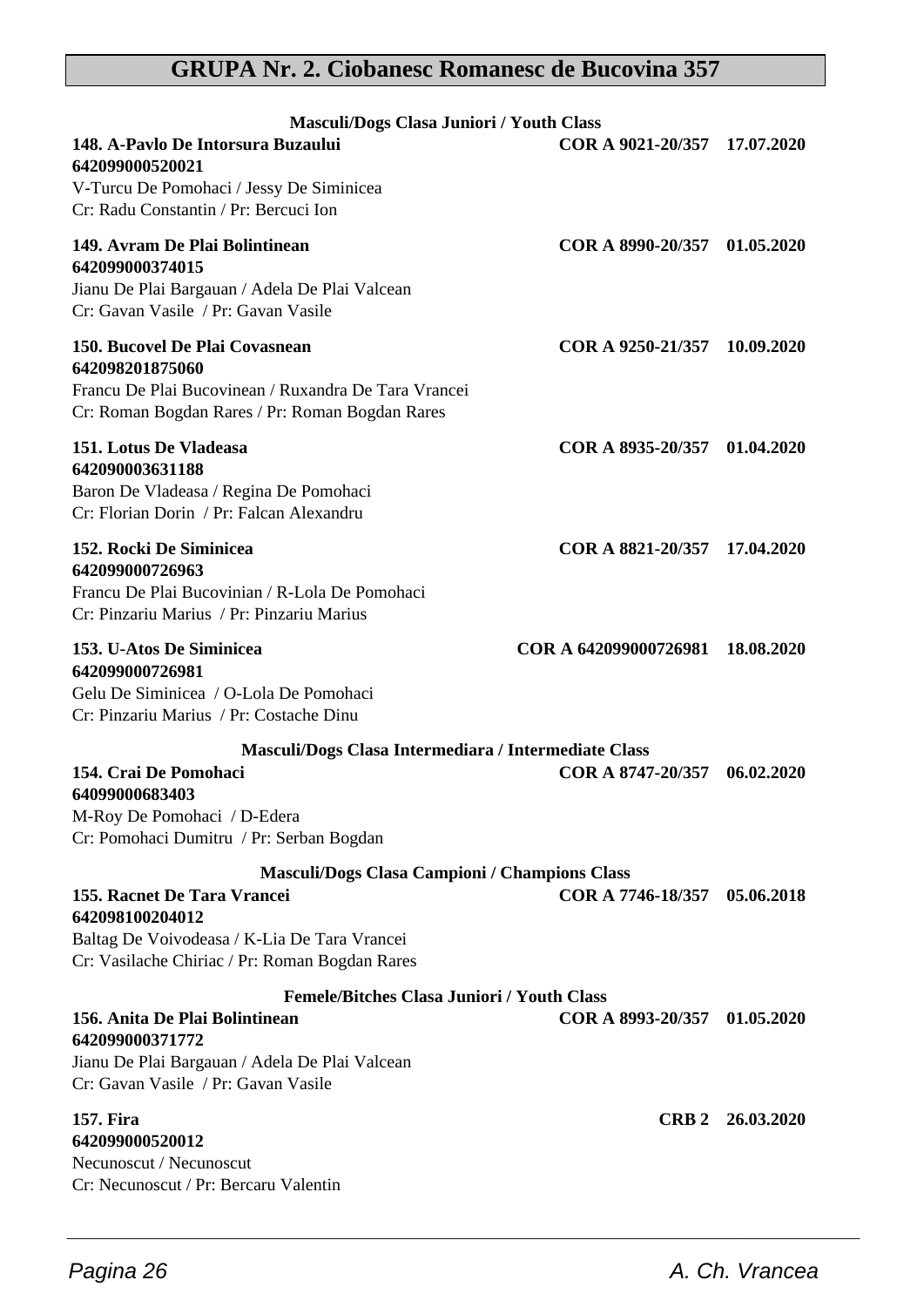Iancu De Dor Vrancean / Hora Cr: Sandu Marian Claudiu / Pr: Sandu Marian Claudiu

**642099000726958**

**642098100238485**

Haiduc De Plai Maramure / Vuta De Pomohaci Cr: Pinzariu Marius / Pr: Pinzariu Marius

#### **Femele/Bitches Clasa Intermediara / Intermediate Class 160. Speranta De Sapte Coline**

Bradut / Pandora De Sapte Coline Cr: Riznic Edward / Pr: Tataruca Ionel

# **GRUPA Nr. 3. Deutscher Jagdterrier 103**

| <b>Masculi/Dogs Clasa Juniori / Youth Class</b>                                                      |                             |            |
|------------------------------------------------------------------------------------------------------|-----------------------------|------------|
| 161. Pirat De Lupul Cenusiu<br>642090003640833                                                       | COR A 993-20/103 11.09.2020 |            |
| Suicidal Igor / Cobra De Lupul Cenusiu                                                               |                             |            |
| Cr: Petrovici Claudiu Adrian / Pr: Petrovici Claudiu Adrian                                          |                             |            |
| <b>Femele/Bitches Clasa Juniori / Youth Class</b>                                                    |                             |            |
| 162. Petra De Lupul Cenusiu                                                                          | COR A 996-20/103 11.09.2020 |            |
| 642090003640827                                                                                      |                             |            |
| Suicidal Igor / Cobra De Lupul Cenusiu                                                               |                             |            |
| Cr: Petrovici Claudiu Adrian / Pr: Petrovici Claudiu Adrian                                          |                             |            |
| <b>Femele/Bitches Clasa Deschisa / Open Class</b>                                                    |                             |            |
| 163. Helga De Lupul Cenusiu<br>642090003614670                                                       | COR A 857-19/103 01.03.2019 |            |
| Dac De Lupul Cenusiu / Zora Vom Becejsburg                                                           |                             |            |
| Cr: Petrovici Claudiu Adrian / Pr: Bostan Ghicuta Emil                                               |                             |            |
| 164. Joy De Lupul Cenusiu<br>642099010017005                                                         | COR A 867-19/103            | 09.05.2019 |
| Bandit De Lupul Cenusiu / Frunza De Lupul Cenusiu<br>Cr: Petrovici Claudiu Adrian / Pr: Bejan Codrut |                             |            |

# **GRUPA Nr. 3. Airedale Terrier 007**

**Femele/Bitches Clasa Juniori / Youth Class**

 $\overline{\phantom{a}}$  , and the set of the set of the set of the set of the set of the set of the set of the set of the set of the set of the set of the set of the set of the set of the set of the set of the set of the set of the s

**165. Airyde Morogan COR A 1860-20/007 09.06.2020**

**642099000748848** Aire Alpha Deja Vu / Palii House Ambra Cr: Gugiu Florin / Pr: Morogan Leonard

**159. Perla De Siminicea COR A 8816-20/357 26.02.2020**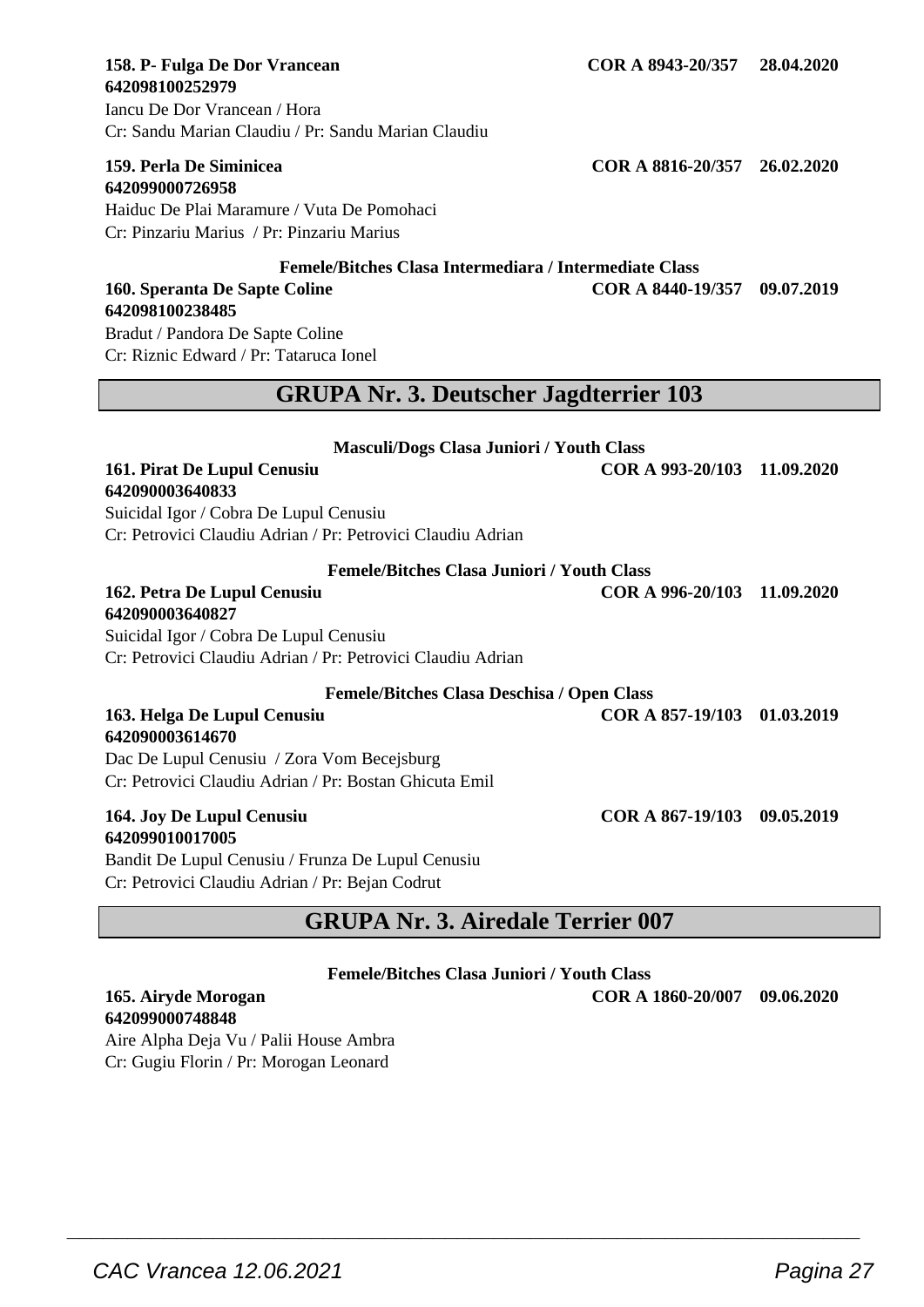# **GRUPA Nr. 3. Fox Terrier Wire 169**

#### **Masculi/Dogs Clasa Juniori / Youth Class 166. Aro Filomenia De Yli COR A 2643-20/169 07.07.2020**

# **642098100231424**

**642090003572436**

Ch Travella The Super Trooper / Neda Filomenia De Yli Cr: Iliescu Radu / Pr: Iliescu Radu

#### **Masculi/Dogs Clasa Deschisa / Open Class**

# Cr: Wenzl Sandor / Pr: Wenzl Norbert

#### **Femele/Bitches Clasa Juniori / Youth Class**

#### **168. Atena Filomenia De Yli COR A 2644-20/169 07.07.2020 642098100258745**

 Travella The Super Trooper / Neda Filomenia De Yli Cr: Iliescu Radu / Pr: Iliescu Radu

Farel Star Franke / Wenzfoxhund V Ella Eleonora

#### **GRUPA Nr. 3. Cesky Terier 246**

**Femele/Bitches Clasa Campioni / Champions Class**

#### **169. Baxi Simita Bohemica COR A 4-19/246 26.12.2018 203098100446074**

Alberto Od Cekaracka / Ambra Simita Bohemica Cr: Eva Hildprandtova / Pr: Szabo Tunde Edit

# **GRUPA Nr. 3. Jack Russell Terrier 345**

**Masculi/Dogs Clasa Juniori / Youth Class**

**170. Anagram Dog Randy COR A 823-20/345 07.04.2020**

#### **642099000741811**

Rarity Rodrigo Coffee Violetta Jack / Olga Della Roveda Cr: Sorind Dragomir / Pr: Gramada Gheorghe & Sorin Dragomir

**Masculi/Dogs Clasa Intermediara / Intermediate Class**

#### **171. Anagram Dog Nasa COR A 798-20/345 25.11.2019 642099000661005**

Rarity Rodrigo Coffee Violetta Jack / Aurora Della Tenuta Arena Cr: Yuko Iida / Pr: Dragomir Sorin & Marin CrinaRoxana

#### **Masculi/Dogs Clasa Deschisa / Open Class**

#### **172. Anagram Dog Carter COR A 742-20/345 02.04.2019 642099000658544**

Rarity Rodrigo Coffee Violetta Jack / Olga Della Roveda Cr: Sorind Dragomir / Pr: Toma Ion & Sorin Dragomir

**167. Wenzfoxhund Nomad Negro COR A 2552-18/169 06.08.2017**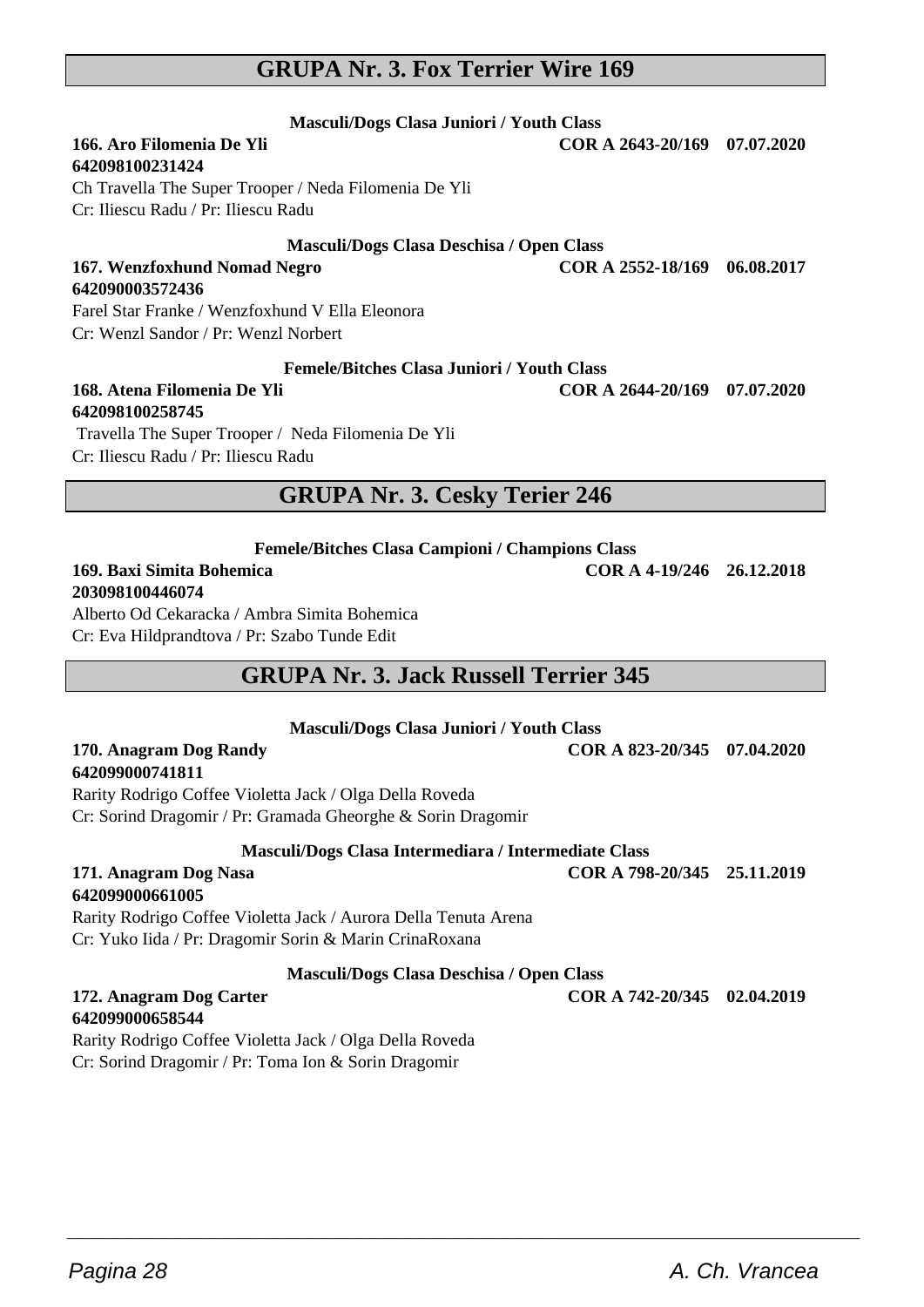#### **Masculi/Dogs Clasa Campioni / Champions Class**

# **642099000658566**

Rarity Rodrigo Coffee Violetta Jack / Alba Sul Mar Dell'Isola Dei Baroni Cr: Sorind Dragomir / Pr: Dragomir Sorin

# **GRUPA Nr. 3. Norwich Terrier 072**

#### **Femele/Bitches Clasa Campioni / Champions Class**

#### **174. Fritsweet Akuna Matata UKU 0419805 17.04.2018 900085000159776** Lalarouf Diki Dan For Fritsweet / Kristol's House Keyra

Cr: Efremova V.V. / Pr: Zavyalova O.V.

## **GRUPA Nr. 3. Scottish Terrier 073**

#### **Femele/Bitches Clasa Juniori / Youth Class**

# **642093400171559**

 Aidante In Love With A Boy / Raibeart So Sexy Cr: Dorinel Spirea / Pr: Spirea Dorinel

# **GRUPA Nr. 3. West Highland White Terrier 085**

**Masculi/Dogs Clasa Campioni / Champions Class**

#### **176. The Dashing Devil's New Kid In Town COR A 4234-19/085 25.04.2018 528140000718412**

Bellevue Town Dj / Sex Bomb De New Gryffindor Cr: Km V/d Veen Smit / Pr: Mizdrea Irina

**Femele/Bitches Clasa Juniori / Youth Class**

**177. Emmaretta De Voivodina COR A 4381-20/085 20.08.2020**

#### **642093400163442**

The Dashing Devils Replay Match / Nirvana De Voivodina Cr: Herghelegiu Crina / Pr: Herghelegiu Crina

**Femele/Bitches Clasa Intermediara / Intermediate Class**

#### **178. Dansul Ielelor De Voivodina COR A 4330-20/085 25.02.2020 642090000187973**

Bogarhazi Hypnotic Poison / Odyssey De Voivodina Cr: Herghelegiu Crina / Pr: Herghelegiu Crina

# **GRUPA Nr. 3. Bull Terrier standard 011**

**Masculi/Dogs Clasa Intermediara / Intermediate Class**

 $\overline{\phantom{a}}$  , and the set of the set of the set of the set of the set of the set of the set of the set of the set of the set of the set of the set of the set of the set of the set of the set of the set of the set of the s

**179. Chem PKR 87450 26.07.2019**

**616093900959594** Busta Rhymes / Bella Masza Cr: Lukasz Wojtala / Pr: Verdetu Adrian Ovidiu

**173. Anagram Dog Focus COR A A 758-20/345 25.05.2019**

**175. Raibeart Still Sexy COR A 516-20/073 12.07.2020**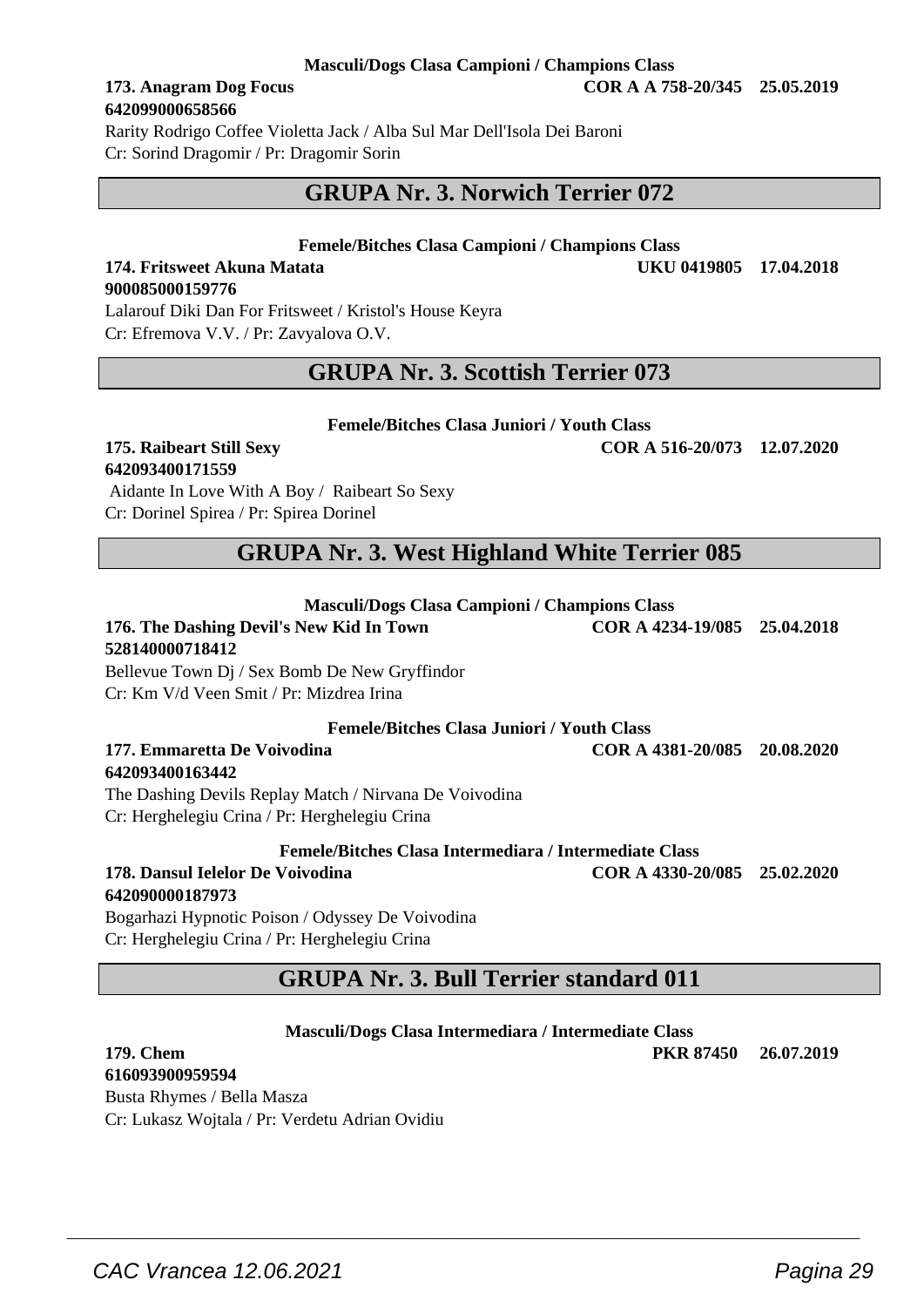#### **642098201796216**

Lenox Lewis At Angel Heart / Y-Brita Von Chiorean

Cr: Serban Paraschiva / Pr: Popescu Ema

# **GRUPA Nr. 3. Miniature Bull Terrier 359**

#### **Femele/Bitches Clasa Intermediara / Intermediate Class**

**181. Donatella Of Zen Vision COR A 70-20/359 29.01.2020**

**642099000723323**

Hancock Von Der Alten Veste / Power Drive Betty Boop For Zen Vision Cr: Dinu Daniela / Pr: Dinu Daniela

## **GRUPA Nr. 3. Staffordshire Bull Terrier 076**

**Masculi/Dogs Clasa Campioni / Champions Class 182. I Am Legend Great'N Glory VDH/GBF 62833S 15.06.2019**

| 992000000101200                                                |                              |            |
|----------------------------------------------------------------|------------------------------|------------|
| Lord Of The Limelight Bessesko / Rock Me Amadeus Great'N Glory |                              |            |
| Cr: Weiss Katharina / Pr: Weiss Katharina                      |                              |            |
| Femele/Bitches Clasa Intermediara / Intermediate Class         |                              |            |
| 183. Hammerstaff Leap Of Faith                                 | COR A 483-20/076 07.11.2019  |            |
| 642098201674781                                                |                              |            |
| Rimorostaff Dutch Pride / Hammerstaff Hermione                 |                              |            |
| Cr: Stefan Sergiu & Catalina / Pr: Stefan Sergiu               |                              |            |
| <b>Femele/Bitches Clasa Campioni / Champions Class</b>         |                              |            |
| 184. Kill'em All Great'n Glory                                 | VDH/GBF G 2909S              | 08.10.2019 |
| 276094502112963                                                |                              |            |
| Great Gatsby Bullparablu / Whiskey In The Jar Great'n Glory    |                              |            |
| Cr: Weiss Katharina / Pr: Weiss Katharina                      |                              |            |
| <b>GRUPA Nr. 3. American Staffordshire Terrier 286</b>         |                              |            |
|                                                                |                              |            |
| <b>Masculi/Dogs Clasa Juniori / Youth Class</b>                |                              |            |
| 185. Dok's Pride Dark Knight                                   | COR A 6741-20/286 16.04.2020 |            |
| 642090000196641                                                |                              |            |
| Rebel And Proud Lbk's Pain And Gain / Dok's Pride Touch Down   |                              |            |
| Cr: Gabriel Cojocaru / Pr: Ciuperca Daniel Alexandru           |                              |            |

 $\overline{\phantom{a}}$  , and the set of the set of the set of the set of the set of the set of the set of the set of the set of the set of the set of the set of the set of the set of the set of the set of the set of the set of the s

# **642099000593295**

Dok's Pride Royal Kingmaster / Aphrodite Shibastaff Von Transylvania Cr: Cojocaru Gabriel & Benko T / Pr: Ilisei Robert

#### **187. Sistaff's Xanax Overdose COR A 6810-20/286 05.07.2020 642098201030814**

Sistaff's Tennesse Wiskey / Time For Show Long Step Cr: Stefanescu Ioana / Pr: Folea Vlad

**186. Dok's Pride Sniper COR A 6850-20/286 07.09.2020**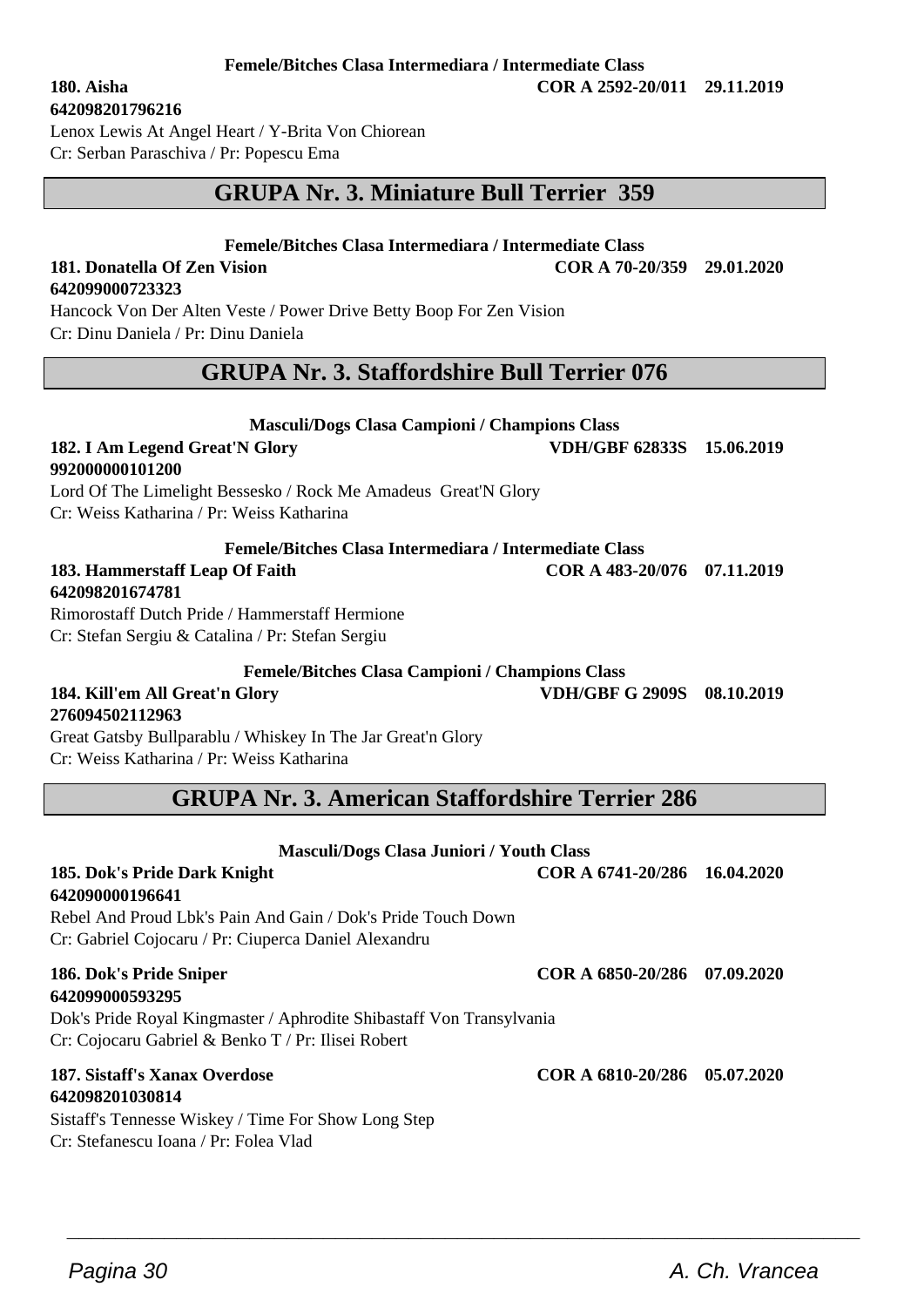Ring Legend S Richard Burton / Ring Legend S Fantasy At King Of Rings Cr: Siberian Roulette Kennel / Pr: Florea Silviu **Femele/Bitches Clasa Intermediara / Intermediate Class 189. Peace Spirit Eleonor COR A 6656-20/286 29.09.2019 642090000187500** Paun`s Edition B-2 Spirit / Alicia This Girl Is On Fire Aim The Star Cr: Iordache Ionut Ciprian / Pr: Iordache Ionut Ciprian **190. Sistaffs Whitness Me COR A 6629-19/286 05.08.2019 642099000647325** Buster Shining Field Long Step / Sistaffs Royal Blood Cr: Stefanescu Ioana / Pr: Stefanescu Ioana **Femele/Bitches Clasa Deschisa / Open Class 191. Bijou Bijou Invictus Bullprint COR A 6429 -18 /286 16.08.2018 642090001741310** Crazy Cryss Power By Pureclass / Invicta Black Perl Champion Of Rings Cr: Invictus Bullprint Kennel / Pr: Florea Silviu **192. Etna Of Overdose SPKP 3430 01.10.2018 972274001216059** Painkiler Of Sweet Gangland / Bakerparti Big Staff's Panka Cr: Janicsak Anna / Pr: Dominika Vyskokov **193. Spotika Norrstar Girl COR A 6313-18/286 09.06.2018 642090001073690**

Crazy Crys Norr / Crazy Crys Amandina Of Spotika Cr: Olariu Laurentiu / Pr: Olariu Laurentiu

**643094100574058**

# **GRUPA Nr. 3. Yorkshire Terrier 086**

| Masculi/Dogs Clasa Juniori / Youth Class |                        |  |
|------------------------------------------|------------------------|--|
| 194. Believe In You Angel Of My Heart    | UKU 0488913 10.08.2020 |  |

**990000004471763** Unique Boy Stribrne Prani / Z-Angel For You Stribrne Prani Cr: Konstantinova Kateryna / Pr: Marin Cecilia Elena

# **GRUPA Nr. 4. Dachshund wire hair 148**

**Femele/Bitches Clasa Juniori / Youth Class**

**195. Apple Pie Von Schier COR A 2241-20/148 26.07.2020**

**642090001919308**

Aramis Vom Someschufer / Dark Sparks Phoebe

Cr: Coseru Mihaela & Schier Marius / Pr: Coseru Mihaela

**Masculi/Dogs Clasa Deschisa / Open Class 188. Siberian Roulette Admiral King Of Rings COR A 6649- 20 /286 06.07.2018**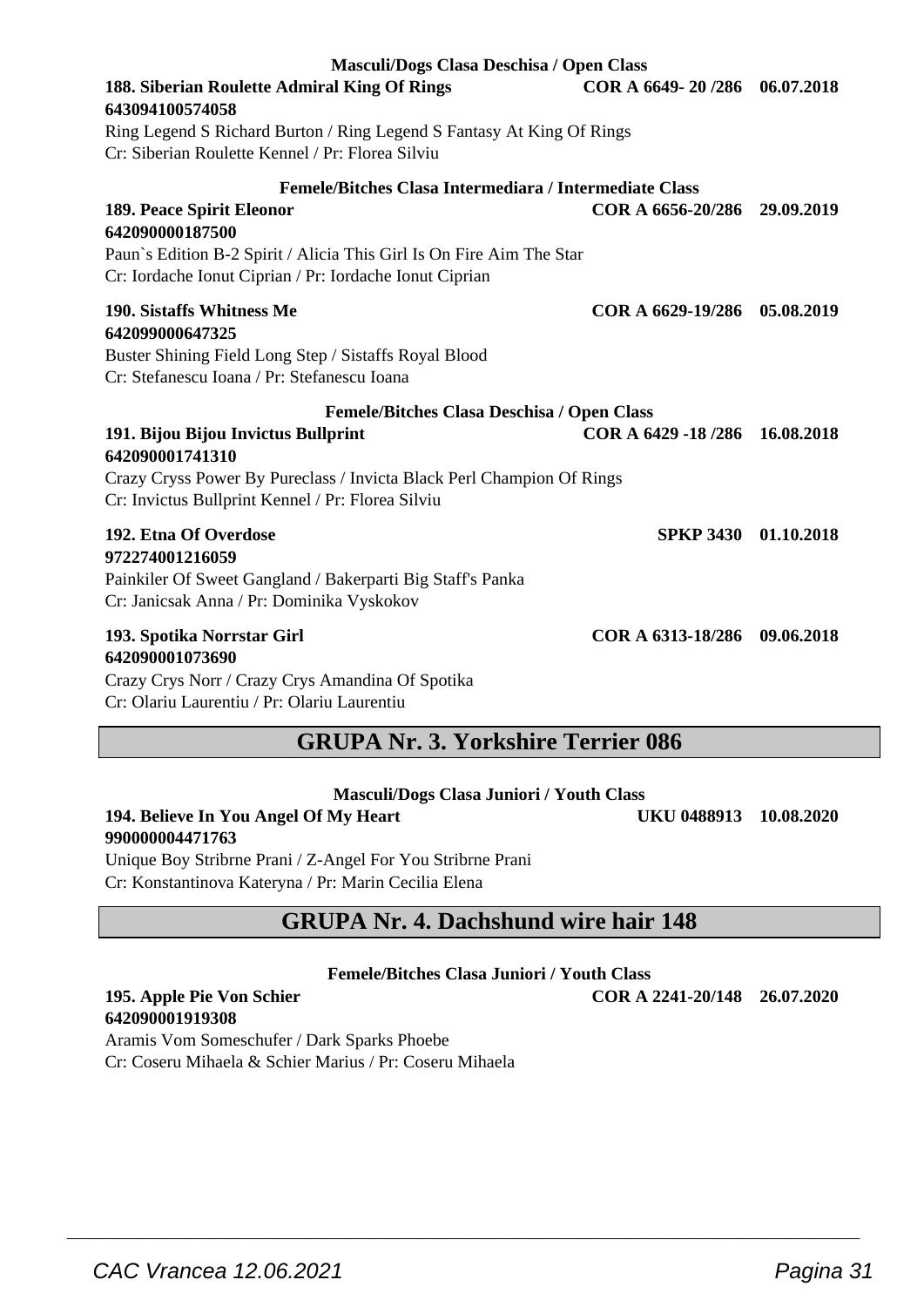**Femele/Bitches Clasa Campioni / Champions Class**

#### **196. Yola Of Karma's Legacy COR A 1899-18/148 07.11.2017 642090001734874**

Treis Pinheiros Sunday Silence / Ines Of Karma' S Legacy

Cr: Draganescu Marian / Pr: Alexandru Catalin

# **GRUPA Nr. 5. Siberian Husky 270**

| <b>Masculi/Dogs Clasa Baby / Baby Class</b>                                                                      |                              |                    |
|------------------------------------------------------------------------------------------------------------------|------------------------------|--------------------|
| 197. Brigimerci Ice Cream                                                                                        |                              | Sib.H.1 22.12.2020 |
| 642093400191061                                                                                                  |                              |                    |
| Let Me Be Your Dream Damon / Brigimerci A Cappella                                                               |                              |                    |
| Cr: Nemeth Brigitta / Pr: Jilaveanu Petre                                                                        |                              |                    |
| <b>Femele/Bitches Clasa Pui / Puppy Class</b>                                                                    |                              |                    |
| 198. Kept This Girl For Bad Creation                                                                             | COR A 3470-21/270 02.12.2020 |                    |
| 642099000735560                                                                                                  |                              |                    |
| Kailua No Risk No Fun / Tzarina From Golden Fields Of Wolf Point                                                 |                              |                    |
| Cr: Oancea R, & M, / Pr: Stamate Raluca & Oancea Razvan                                                          |                              |                    |
| <b>Femele/Bitches Clasa Juniori / Youth Class</b>                                                                |                              |                    |
| 199. Active Paws Express Yourself                                                                                | <b>MET Husky.377/20</b>      | 01.09.2020         |
| 990000003838202                                                                                                  |                              |                    |
| Highlander's Hungarian Christmas / Snoebear's Keep On Mo-Oving At Active Paws                                    |                              |                    |
| Cr: Gabriella Hollo / Pr: Sandu Roxana                                                                           |                              |                    |
| <b>GRUPA Nr. 5. Pomeranian 097</b>                                                                               |                              |                    |
|                                                                                                                  |                              |                    |
| Masculi/Dogs Clasa Deschisa / Open Class                                                                         |                              |                    |
|                                                                                                                  |                              |                    |
| 200. Old Sweetlands Charm                                                                                        | COR A 321-19/097 25.08.2017  |                    |
| 990000001472501                                                                                                  |                              |                    |
| Pomhavens No Doubt At Klassna / Old Sweetlands Unreal Beauty                                                     |                              |                    |
| Cr: Chaban Svitlana / Pr: Craciun Ioana                                                                          |                              |                    |
|                                                                                                                  |                              |                    |
| <b>Masculi/Dogs Clasa Campioni / Champions Class</b>                                                             |                              |                    |
| 201. Meet Your Dreams Feyerwenk<br>990000001474529                                                               | UKU 0360563                  | 07.12.2017         |
|                                                                                                                  |                              |                    |
| Pride Of Pom Grand Prix / Tutta Frutta Feyerwerk                                                                 |                              |                    |
| Cr: Dmytrovska Olga / Pr: Silvachynskyi Vitalii                                                                  |                              |                    |
| <b>Femele/Bitches Clasa Pui / Puppy Class</b>                                                                    |                              |                    |
| 202. Standera Pom Cacharel                                                                                       | <b>Pom 23</b>                | 02.12.2020         |
| 100237000115532                                                                                                  |                              |                    |
| Majestic Poms I Am The King / Standera Pom Abigail Superstar<br>Cr: Monika Lyubomirova Stoeva / Pr: Dona Nicolae |                              |                    |
|                                                                                                                  |                              |                    |
| <b>Femele/Bitches Clasa Juniori / Youth Class</b>                                                                |                              |                    |
| 203. Amy Fantasy<br>642098100253945                                                                              | COR A 427-20/097             | 30.03.2020         |
| Viradzh Zarri / Aurola                                                                                           |                              |                    |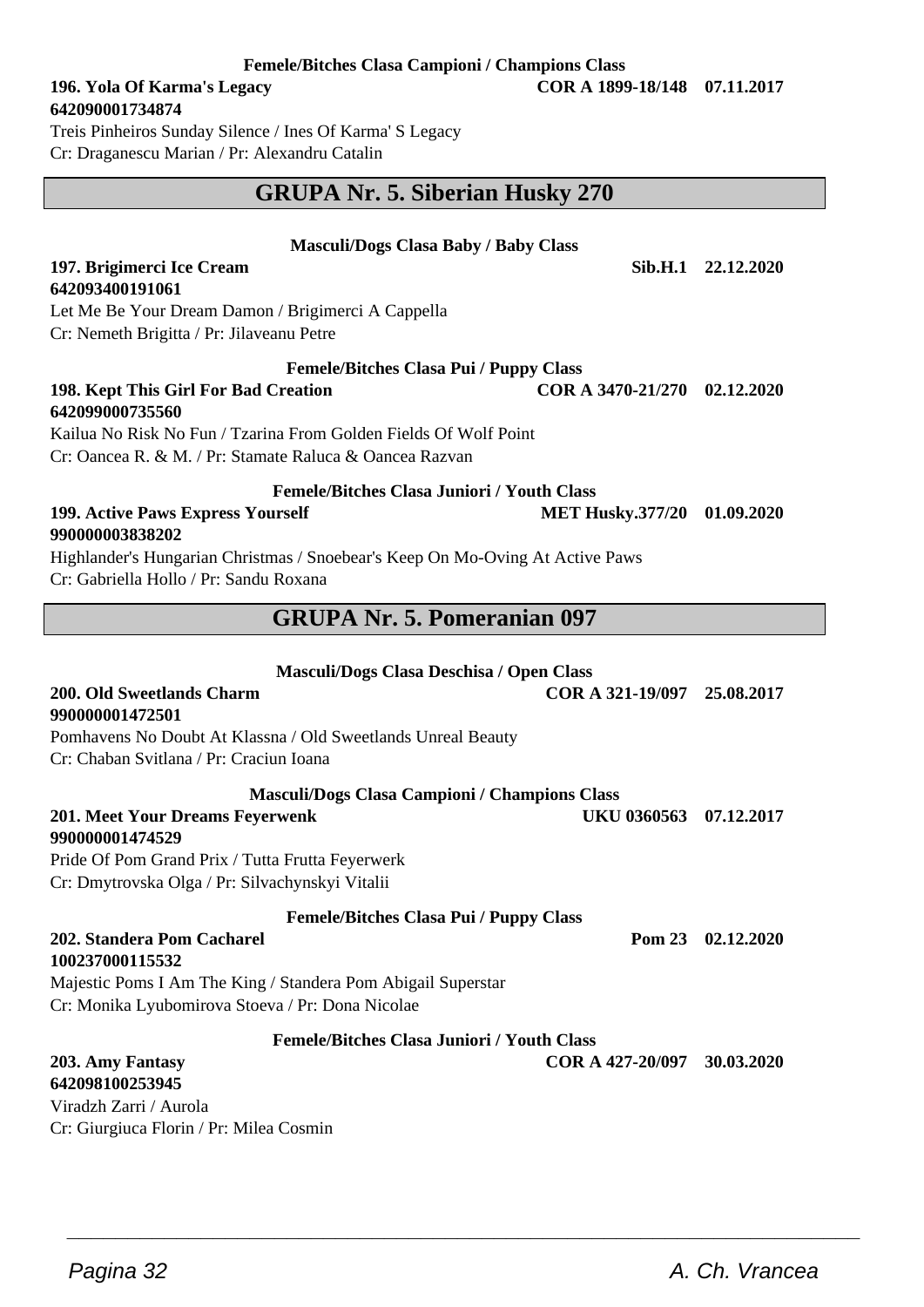#### **205. Pom Na Million Zetta POM 1 07.07.2020 643094100689487**

Pom Na Million Oll-In / Pom Na Million Ronda Rouzi Cr: Mukhtalova I.a. / Pr: Craciun Ioana

# **GRUPA Nr. 5. Chow Chow 205**

**Masculi/Dogs Clasa Juniori / Youth Class**

#### **206. Legend Chow Tony Red Diamond COR A 1264-20 /205 30.07.2020 642094500080107**

Drop Diamond Del Fiume Giallo / Black Pearl De Huerta De La Casa Cr: Mulcuta Mihai / Pr: Ciobotaru Marta Andreea

# **GRUPA Nr. 5. Akita 255**

## **Femele/Bitches Clasa Juniori / Youth Class**

#### **207. Yumeko COR A 1777-20/255 05.04.2020 642098100253712**

Momariu Sakuraban / Shogun Team Doshiri Go Cr: Oprea Anna Maria / Pr: Oprea Anna Maria

# **GRUPA Nr. 5. American Akita 344**

| <b>Masculi/Dogs Clasa Juniori / Youth Class</b>       |                              |            |
|-------------------------------------------------------|------------------------------|------------|
| 208. Drummer Kick Fullmoon Shadow                     | COR A 1588-20/344 01.01.2020 |            |
| 642093400164508                                       |                              |            |
| Orients Pride Roman / Cacharel Fullmoon Shadow        |                              |            |
| Cr: Nagy Roland & Peres Cristina / Pr: Nagy Roland    |                              |            |
| 209. Lsa One And Only Grizzly Attack                  | Am.Ak 1                      | 09.05.2020 |
| 643099000993494                                       |                              |            |
| Indevor Majestic Wizard / Lsa Rhapsody                |                              |            |
| Cr: Khromov Olga / Pr: Turcu Paul                     |                              |            |
| <b>Femele/Bitches Clasa Baby / Baby Class</b>         |                              |            |
| 210. Dacicus Perpetuum Mobile Gingerbread             | COR A 1959-21/344 28.01.2021 |            |
| 642090003635498                                       |                              |            |
| Starback Drake / Arizona's Glamour Dione              |                              |            |
| Cr: Muresan C. Ovidiu / Pr: Podariu Marius            |                              |            |
| <b>Femele/Bitches Clasa Juniori / Youth Class</b>     |                              |            |
| 211. Eclipse Fullmoon Shadow                          | COR A 1598-20/344 20.01.2020 |            |
| 642093400164883                                       |                              |            |
| Eros Of White Bear / Black Pearl Fullmoon Shadow      |                              |            |
| Cr: Nagy Roland & Peres Cristina / Pr: Spinu Cristian |                              |            |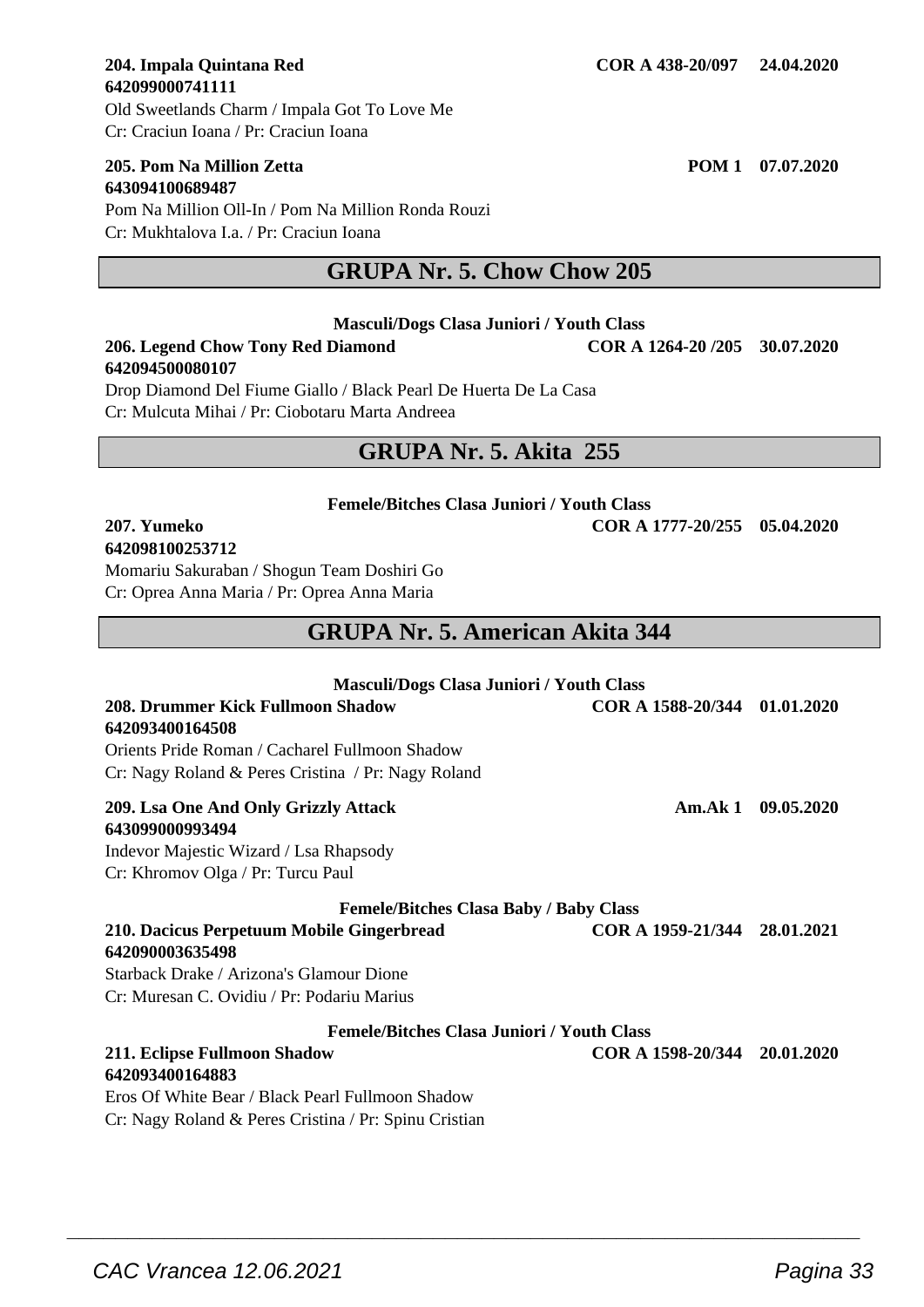#### **212. Journey To Heaven Centurion Gladiator COR A 1738-20/344 03.07.2020 642090001920775**

Dynamic Force Chief Of Staff / Charming Atitude Centurion Gladiator Cr: Alex Anton / Pr: Mazuru Florinel

#### **Femele/Bitches Clasa Intermediara / Intermediate Class**

## **213. Alyeska Alpha Of The Mountain COR A 1561-20/344 13.12.2019 642093400153443**

El Gaucho De Gabritho / Orient Sun Nimfa Cr: Silaghi Cristian / Pr: Rosu Leonard-Ionel

# **642099000689474**

Redient Pure Love At Ayrek-Dart / Amoremio Redient Ami Mignone Cr: Augustin Ionescu / Pr: Peres Cristina

#### **Femele/Bitches Clasa Deschisa / Open Class**

#### **215. Alma Red Dog's Pride COR A 1406-19/344 18.05.2019 642098201781317**

A' My Hugo Of Wolf Point / Envy Of White Bear Cr: Bumbu B. Claudiu / Pr: Anghel A. Lorena

# **GRUPA Nr. 5. Thai Ridgeback Dog 338**

**Femele/Bitches Clasa Deschisa / Open Class**

# **616093901001434**

Azur Lucky Ryuu / My Main Stream Mashima Cr: Sarota A. / Pr: Patrinjel C-tin

# **GRUPA Nr. 6. Erdelyi Kopo 241**

| Masculi/Dogs Clasa Deschisa / Open Class                   |                             |                     |
|------------------------------------------------------------|-----------------------------|---------------------|
| 217. Cs-Kormos Hungarian Cat Cather Kopo                   |                             | JR 70154 17.03.2019 |
| 981020000382463                                            |                             |                     |
| Cannus Lupus Kende / Bonzi Barka Hungarian Cat Kather Kopo |                             |                     |
| Cr: Veress Robert / Pr: Fodor Istvan                       |                             |                     |
| 218. Plajasz Erdesz                                        | MET ek. 4235/19 10.10.2018  |                     |
| 900079000530293                                            |                             |                     |
| Cannus Lupus Kende / Plajasz Cirok                         |                             |                     |
| Cr: Major Krisztian / Pr: Szekely Janos                    |                             |                     |
| Femele/Bitches Clasa Intermediara / Intermediate Class     |                             |                     |
| 219. Berta Full - Hunting                                  | COR B 638-19/241 25.07.2019 |                     |

 $\overline{\phantom{a}}$  , and the set of the set of the set of the set of the set of the set of the set of the set of the set of the set of the set of the set of the set of the set of the set of the set of the set of the set of the s

## **642090001800813**

Negrut / Tisa Cr: Stan Ion / Pr: Lukacs Zoltan Andras

**214. Just In Case Of Wolf Point COR A 1457-19/344 25.07.2019**

**216. Fi' Nezia Ancient Kynopolis PKR.V.30300 05.12.2019**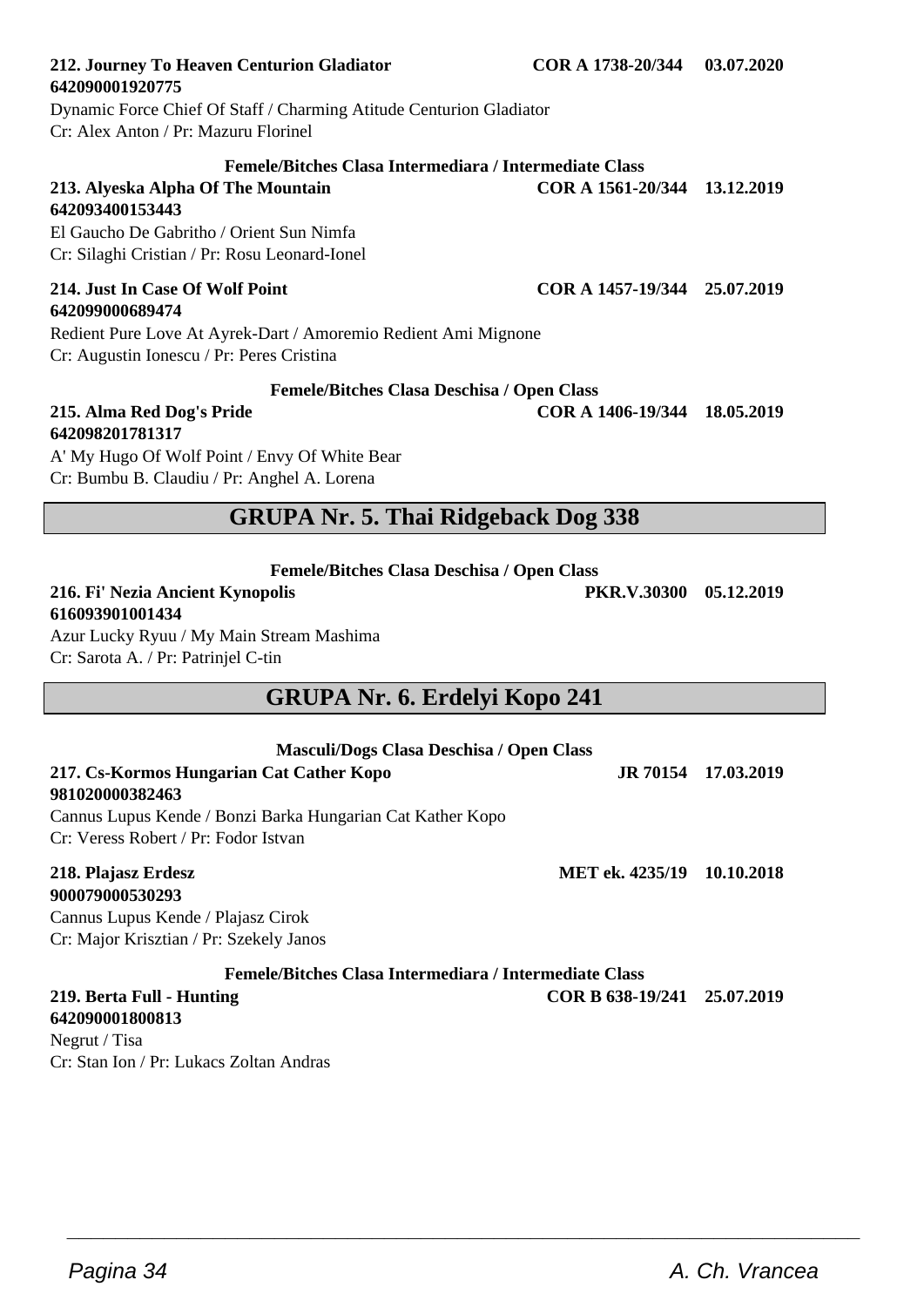## **GRUPA Nr. 6. Beagle 161**

| Masculi/Dogs Clasa Intermediara / Intermediate Class<br>220. Bandido De El Imperio Canino<br>941000024225031<br>Absoluutely Spotless Zippo / Honey Bee Bigbendas<br>Cr: Jairo Cuartas / Pr: Jairo Cuartas & Kocsis Krisztina<br><b>Femele/Bitches Clasa Juniori / Youth Class</b> | LOE 2501038 18.10.2019       |            |
|-----------------------------------------------------------------------------------------------------------------------------------------------------------------------------------------------------------------------------------------------------------------------------------|------------------------------|------------|
| 221. Quarantine Westtano                                                                                                                                                                                                                                                          | COR A 1619-20/161 30.05.2020 |            |
| 642093400178470<br>Jack Arimani Gangster / Milka Di Casa Batiatus<br>Cr: Papadopol Csilla / Pr: Bobeica Dumitrela                                                                                                                                                                 |                              |            |
| <b>Femele/Bitches Clasa Deschisa / Open Class</b><br>222. Pretty Women De El Imperio Canino<br>982000210194153<br>For Your Eyes Only Xandrina / Tigresa De El Imperio Canino<br>Cr: Jairo Cuartas / Pr: Jairo Cuartas & Kocsis Krisztina                                          | <b>LOE 2350740</b>           | 05.12.2016 |
| <b>GRUPA Nr. 7. Deutsch Kurzhaar 119</b>                                                                                                                                                                                                                                          |                              |            |
| Masculi/Dogs Clasa Juniori / Youth Class                                                                                                                                                                                                                                          |                              |            |
| 223. Newton Wom Cherifeld<br>642090001110708<br>Willy Del Cakic / Gia Wom Cherifeld<br>Cr: Tenghea C.I & Ancu C / Pr: Antonesei Liviu Ernest                                                                                                                                      | COR A 5501-20/119 22.03.2020 |            |
| 224. Northon Wom Cherifeld<br>642090001110709<br>Willy Del Cakic / Gia Wom Cherifeld<br>Cr: Tenghea Cosmin & Ancu Cristian / Pr: Popoiu Mircea George                                                                                                                             | COR A 5500-20/119 22.03.2020 |            |
| Femele/Bitches Clasa Intermediara / Intermediate Class<br>225. Conan Haus Gema<br>642099000701150                                                                                                                                                                                 | COR A 5685-20/119 22.02.2020 |            |

Conan Haus Boris / Dona Cr: Oprisiu Vasile-Viorel / Pr: Beraru Adrian

# **GRUPA Nr. 7. Deutsch Drahthaar 098**

**Masculi/Dogs Clasa Intermediara / Intermediate Class**

 $\overline{\phantom{a}}$  , and the set of the set of the set of the set of the set of the set of the set of the set of the set of the set of the set of the set of the set of the set of the set of the set of the set of the set of the s

**226. Ingo Ivan Patrickhaus COR A 2091-19/098 10.07.2019**

#### **642098201070399**

Jukon Ii Vom Liether-moor / Szantoval Cili Cr: Baicanu Remus / Pr: Vasiliu Lauren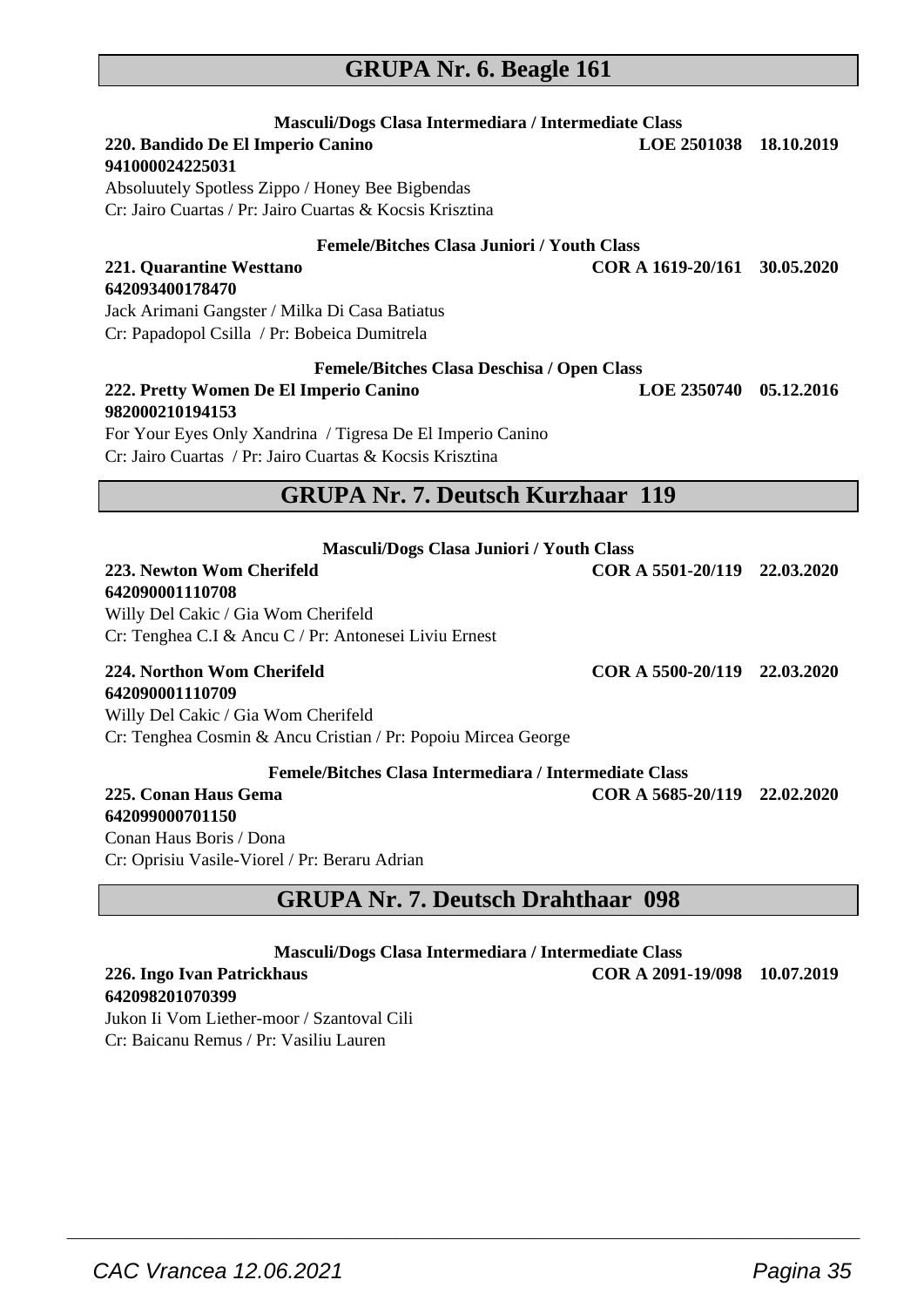#### **GRUPA Nr. 7. Rovidszoru Magyar Vizsla 057**

**Masculi/Dogs Clasa Deschisa / Open Class**

#### **227. Agor De Valea Muntelui**

**642090001747548**

Eder De Armars / Victory De Armars Cr: Nastasa Dumitru Radu / Pr: Mihut Ionut Marius

# **GRUPA Nr. 7. English Setter 002**

**Femele/Bitches Clasa Juniori / Youth Class**

**228. Bamby Wild Danube COR A 489-21/002 08.09.2020 642099900078286** Garcia / Neda Cr: Calatoaie Ionut / Pr: Morogan Leonard

## **GRUPA Nr. 8. Golden Retriever 111**

| Masculi/Dogs Clasa Juniori / Youth Class                                                                                                                               |                              |            |
|------------------------------------------------------------------------------------------------------------------------------------------------------------------------|------------------------------|------------|
| 229. Benjamin Waterdust<br>642094100168781<br>Tramin Veter / Ayla Ginger Up<br>Cr: Mihalache Adrian / Pr: Stefan Andrei                                                | COR A 6426-20/111 05.04.2020 |            |
| 230. Game Of Thrones Goldset<br>642098100253281<br>Erdoalji Nordic Legend Of Goldset / Yokko Goldset<br>Cr: Ioana Teodora Bogan / Pr: Seceleanu Mircea Mihail          | COR A 6409-20/111 23.04.2020 |            |
| 231. Kinkan Pearl Of Hills<br>642098201095176<br>Game Time Pearl Of Hills / Carnaval Dorado Cum Laude<br>Cr: Radu Calin / Pr: Simion Ioana & Radu Calin                | COR A 6613-20/111 01.08.2020 |            |
| 232. Navilis It's Raining Man<br>900113002384823<br>Terra Di Siena Shinning Winter / Slav Trophy Malavi<br>Cr: Nadzorova Liliia / Pr: Maghiari Ioan                    | UKU 0488676                  | 20.06.2020 |
| 233. Zorba De Parmen Auriu<br>642098201101334<br>Tramin Fandango / Linda De Parmen Auriu<br>Cr: Damian Simona / Pr: Hanganu Raluca                                     | COR A 6390-20/111 14.04.2020 |            |
| Masculi/Dogs Clasa Intermediara / Intermediate Class<br>234. Big Angel De Sas Kennel<br>642098201067008<br>Flaming Charm Pearl Of Hills / Hard To Get Of Clear Passion | COR A 5971-19/111 16.06.2019 |            |

 $\overline{\phantom{a}}$  , and the set of the set of the set of the set of the set of the set of the set of the set of the set of the set of the set of the set of the set of the set of the set of the set of the set of the set of the s

Cr: Parvulescu C. & Statescu C. / Pr: Manciu Adrian & Radu Calin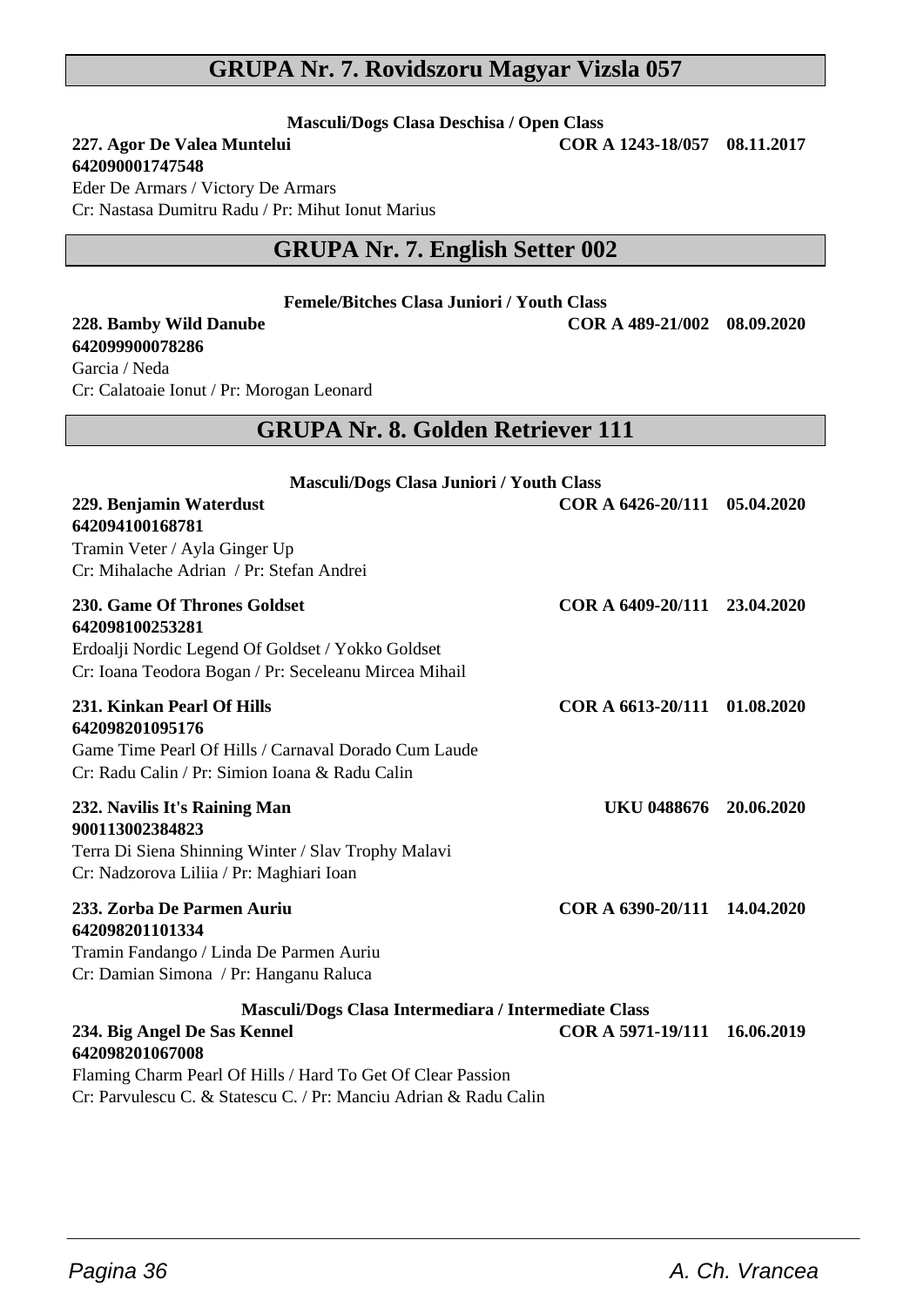| 235. Ethan Goldset<br>642098201066136                                                                                                            | COR A 6002-19/111            | 05.07.2019        |
|--------------------------------------------------------------------------------------------------------------------------------------------------|------------------------------|-------------------|
| Legendary Of Clear Passion / Rose Marie Goldset<br>Cr: Ioana Teodora Bogan / Pr: Chitescu Ion Eduard                                             |                              |                   |
| 236. Zamfield Hugo Boss<br>642090000176932<br>Waterbabies Hurtigruten / Zamfield Enola Red<br>Cr: Megiesan D. Mircea / Pr: Bodo Csaba & Brigitte | COR A 6065-19/111 07.07.2019 |                   |
| Masculi/Dogs Clasa Deschisa / Open Class                                                                                                         |                              |                   |
| 237. Erdoalji Always Love You<br>642099000489893                                                                                                 | COR A 5455-18/111 16.09.2017 |                   |
| Caruso Of The Famous Family / Evangeline Pearl Of Golden - Hill<br>Cr: Pora J. & Bucur V. / Pr: Ionescu Dana & Radu Calin                        |                              |                   |
| Masculi/Dogs Clasa Campioni / Champions Class                                                                                                    |                              |                   |
| 238. Angels In Leash Il Divo<br>642093400146456                                                                                                  | COR A 6202-19/111            | 17.06.2019        |
| Erdoalji Diamond Go To Angels In Leash / Angelonato Kristal Brilliant<br>Cr: Kocsis Krisztina / Pr: Kocsis Krisztina                             |                              |                   |
| <b>Femele/Bitches Clasa Juniori / Youth Class</b>                                                                                                |                              |                   |
| 239. Alberti's Dream Anouka<br>642090000185961                                                                                                   | COR A 6259-20/111            | 25.12.2019        |
| Game Time Pearl Of Hills / Eternitiy Pearl Of Hills<br>Cr: Alberti Irina Liliana / Pr: Alberti Irina Liliana                                     |                              |                   |
| 240. Angels In Leash Shadymist Hera<br>642093400146506                                                                                           |                              | GOLD 1 15.03.2020 |
| Angels In Leash Google Gone Wild / Karvin Fuga<br>Cr: Kocsis Krisztina & Marnie J Harrell / Pr: Ioanes Andrei Bogdan & Kocsis Krisztina          |                              |                   |
| 241. Joleen Pearl Of Hills                                                                                                                       | COR A 6436-20/111            | 26.04.2020        |
| 642098201812172<br>Game Time Pearl Of Hills / Cc Bliss Pearl Of Hills<br>Cr: Radu Calin / Pr: Chiru Sorin & Radu Calin                           |                              |                   |
| 242. Zapphire Fiso Royal House<br>642090001118348                                                                                                | COR A 6761-21/111 16.08.2020 |                   |
| Nalimana A Kind Of Magic / Wild Rose Fiso Royal House<br>Cr: Ioana Miricescu / Pr: Miricescu Ioana & Talvac Bogdan                               |                              |                   |
| Femele/Bitches Clasa Intermediara / Intermediate Class                                                                                           |                              |                   |
| 243. Angels In Leash Imagine Me & You<br>642093400146448                                                                                         | COR A 6207-19/111            | 17.06.2019        |
| Erdoalji Diamond Go To Angels In Leash / Angelonato Kristal Brilliant                                                                            |                              |                   |

Cr: Kocsis Krisztina / Pr: Grigorean Maria Luiza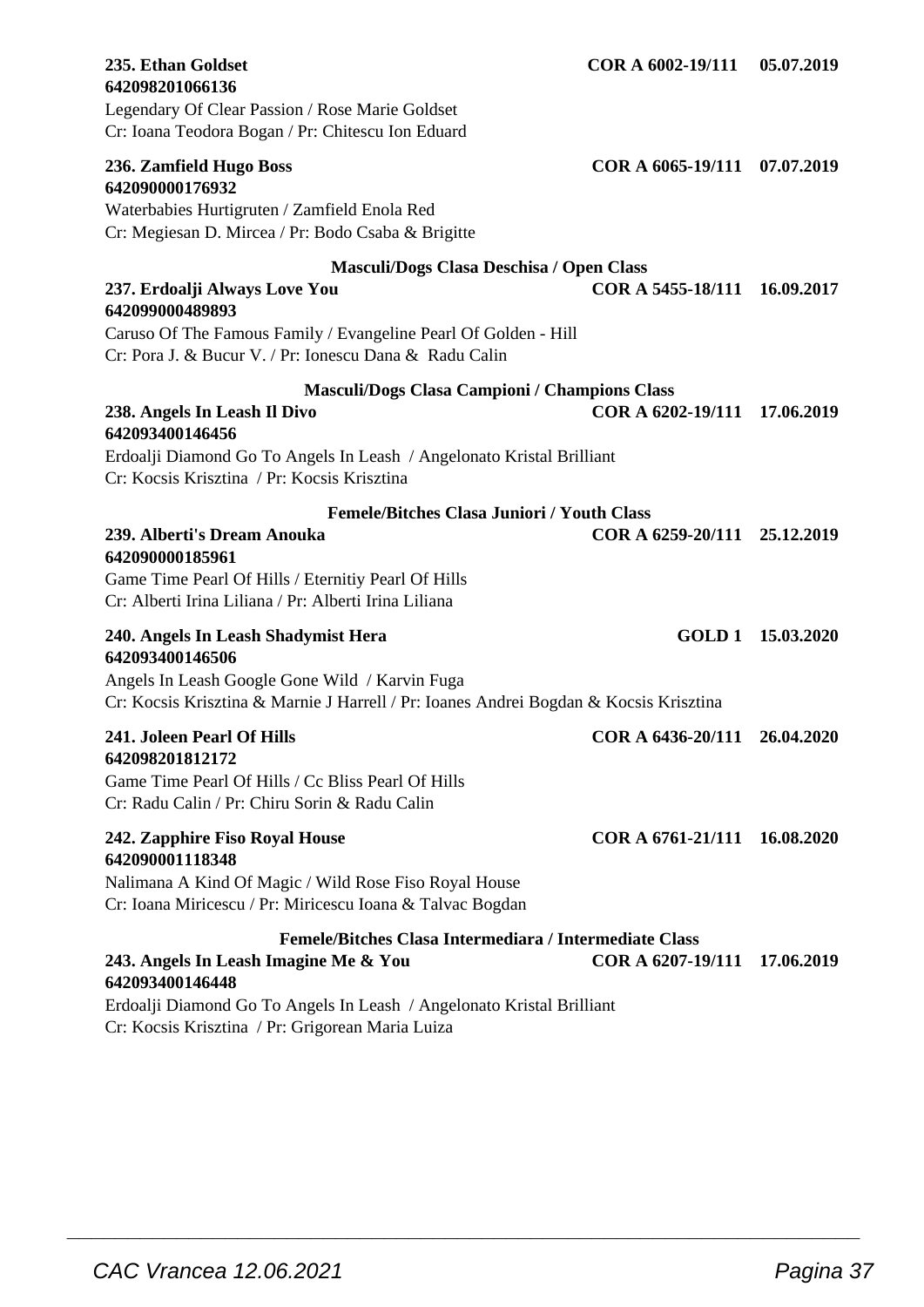**Femele/Bitches Clasa Deschisa / Open Class**

# **642099000603383**

Stanroph Supertramp / Bella Mediguard Cr: Maghiari Ioan / Pr: Maghiari Ioan

# **642099000590493**

Tramin Fandango / Linda De Parmen Auriu Cr: Damian Simona / Pr: Gusoi Teodora Andreea

# **642099000468612**

Puello Oris Zippi Flah / Lady In Red Fiso Royal Hpuse Cr: Ioana Miricescu / Pr: Pazel Anton Mihai

#### **Femele/Bitches Clasa Campioni / Champions Class**

#### **247. Winter Fairytale Goldset COR A 5435-18/111 30.11.2017 642098100134840**

Erdoalji Nordic Legend Of Goldset / Velvet Charm Miss Movin' On Cr: Bogan Ioana / Pr: Miricescu Ioana

## **GRUPA Nr. 8. Labrador Retriever 122**

| Masculi/Dogs Clasa Juniori / Youth Class                                                                                                                                                                                                                   |                              |  |
|------------------------------------------------------------------------------------------------------------------------------------------------------------------------------------------------------------------------------------------------------------|------------------------------|--|
| 248. Clausweb Karlo<br>642099000746505<br>Clausweb Choco Queen's Joy / Sweet Years Labradors To Clausweb<br>Cr: Cadar Claudiu Ghe. / Pr: Voicila Claudiu Valentin                                                                                          | COR A 8655-20/122 04.07.2020 |  |
| 249. Legendary Spots Emotion In Motion<br>642098100258717<br>Glen Turner For Clear Passion Of Labgold / Easy To Love Of Clear Passion<br>Cr: Ianchis Denis / Pr: Niculae Maria Mirela                                                                      | COR A 8686-20/122 01.08.2020 |  |
| 250. O Chen Of Wolf Point<br>642099000753301<br>Peter S Gang Fabian Bella Mare / Q Etna Of Wolf Point<br>Cr: Augustin Ionescu / Pr: Badea Anca                                                                                                             | COR A 8537-20/122 18.04.2020 |  |
| Masculi/Dogs Clasa Deschisa / Open Class<br>251. Croquembouche Z Grodu Hrabiego Malmesbury<br>616093900542776<br>Firefly Moonshine Z Grodu Hrabiego Malmesbury / After Midnight Z Grodu Hrabiego Malmesbury<br>Cr: Beata Urbanczyk-Zajac / Pr: Serban Radu | COR A 8931-21/122 23.03.2018 |  |
| 252. Devachan Akasha<br>642099000683154<br>Corteleoni Happy Chris / No One Like Me Hidalgo's Spirit<br>Cr: Dinu D. Pacso G. / Pr: David Claudiu                                                                                                            | COR A 7974-19/122 05.05.2019 |  |
| 253. J'Adore Ton Parfume Wolves Of Zamolxis<br>642090001783665                                                                                                                                                                                             | COR A 7330-18/122 20.02.2018 |  |

 $\overline{\phantom{a}}$  , and the set of the set of the set of the set of the set of the set of the set of the set of the set of the set of the set of the set of the set of the set of the set of the set of the set of the set of the s

**244. Baghera Madiguard COR A 5787-19/111 08.11.2018**

**245. Elsa De Parmen Auriu COR A 5676-18/111 03.09.2018**

**246. Xoxo Fiso Royal House COR A 5748-19/111 04.10.2018**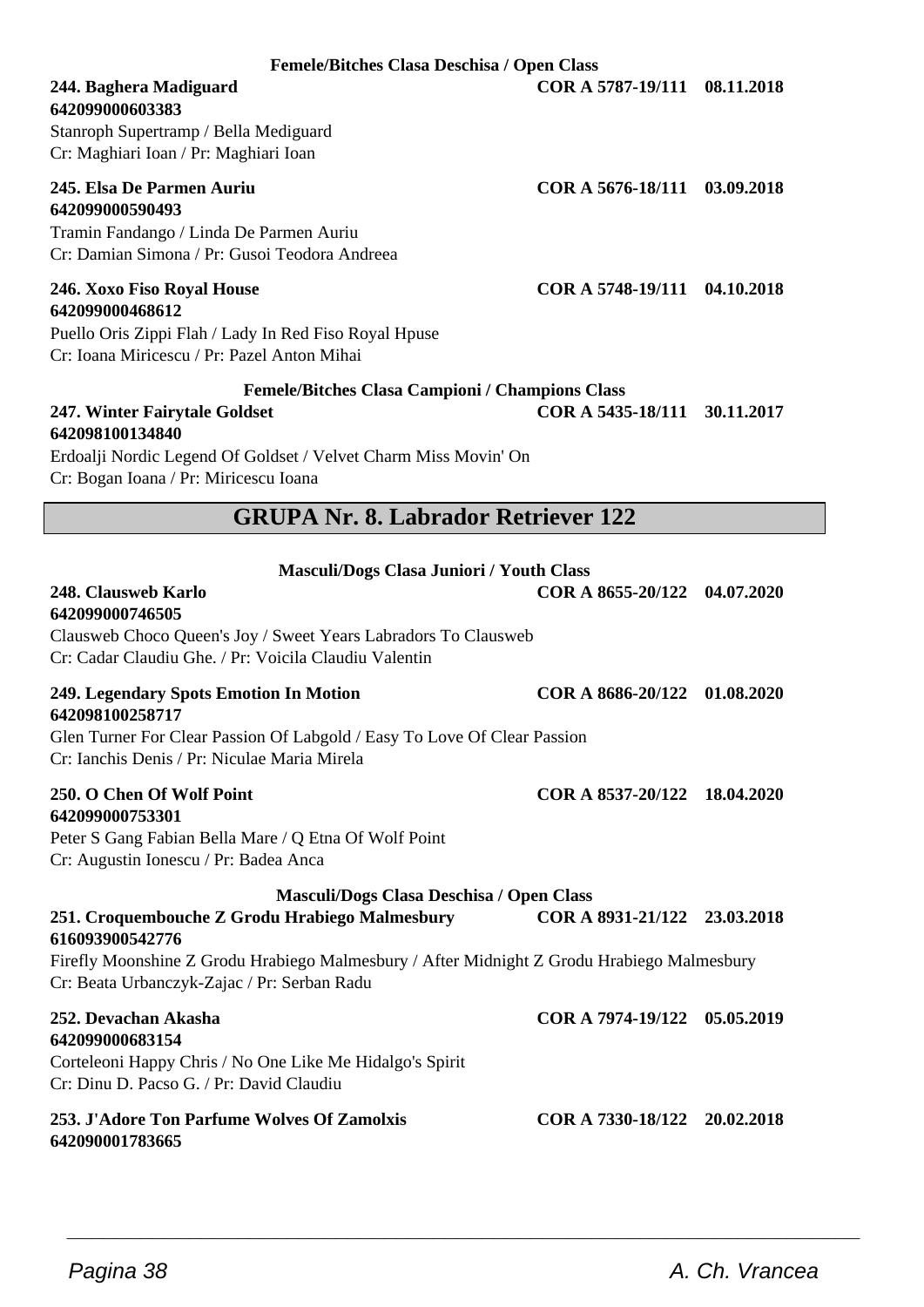Taste Of Fame Of Clear Passion / Chanel Cr: Panzariuc Cristina Amgela / Pr: Aldea Tiberiu Dragos

| <b>Masculi/Dogs Clasa Campioni / Champions Class</b>                                                                    |                              |  |
|-------------------------------------------------------------------------------------------------------------------------|------------------------------|--|
| 254. Dynamis Brahma<br>642099000683157                                                                                  | COR A 7973-19/122 05.05.2019 |  |
| Corteleoni Happy Chris / No One Like Me Hidalgo's Spirit                                                                |                              |  |
| Cr: Dinu D. Pacso G. / Pr: David Claudiu                                                                                |                              |  |
| <b>Femele/Bitches Clasa Juniori / Youth Class</b>                                                                       |                              |  |
| 255. Amira Queen Alma                                                                                                   | COR A 8508-20/122 07.04.2020 |  |
| 642094100168634                                                                                                         |                              |  |
| Terra Happy Amir / Dakota El Alacran Enamorado                                                                          |                              |  |
| Cr: Ciupitu Aurelian / Pr: Ciupitu Aurelian                                                                             |                              |  |
| 256. Mad Love Hidalgo's Spirit<br>642099000792453<br>Little Vinie Jones Optimus Canis / Raksha Goddess Hidalgo's Spirit | COR A 8897-21/122 07.04.2020 |  |
| Cr: Serban Radu / Pr: Serban Radu                                                                                       |                              |  |
| 257. Oco Mediguard<br>-----------------                                                                                 | COR A 8375-20/122 20.01.2020 |  |

**642090001884138** Picasso Mediguard / Asha Cr: Maghiari Ioan / Pr: Torok Ovidiu Carol

# **GRUPA Nr. 8. English Cocker Spaniel solid colour 005**

#### **Femele/Bitches Clasa Pui / Puppy Class**

**258. Covenant Seduction ROI 20/173619 16.09.2020**

**380260101679883**

Five O'Clock Dance Clint / Five O'Clock Dance Indira At Covenant Cr: Lincu Valeria Alina / Pr: Mitisor Nicoleta Elena

## **GRUPA Nr. 8. American Cocker Spaniel 167**

#### **Masculi/Dogs Clasa Juniori / Youth Class**

#### **259. Very Vigie Keep Ya Head Up COR A 215-21/167 30.06.2020 945000002186033**

Pbjs Rock On / Sanpartis Goes Vigie Way Cr: Vartiainen Sanna Pichard Laurent / Pr: Lupu Anamaria

**Femele/Bitches Clasa Campioni / Champions Class**

 $\overline{\phantom{a}}$  , and the set of the set of the set of the set of the set of the set of the set of the set of the set of the set of the set of the set of the set of the set of the set of the set of the set of the set of the s

#### **260. Sanpartis Glitter Vigie Picture COR A 209-19/167 28.05.2018 991001001891138**

Very Vigie Look At Me / Very Vigie Love On Top Cr: Sanna Vartiainen / Pr: Lupu Anamaria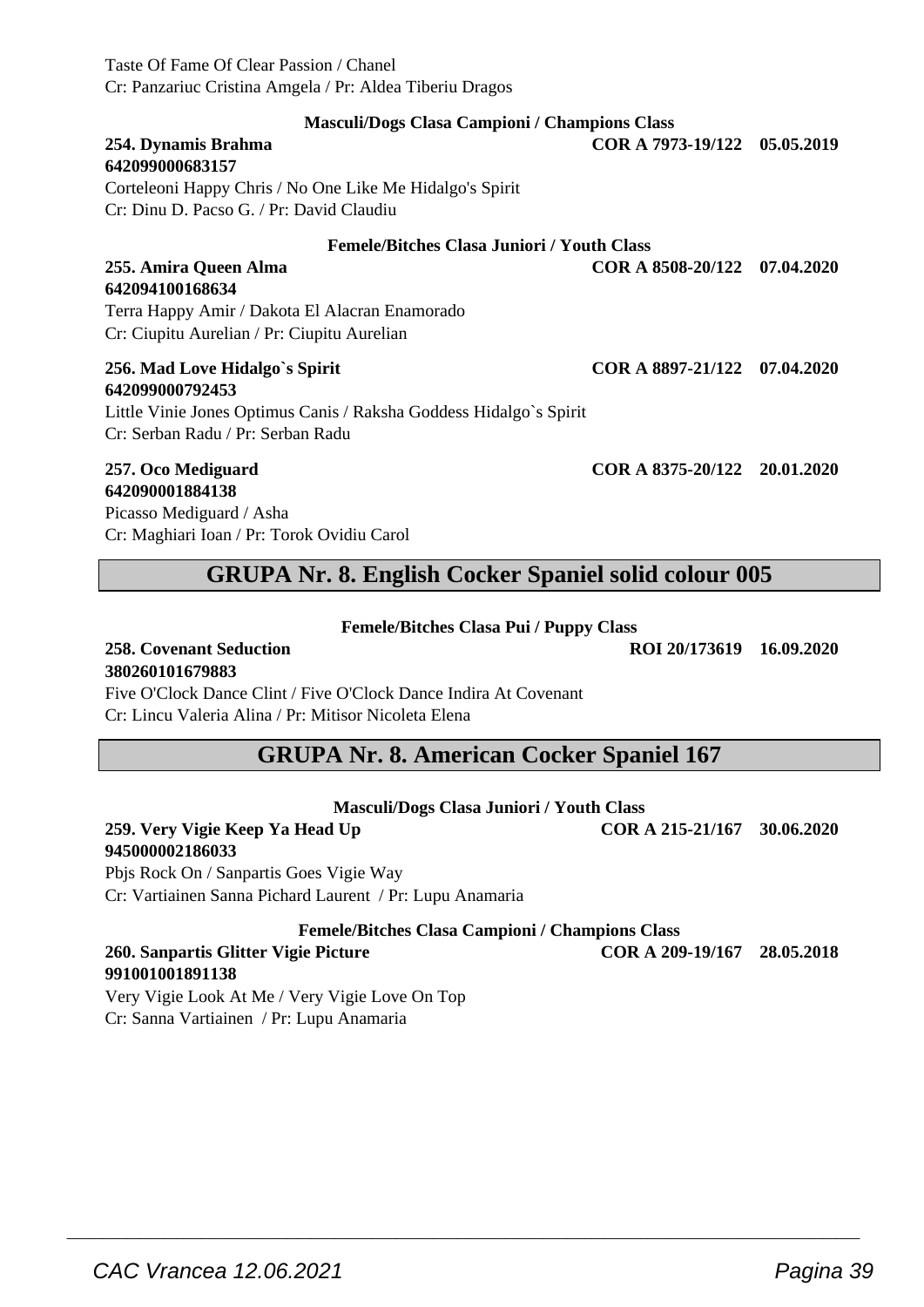# **GRUPA Nr. 8. Cao de agua Portugues 037**

**Femele/Bitches Clasa Intermediara / Intermediate Class 261. Duchess Of Danube Lago Di Fortuna** 

**900020190710813**

**380260140119369**

Lotrando Z Kasetek / Agnes Ze Kbela Cr: Dragan Traparic / Pr: Alexandru Catalin

**Femele/Bitches Clasa Campioni / Champions Class**

#### **262. Oceano Do Lusiadas COR A 2-19/037 06.03.2019**

Ginger Do Lusiadas / Fiona Do Lusiadas Cr: Bazzani Fabiana / Pr: Alexandru Catalin

## **GRUPA Nr. 9. Maltese 065**

#### **263. Lora's Dream Of White Brit COR A 1957-20/065 27.07.2020 642090003636159**

Oskar Pljus Celebrity / Lora's Dream Of White Alley Cr: Serban Alina-Anda / Pr: Ianole Petrina-Florina

# **GRUPA Nr. 9. Caniche toy 172**

#### **Masculi/Dogs Clasa Intermediara / Intermediate Class**

## **264. Z Chumatskogo Shljahu Kapitoshka Toy UKU 0463770 18.12.2019 900215000261792**

Lamborghinbi Aventador Top Stiel Toy / Z Chumatskogo Shljahu Zagrava Toy Cr: Karpets Ganna / Pr: Predica Ana Maria

# **GRUPA Nr. 9. Griffon belge 081**

**Femele/Bitches Clasa Intermediara / Intermediate Class**

**265. Star Griff Black Rose(Belg) UKU 0463726 04.01.2020 991003000210433**

Ru-Paul Dancingin High Heels / Woop De Woo Cherry Blossom Odessa Cr: Zadoinova O. / Pr: Zadoinova O. & Volgina A.

# **GRUPA Nr. 9. Griffon bruxellois 080**

**Femele/Bitches Clasa Intermediara / Intermediate Class**

 $\overline{\phantom{a}}$  , and the set of the set of the set of the set of the set of the set of the set of the set of the set of the set of the set of the set of the set of the set of the set of the set of the set of the set of the s

#### **266. Star Griff My Heart Will Go On UKU 0452943 31.10.2019 991003000210433**

Manticorns Gently / Star Griff Baby Doll Cr: Zadoinova O. / Pr: Zadoinova O.

**Masculi/Dogs Clasa Juniori / Youth Class**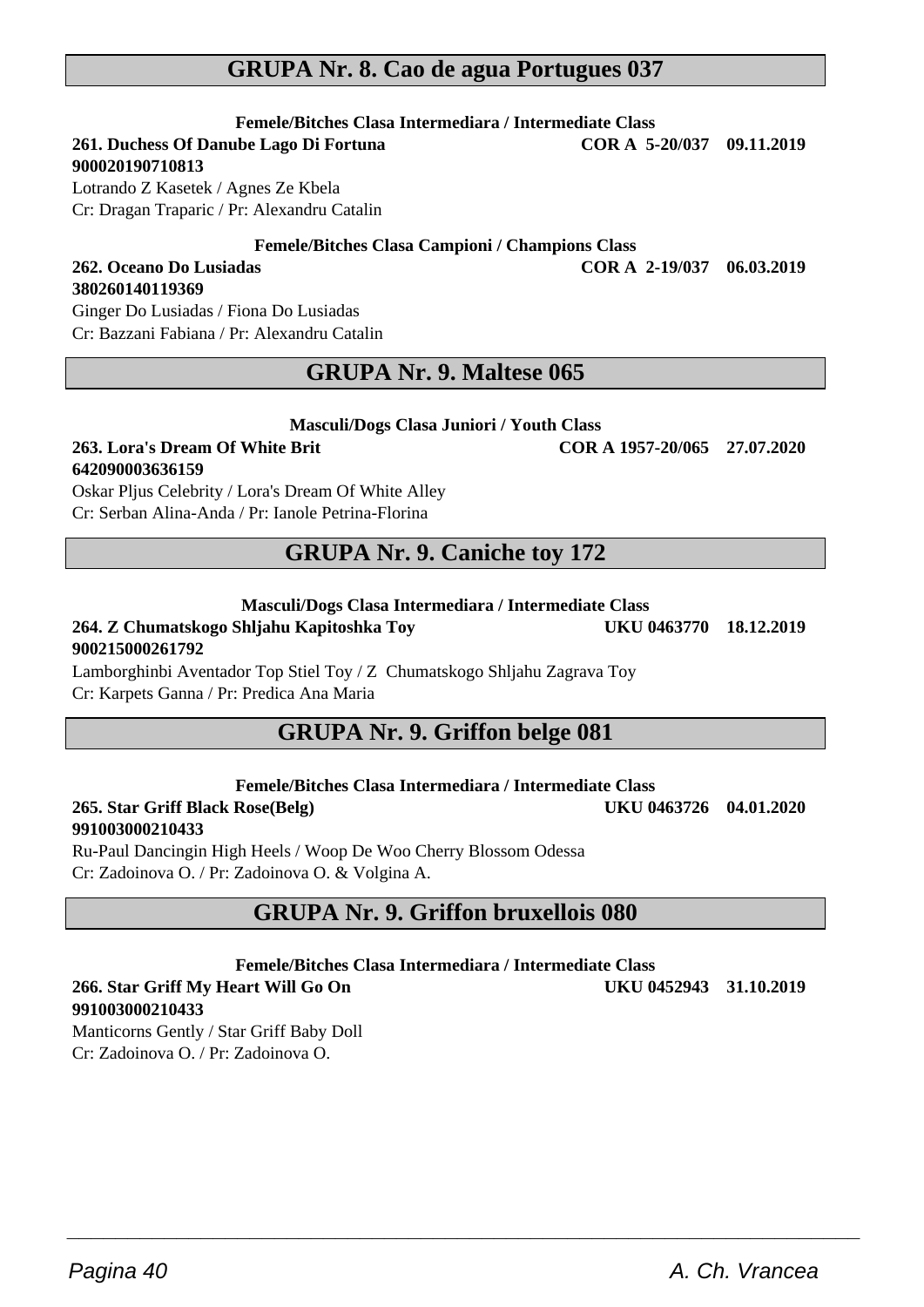## **GRUPA Nr. 9. Shih Tzu 208**

**Femele/Bitches Clasa Intermediara / Intermediate Class 267. Piccolo Tibet Nobody Does It Better** 

#### **978101081718436**

Piccolo Tibet Gift From Manchu Palace / Piccolo Tibet Honey Honey At Vozvraschenie V Edem Cr: Vrabie Iulian / Pr: Vrabie Iulian

#### **Femele/Bitches Clasa Deschisa / Open Class**

#### **268. Piccolo Tibet Nirvana UCHM 17922/001774 07.10.2019 978101081404391**

Piccolo Tibet Gift From Manchu Palace / Piccolo Tibet Honey Honey At Vozvraschenie V Edem Cr: Vrabie Iulian / Pr: Vrabie Iulian

## **GRUPA Nr. 9. Pug 253**

| Masculi/Dogs Clasa Intermediara / Intermediate Class   |                              |  |
|--------------------------------------------------------|------------------------------|--|
| 269. Pako Of Wolf Point                                | COR A 1378-20/253 13.08.2019 |  |
| 642093400141323                                        |                              |  |
| Hekuba Check Me Out / Glorious Spirit Jessie J         |                              |  |
| Cr: Ionescu Augustin & Ghita Lorena / Pr: Popa Daniel  |                              |  |
| Femele/Bitches Clasa Intermediara / Intermediate Class |                              |  |

## **270. Philippe Tani Miss Universe UKU 0430001 23.06.2019 900113001687761**

Zuma's Razz Ma Tazz / Otto Knows Million Voices Saules Simfonija Cr: Filippova Galyna / Pr: Maslenikova Anzehlika

#### **GRUPA Nr. 9. Bouledogue francais 101**

| <b>Masculi/Dogs Clasa Pui / Puppy Class</b>                                                                                                           |                              |            |
|-------------------------------------------------------------------------------------------------------------------------------------------------------|------------------------------|------------|
| 271. Tzar Athosro Land<br>642090003645280                                                                                                             | COR A 4116-21/101 23.11.2020 |            |
| Aristocratescu Capo Di Tutti Capi / A'Vigdors Salvia                                                                                                  |                              |            |
| Cr: Ionita Ana Maria / Pr: Grigoras Tudor Alexandru                                                                                                   |                              |            |
| <b>Masculi/Dogs Clasa Campioni / Champions Class</b>                                                                                                  |                              |            |
| 272. Darclee Chester Chase                                                                                                                            | COR A 3379-19/101            | 02.01.2019 |
| 642099000671181                                                                                                                                       |                              |            |
| Kingfriend Mr. Bombastic / Cruela De Aronui                                                                                                           |                              |            |
| Cr: Lucan Cristian / Pr: Farauanu Dan                                                                                                                 |                              |            |
| <b>Femele/Bitches Clasa Juniori / Youth Class</b>                                                                                                     |                              |            |
| 273. Alma Little Queen Rita<br>642090001904051                                                                                                        | COR A 3821-20/101            | 30.05.2020 |
| Darclee Chester Case / Amira Terra Onix                                                                                                               |                              |            |
| Cr: Spulber Andreea / Pr: Stoica Raluca                                                                                                               |                              |            |
| 274. Felia Kingdom Of Faraons<br>642090001922844<br>Darclee Chester Chase / Kiara Of Lucky Little Kingdom<br>Cr: Dejan Vujasinovik / Pr: Farauanu Dan | COR A 4043-21/101 25.08.2020 |            |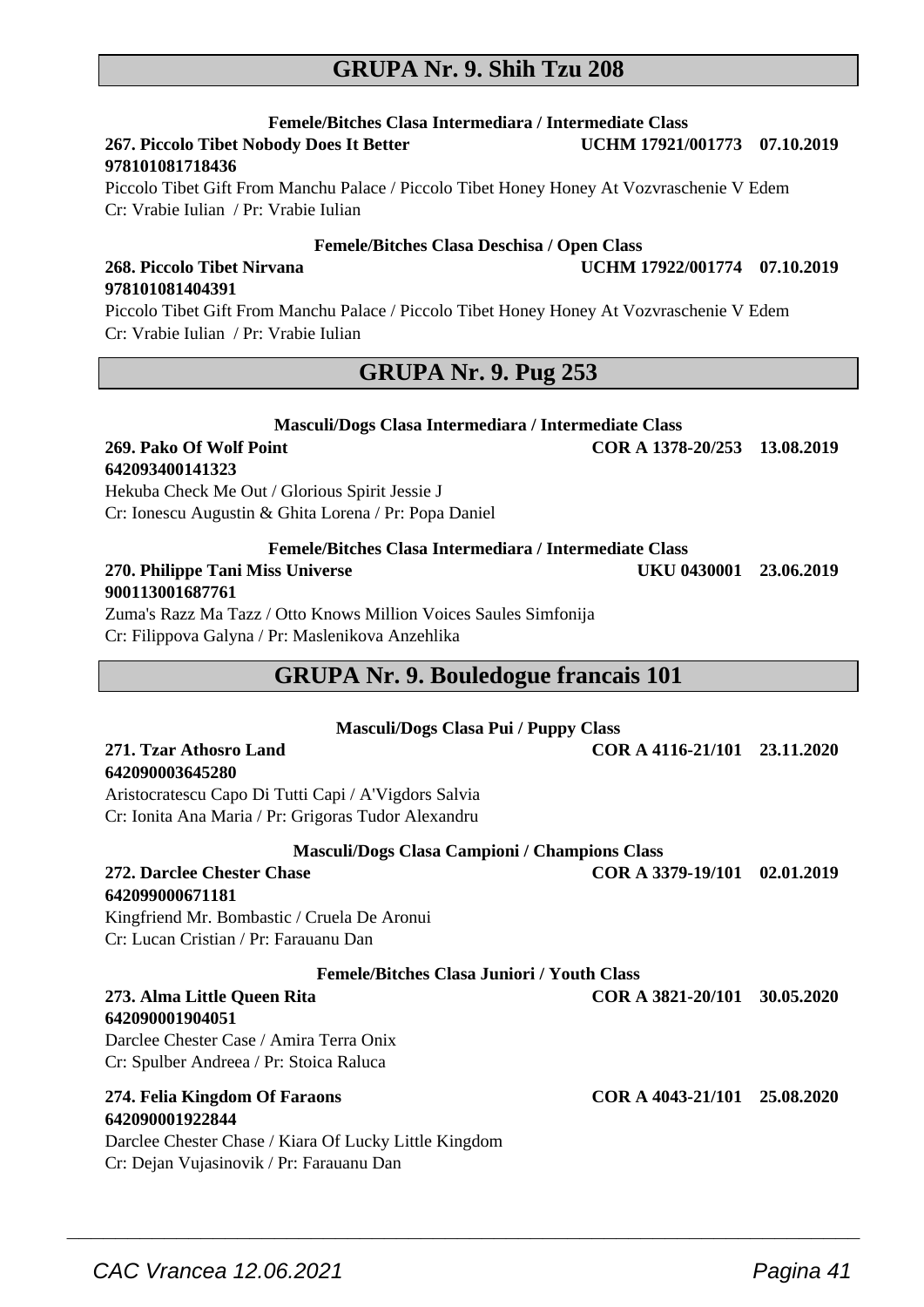# **GRUPA Nr. 9. Boston Terrier 140**

# **Masculi/Dogs Clasa Pui / Puppy Class**

**275. Tibet-Gyongye King-Keny 953000010522113**

**642090000187499**

Wildax Romeo / Tybet Gyongye Dafne Cr: Kovacs Joszefne / Pr: Dabija Andrei

**Femele/Bitches Clasa Intermediara / Intermediate Class**

 $\overline{\phantom{a}}$  , and the set of the set of the set of the set of the set of the set of the set of the set of the set of the set of the set of the set of the set of the set of the set of the set of the set of the set of the s

**276. Stedra Bliss In The Abys COR A 177-20/140 20.11.2019**

Choco Pyn-Czar / Keep Walking's Dream Amanda Cr: Dragos Chibzui / Pr: Dabija Andrei